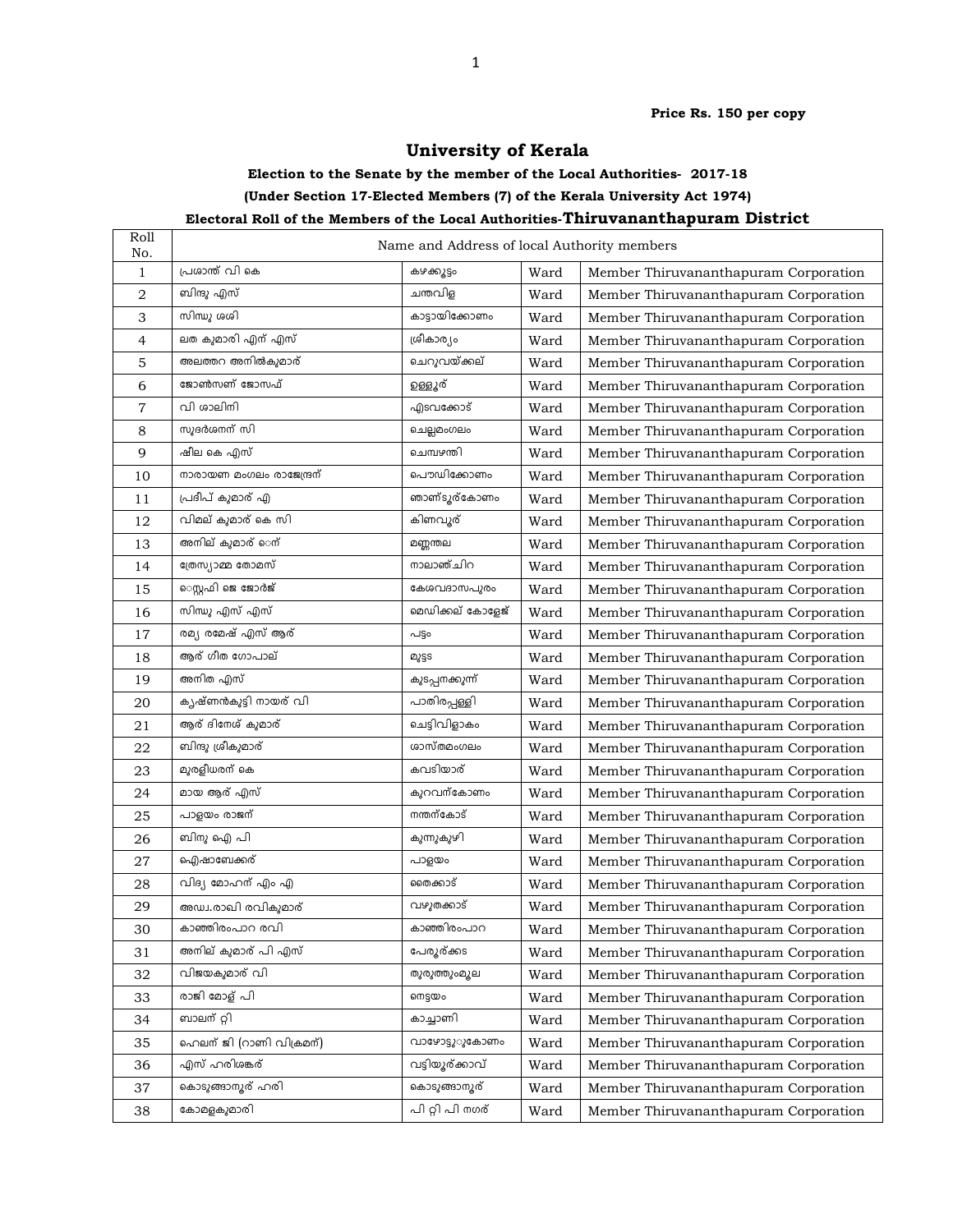| 39 | എസ് മധുസൂദനന് നായര് | പാങ്ങോട്            | Ward | Member Thiruvananthapuram Corporation |
|----|---------------------|---------------------|------|---------------------------------------|
| 40 | മഞ്ചു പി വി         | തിരുമല              | Ward | Member Thiruvananthapuram Corporation |
| 41 | ഗിരി കുമാര്         | വലിയവിള             | Ward | Member Thiruvananthapuram Corporation |
| 42 | ഡോ. ബി .വിജയലക്ഷ്മി | പൂജപ്പുര            | Ward | Member Thiruvananthapuram Corporation |
| 43 | ലക്ഷ്മി എം          | വലിയശ്ശാല           | Ward | Member Thiruvananthapuram Corporation |
| 44 | ഷീജ മധു             | ജഗതി                | Ward | Member Thiruvananthapuram Corporation |
| 45 | കരമന അജിത്          | കരമന                | Ward | Member Thiruvananthapuram Corporation |
| 46 | എസ് ഉണ്ണികൃഷ്ണന്    | ആറന്നൂര്            | Ward | Member Thiruvananthapuram Corporation |
| 47 | ഗോപകുമാര് വി        | മുടവന്മുഗള്         | Ward | Member Thiruvananthapuram Corporation |
| 48 | അനില് കുമാര് കെ     | ത്യക്കണ്ണാപുരം      | Ward | Member Thiruvananthapuram Corporation |
| 49 | എം ആര് ഗോപന്        | നേമം                | Ward | Member Thiruvananthapuram Corporation |
| 50 | ഷപീറ ബീഗം എസ്       | പൊന്നുമംഗലം         | Ward | Member Thiruvananthapuram Corporation |
| 51 | ആര് പി ശിവജി        | പുന്നക്കാമുഗള്      | Ward | Member Thiruvananthapuram Corporation |
| 52 | ആഷ നാഥ് ജി എസ്      | പാപ്പനംകോട്         | Ward | Member Thiruvananthapuram Corporation |
| 53 | വിജയന് എ            | എസ്റ്റേറ്റ്         | Ward | Member Thiruvananthapuram Corporation |
| 54 | എസ് പൂഷ്പലത         | ണടുംകാട്            | Ward | Member Thiruvananthapuram Corporation |
| 55 | മഞ്ചു ജി എസ്        | കാലടി               | Ward | Member Thiruvananthapuram Corporation |
| 56 | ആര് സനില് കുമാര്    | മേലാംകോട്           | Ward | Member Thiruvananthapuram Corporation |
| 57 | എ ജി കൃഷ്ണവേണി      | പുഞ്ചക്കരി          | Ward | Member Thiruvananthapuram Corporation |
| 58 | സി സത്യന്           | പൂങ്കുളം            | Ward | Member Thiruvananthapuram Corporation |
| 59 | സന്തോഷ് കുമാര് പി   | വെങ്ങാനൂര്          | Ward | Member Thiruvananthapuram Corporation |
| 60 | സി ഓമന              | മൂല്ലൂര്            | Ward | Member Thiruvananthapuram Corporation |
| 61 | ഷൈനി ഡബ്ലയ്ുു       | കോട്ടപ്പുറം         | Ward | Member Thiruvananthapuram Corporation |
| 62 | എന്എ റഷീദ്          | വിഴിഞ്ഞം            | Ward | Member Thiruvananthapuram Corporation |
| 63 | നിസ്സ ബീവി          | ഹാർബര്              | Ward | Member Thiruvananthapuram Corporation |
| 64 | ജ്യോതി സതീശന്       | വെള്ളാര്            | Ward | Member Thiruvananthapuram Corporation |
| 65 | നെടുമം വി മോഹനന്    | തിരുവല്ലം           | Ward | Member Thiruvananthapuram Corporation |
| 66 | പീറ്റര് സോളമന്      | പൂന്തുറ             | Ward | Member Thiruvananthapuram Corporation |
| 67 | ഗീതാകുമാരി എസ്      | അമ്പലത്തറ           | Ward | Member Thiruvananthapuram Corporation |
| 68 | വി ഗിരി             | കമലേശ്വരം           | Ward | Member Thiruvananthapuram Corporation |
| 69 | റസിയ ബീഗം           | കളിപ്പാങ്കുളം       | Ward | Member Thiruvananthapuram Corporation |
| 70 | ബീന ആര് സി          | ആറ്റുകാല്           | Ward | Member Thiruvananthapuram Corporation |
| 71 | എസ് കെ പി രമേഷ്     | ചാല                 | Ward | Member Thiruvananthapuram Corporation |
| 72 | സിമി ജ്യോതിഷ്       | മണക്കാട്            | Ward | Member Thiruvananthapuram Corporation |
| 73 | ബീന മുരുകന്         | കുര്യാത്തി          | Ward | Member Thiruvananthapuram Corporation |
| 74 | നൂർജഹാന് എസ്        | പുത്തൻപള്ളി         | Ward | Member Thiruvananthapuram Corporation |
| 75 | പ്രിയ ബിജു          | മാണിക്യവിളാകം       | Ward | Member Thiruvananthapuram Corporation |
| 76 | സജീന ടീച്ചര്        | ബീമാപ്പള്ളി ഈസ്റ്റ് | Ward | Member Thiruvananthapuram Corporation |
| 77 | ബീമാപ്പള്ളി റഷീദ്   | ബീമാപ്പള്ളി         | Ward | Member Thiruvananthapuram Corporation |
| 78 | അഞ്ജു എസ് ആര്       | മുട്ടത്തറ           | Ward | Member Thiruvananthapuram Corporation |
| 79 | മിനി ആര്            | ശ്രീവരാഹം           | Ward | Member Thiruvananthapuram Corporation |
| 80 | ആര് സുരേഷ്          | ഫോർട്ട്             | Ward | Member Thiruvananthapuram Corporation |
| 81 | എം വി ജയലക്ഷ്മി     | തമ്പാനൂര്           | Ward | Member Thiruvananthapuram Corporation |
| 82 | വഞ്ചിയൂര് പി ബാബു   | വഞ്ചിയൂര്           | Ward | Member Thiruvananthapuram Corporation |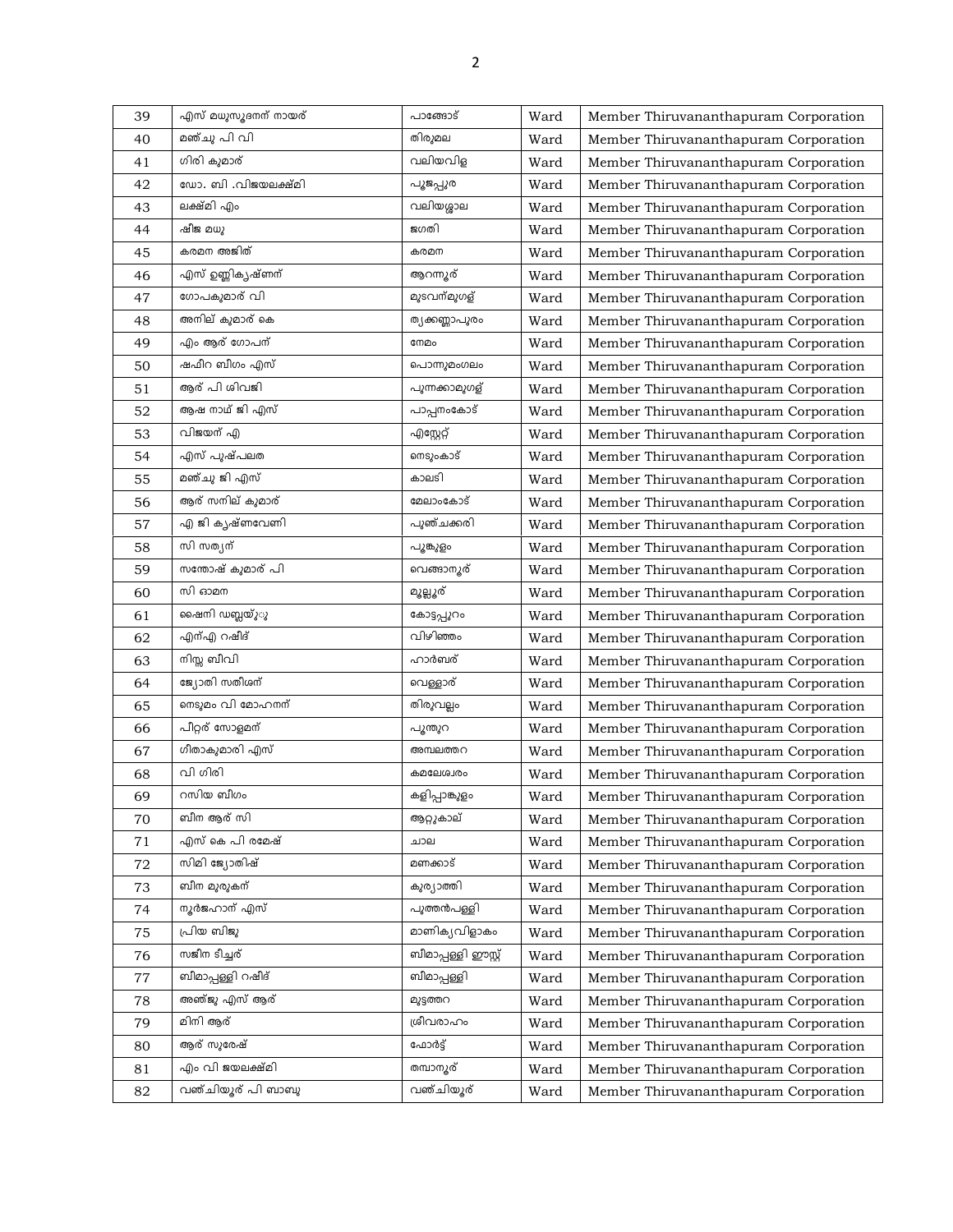| 83      | കോമളവല്ലി                   | ശ്രീകണ്ഠേശ്വരം    | Ward         | Member Thiruvananthapuram Corporation |
|---------|-----------------------------|-------------------|--------------|---------------------------------------|
| 84      | ചിഞ്ചു                      | പെരുന്താന്നി      | Ward         | Member Thiruvananthapuram Corporation |
| 85      | എസ് വിജയകുമാരി              | പാൽക്കുളങ്ങര      | Ward         | Member Thiruvananthapuram Corporation |
| 86      | കെ ശ്രീകുമാര്               | ചാക്ക             | Ward         | Member Thiruvananthapuram Corporation |
| 87      | ഷീബ പാട്രിക്                | വലിയതുറ           | Ward         | Member Thiruvananthapuram Corporation |
| 88      | ഷാജിദ നാസര്                 | വള്ളക്കടവ്        | Ward         | Member Thiruvananthapuram Corporation |
| 89      | സോളമന് വെട്ടു <i>ു</i> കാട് | ശംഖുമുഖം          | Ward         | Member Thiruvananthapuram Corporation |
| 90      | മേരി ലില്ലി രാജാസ്          | വെട്ടുകാട്        | Ward         | Member Thiruvananthapuram Corporation |
| 91      | ഹിമ സിജി                    | കരിക്കകം          | Ward         | Member Thiruvananthapuram Corporation |
| 92      | കെ ശോഭാറാണി                 | കടകംപള്ളി         | Ward         | Member Thiruvananthapuram Corporation |
| 93      | അനില് കുമാര് ഡി             | പേട്ട             | Ward         | Member Thiruvananthapuram Corporation |
| 94      | സതീഷ് കുമാര് ആര്            | കണ്ണന്മൂല         | Ward         | Member Thiruvananthapuram Corporation |
| 95      | കരിഷ്മ എം എ                 | അണമുഖം            | Ward         | Member Thiruvananthapuram Corporation |
| 96      | വി ആര് സിനി                 | ആക്കുളം           | Ward         | Member Thiruvananthapuram Corporation |
| 97      | ശിവദത്ത് എസ്                | കുളത്തൂര്         | Ward         | Member Thiruvananthapuram Corporation |
| 98      | സുനി ചന്ദ്രന്               | ആറ്റിപ്ര          | Ward         | Member Thiruvananthapuram Corporation |
| 99      | മേടയില് വിക്രമന്            | പൌണ്ടുകടവ്        | Ward         | Member Thiruvananthapuram Corporation |
| 100     | പ്രതിഭ ജയകുമാര്             | പള്ളിത്തുറ        | Ward         | Member Thiruvananthapuram Corporation |
|         |                             |                   | Municipality |                                       |
| 101     | ഡി ഇമാമുദ്ദീന്              | കൊച്ചുവിള         | Ward         | member attingal municipality          |
| 102     | റുഖൈനത്ത് എ                 | ആലംകോട്           | Ward         | member attingal municipality          |
| 103     | രജി എസ്സ്                   | പൂവൻപാറ           | Ward         | member attingal municipality          |
| 104     | കെ എസ് സന്തോഷ് കുമാര്       | എല് എം എസ്        | Ward         | member attingal municipality          |
| 105     | പി ശ്യാമള അമ്മ              | കരിച്ചിയില്       | Ward         | member attingal municipality          |
| 106     | എം കെ സുരേഷ്                | തച്ചൂർകുന്ന്      | Ward         | member attingal municipality          |
| 107     | ഗീതാകുമാരി                  | ആറാട്ട്കടവ്       | Ward         | member attingal municipality          |
| 108     | ശോഭനകുമാരി                  | അവനവഞ്ചേരി        | Ward         | member attingal municipality          |
| 109     | ഗായത്രിദേവി                 | ഗ്രാമം            | Ward         | member attingal municipality          |
| 110     | പ്രദീപ് എം                  | വേലാംകോണം         | Ward         | member attingal municipality          |
| 111     | സി പ്രദീപ്                  | കച്ചേരി           | Ward         | member attingal municipality          |
| $1\,12$ | അവനവഞ്ചേരി രാജു             | മനോമോഹനവിലാ<br>സം | Ward         | member attingal municipality          |
| 113     | റ്റി ആര് കോമളകുമാരി         | അമ്പലംമുക്ക്      | Ward         | member attingal municipality          |
| 114     | താഹിര് എം                   | ചിറ്റാറ്റിന്കര    | Ward         | member attingal municipality          |
| 115     | ശോഭന കെ                     | വലിയകുന്ന്        | Ward         | member attingal municipality          |
| 116     | പ്രിൻസ് രാജ് എസ് കെ         | ശീവേലികോണം        | Ward         | member attingal municipality          |
| 117     | എം അനിൽകുമാര്               | മൂന്ന്മുക്ക്      | Ward         | member attingal municipality          |
| 118     | എസ് ശ്രീലത                  | അട്ടക്കുളം        | Ward         | member attingal municipality          |
| 119     | ശ്രീദേവി കെ                 | പാർവ്വതീപുരം      | Ward         | member attingal municipality          |
| 120     | മിനി ഒ എസ്                  | കാഞ്ഞിരംകോണം      | Ward         | member attingal municipality          |
| 121     | രേഖ ആര് എസ്                 | രാമച്ചംവിള        | Ward         | member attingal municipality          |
| 122     | ജി തുളസീധരൻപിള്ള            | ചെറുവള്ളിമുക്ക്   | Ward         | member attingal municipality          |
|         |                             | കൊടുമണ്           | Ward         | member attingal municipality          |
| 123     | എം എസ് മഞ്ജു                |                   |              |                                       |
| 124     | ആര് എസ് പ്രശാന്ത്           | പാലസ്             | Ward         | member attingal municipality          |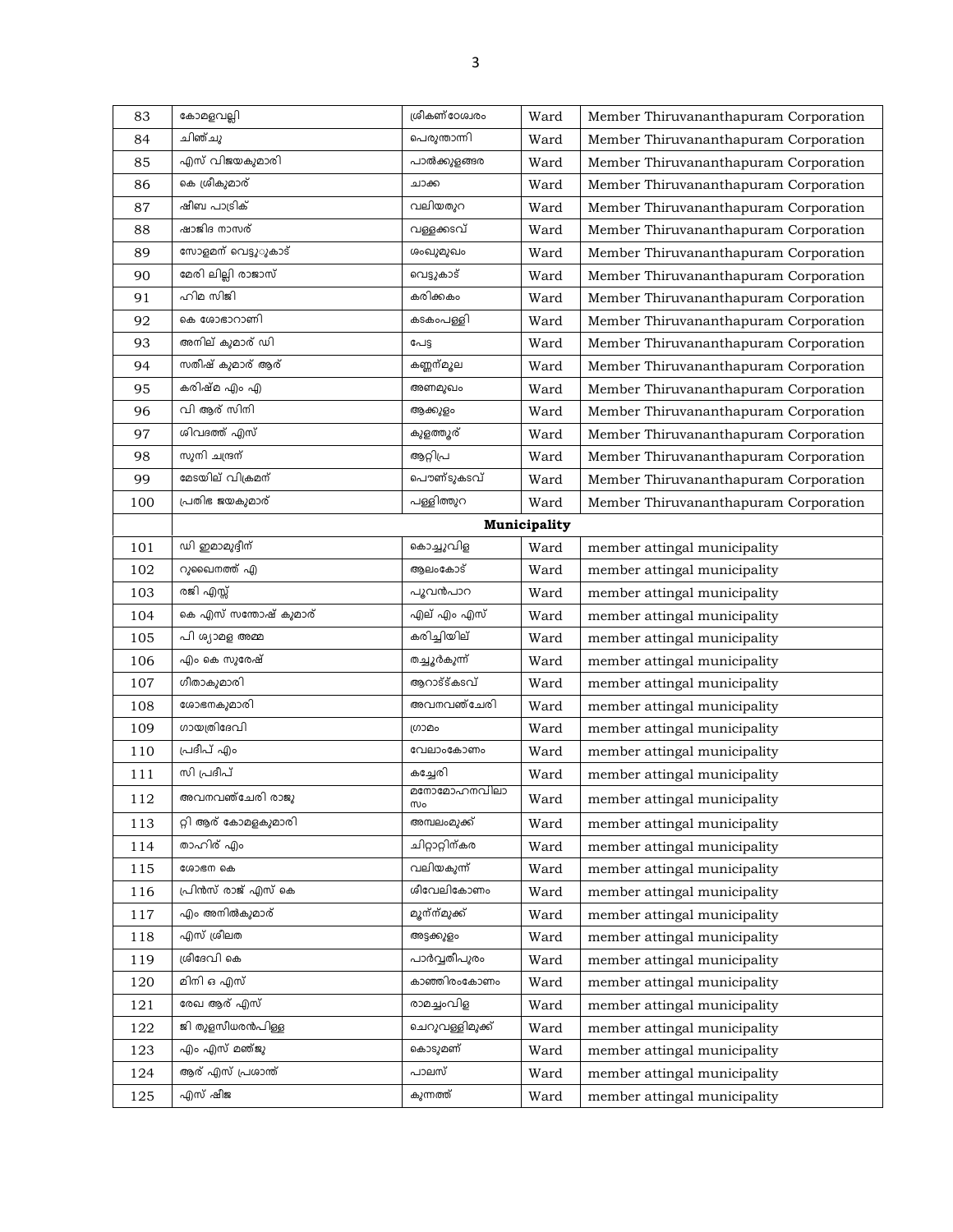| 126 | സന്തോഷ് എസ്               | ൌണ്                            | Ward | member attingal municipality   |
|-----|---------------------------|--------------------------------|------|--------------------------------|
| 127 | എന് പത്മനാഭന്             | പച്ചംകുളം                      | Ward | member attingal municipality   |
| 128 | അഡ്വ. സി ജെ രാജേഷ് കുമാര് | തോട്ടവാരം                      | Ward | member attingal municipality   |
| 129 | പി എസ് വീണ                | കൊട്ടിയോട്                     | Ward | member attingal municipality   |
| 130 | എസ് ജമീല                  | ൊൺഹാള്                         | Ward | member attingal municipality   |
| 131 | ആര് രാജു                  | മേലാറ്റിങ്ങല്                  | Ward | member attingal municipality   |
| 132 | ഗീത ബി                    | കല്ലുവരമ്പ്                    | Ward | Member Nedumangad Municipality |
| 133 | എസ് രവീന്ദ്രന്            | ഇരിഞ്ചയം                       | Ward | Member Nedumangad Municipality |
| 134 | ആര് മധു                   | കുശർകോട്                       | Ward | Member Nedumangad Municipality |
| 135 | ബി സതീശന്                 | ഉളിയൂര്                        | Ward | Member Nedumangad Municipality |
| 136 | വിനോദിനി                  | മണക്കോട്                       | Ward | Member Nedumangad Municipality |
| 137 | കെ ജെ ബിനു                | ണെടു                           | Ward | Member Nedumangad Municipality |
| 138 | കെ രവീന്ദ്രന്             | നഗരിക്കുന്ന്                   | Ward | Member Nedumangad Municipality |
| 139 | റ്റി അർജുനന്              | കച്ചേരി                        | Ward | Member Nedumangad Municipality |
| 140 | ജെ കൃഷ്ണകുമാര്            | ൌണ്                            | Ward | Member Nedumangad Municipality |
| 141 | റ്റി ആര് സുരേഷ്           | മുത്താംകോണം                    | Ward | Member Nedumangad Municipality |
| 142 | ആര് സുനില്                | കൊടിപ്പുറം                     | Ward | Member Nedumangad Municipality |
| 143 | ലിസി വിജയന്               | കൊല്ലങ്കാവ്                    | Ward | Member Nedumangad Municipality |
| 144 | ചെറ്റച്ചല് സഹദേവന്        | പുലിപ്പാറ                      | Ward | Member Nedumangad Municipality |
| 145 | സുമയ്യ മനോജ്              | വാണ്ട                          | Ward | Member Nedumangad Municipality |
| 146 | സംഗീത രാജേഷ്              | മുഖവൂര്                        | Ward | Member Nedumangad Municipality |
| 147 | എന് ആര് ബൈജു              | കൊറളിയോട്                      | Ward | Member Nedumangad Municipality |
| 148 | വട്ടപ്പാറ ചന്ദ്രന്        | പതിനാറാംകല്ല്                  | Ward | Member Nedumangad Municipality |
| 149 | ചിത്രലേഖ എസ് പി           | മന്നൂർക്കോണം                   | Ward | Member Nedumangad Municipality |
| 150 | പി ഹരികേശന് നായര്         | വലിയമല                         | Ward | Member Nedumangad Municipality |
| 151 | ഒ എസ് ഷീല                 | തറട്ട                          | Ward | Member Nedumangad Municipality |
| 152 | റ്റി ലളിത                 | ഇടമല                           | Ward | Member Nedumangad Municipality |
| 153 | അനൂപ് പി എസ്              | പടവള്ളിക്കോണം                  | Ward | Member Nedumangad Municipality |
| 154 | ഗീതാകുമാരി കെ             | കണ്ണാറംകോട്                    | Ward | Member Nedumangad Municipality |
| 155 | സി സാബു                   | പറണ്ടോട്                       | Ward | Member Nedumangad Municipality |
| 156 | എ ഷാജി                    | മഞ്ച                           | Ward | Member Nedumangad Municipality |
| 157 | റോസല ജെ                   | <i>റ്റി</i> എച്ച് എസ്<br>വാർഡ് | Ward | Member Nedumangad Municipality |
| 158 | വീണ പി പ്രസാദ്            | പേരുമല                         | Ward | Member Nedumangad Municipality |
| 159 | ഫാത്തിമ എന്               | മാർക്കറ്റ് വാർഡ്               | Ward | Member Nedumangad Municipality |
| 160 | ഹസീന ബീവി ആര്             | പറമുട്ടം                       | Ward | Member Nedumangad Municipality |
| 161 | അഡ്വ. എസ് നൂർജി           | പത്താംകല്ല്                    | Ward | Member Nedumangad Municipality |
| 162 | എസ് റഹിയാനത്ത് ബീവി       | കൊപ്പം                         | Ward | Member Nedumangad Municipality |
| 163 | പി രാജീവ്                 | സന്നഗര് വാർഡ്                  | Ward | Member Nedumangad Municipality |
| 164 | പി ജി പ്രേമചന്ദ്രന്       | അരശുപറമ്പ്                     | Ward | Member Nedumangad Municipality |
| 165 | അജിതകുമാരി എല് എഫ്        | പേരയത്തുകോണം                   | Ward | Member Nedumangad Municipality |
| 166 | ലളിതാംബിക ഒ               | പരിയാരം                        | Ward | Member Nedumangad Municipality |
| 167 | ബിന്ദു ജി എസ്             | ചിറക്കാണി                      | Ward | Member Nedumangad Municipality |
| 168 | ഗീതാ ജയന്                 | പൂങ്കുമൂട്                     | Ward | Member Nedumangad Municipality |
| 169 | ബിനു എം എസ്               | ടവര് വാർഡ്                     | Ward | Member Nedumangad Municipality |
|     |                           |                                |      |                                |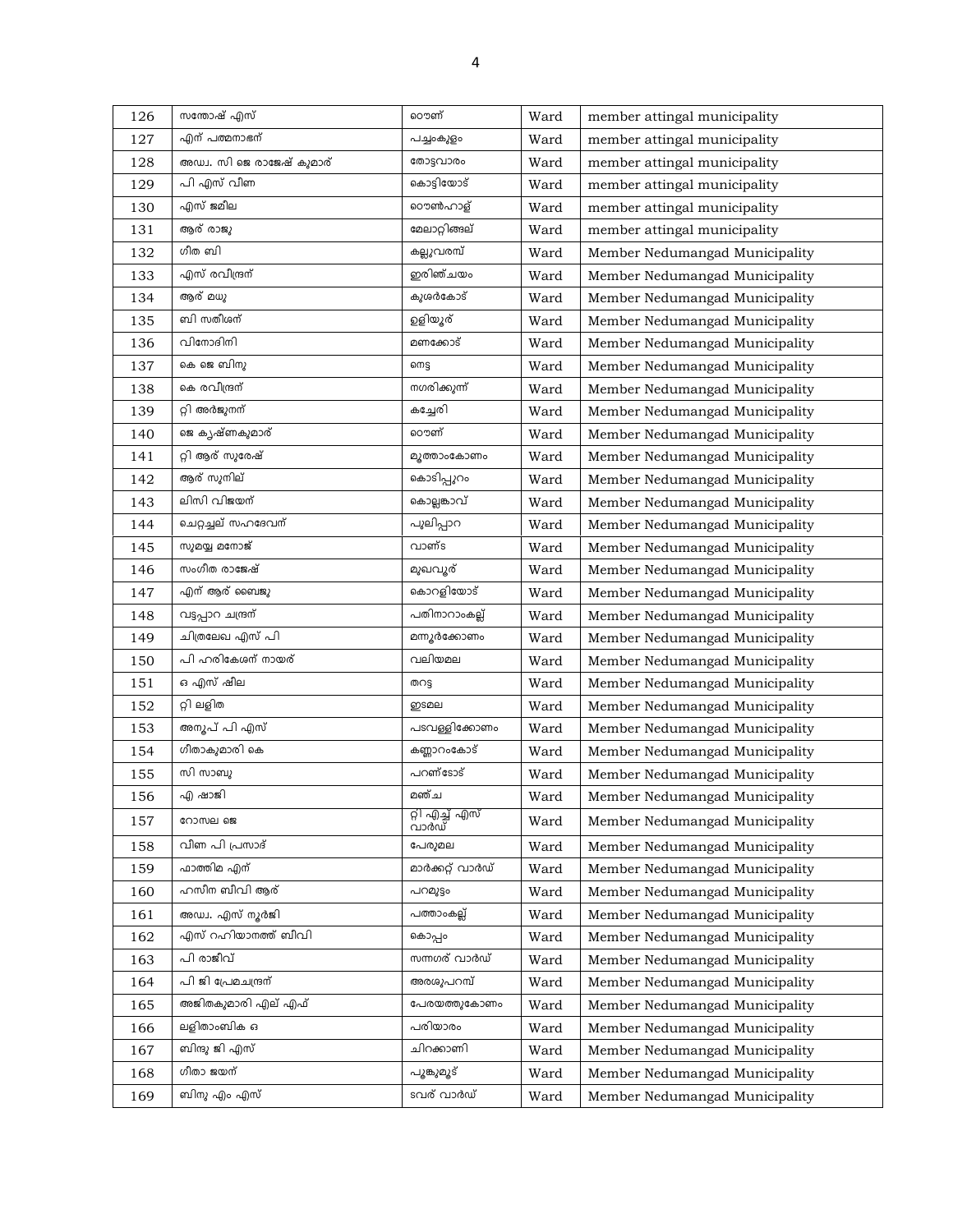| 170 | ലേഖ എസ്                | പൂവത്തൂര്        | Ward | Member Nedumangad Municipality    |
|-----|------------------------|------------------|------|-----------------------------------|
| 171 | എ സലിം                 | ആറാലുംമൂട്       | Ward | member neyyattinkara municipality |
| 172 | അനിത കെ                | പുത്തനമ്പലം      | Ward | member neyyattinkara municipality |
| 173 | ഉഷ എല്                 | മൂന്ന്കല്ലിൻമൂട് | Ward | member neyyattinkara municipality |
| 174 | ലളിത                   | കൂട്ടപ്പന        | Ward | member neyyattinkara municipality |
| 175 | കെ സി ജയശീലി           | പള്ളിവിളാകം      | Ward | member neyyattinkara municipality |
| 176 | സി സജു                 | പുന്നക്കാട്      | Ward | member neyyattinkara municipality |
| 177 | മുരുകന് പി             | കളത്തുവിള        | Ward | member neyyattinkara municipality |
| 178 | സുധ വി                 | വടകോട്           | Ward | member neyyattinkara municipality |
| 179 | ജ്യോതി വർഗ്ഗീസ്        | മുട്ടക്കാട്      | Ward | member neyyattinkara municipality |
| 180 | എസ് സതി കുമാര്         | ഇളവനിക്കര        | Ward | member neyyattinkara municipality |
| 181 | ജയാ ഡാളി എം വി         | മാമ്പഴക്കര       | Ward | member neyyattinkara municipality |
| 182 | എസ് എസ് സ്വപ്നജിത്ത്   | മുള്ളറവിള        | Ward | member neyyattinkara municipality |
| 183 | അശ്വതി വി എസ്          | പെരുമ്പഴുതുര്    | Ward | member neyyattinkara municipality |
| 184 | ജി സുകുമാരി            | ആലംപൊറ്റ         | Ward | member neyyattinkara municipality |
| 185 | കലാമങ്കേഷ്ക്കര് സി എസ് | പ്ലാവിള          | Ward | member neyyattinkara municipality |
| 186 | ആര് വിജയന്             | തൊഴുക്കല്        | Ward | member neyyattinkara municipality |
| 187 | എല് എസ് ഷീല            | വഴുതൂര്          | Ward | member neyyattinkara municipality |
| 188 | ຂ ຂອງສ໌ໄຕ້             | കൊല്ലവംവിള       | Ward | member neyyattinkara municipality |
| 189 | വി എന് ശശികല           | തവരവിള           | Ward | member neyyattinkara municipality |
| 190 | റ്റി എസ് സുനില് കുമാര് | കുളത്താമല്       | Ward | member neyyattinkara municipality |
| 191 | എന് നിർമ്മലാബായി       | ചായ്ക്കോട്ടുകോണം | Ward | member neyyattinkara municipality |
| 192 | ജോളി ജെ                | മരുതത്തുര്       | Ward | member neyyattinkara municipality |
| 193 | കെ ശ്യാമള              | ഇരുമ്പില്        | Ward | member neyyattinkara municipality |
| 194 | അജിത ആര്               | ഫോർട്ട്          | Ward | member neyyattinkara municipality |
| 195 | പ്രവീണ് കെ എല്         | വ്ലാങ്ങാമുറി     | Ward | member neyyattinkara municipality |
| 196 | സജിത ആര്               | കൃഷ്ണപുരം        | Ward | member neyyattinkara municipality |
| 197 | ഡബ്ളയ്ൂ ആര് ഹീബ        | രാമേശ്വരം        | Ward | member neyyattinkara municipality |
| 198 | മേരി ഫാത്തിമ           | നാരായണപുരം       | Ward | member neyyattinkara municipality |
| 199 | ഷിബു രാജ് കൃഷ്ണ എം     | അമരവിള           | Ward | member neyyattinkara municipality |
| 200 | ജി ബാബുരാജ്            | പുല്ലാമല         | Ward | member neyyattinkara municipality |
| 201 | അനിതകുമാരി എന് കെ      | പിരായുംമുട്      | Ward | member neyyattinkara municipality |
| 202 | സുനിത കുമാരി എം        | ഓലത്താന്നി       | Ward | member neyyattinkara municipality |
| 203 | സത്യരാജ് എസ്           | ചുണ്ടവിള         | Ward | member neyyattinkara municipality |
| 204 | സൌമ്യ ഡി               | അത്താഴമംഗലം      | Ward | member neyyattinkara municipality |
| 205 | കെ കെ ഷിബു             | കവളാകുളം         | Ward | member neyyattinkara municipality |
| 206 | സുരേഷ്കുമാര് ബി        | പനങ്ങാട്ടുകരി    | Ward | member neyyattinkara municipality |
| 207 | വി ഹരികുമാര്           | നിലമേല്          | Ward | member neyyattinkara municipality |
| 208 | സി സുരേന്ദ്രന്         | മണലൂര്           | Ward | member neyyattinkara municipality |
| 209 | കെ പി ശ്രീകണ്ഠന് നായര് | ഊരുട്ടുകാല       | Ward | member neyyattinkara municipality |
| 210 | എന് ഉഷകുമാരി           | ആലുംമൂട്         | Ward | member neyyattinkara municipality |
| 211 | അലിഫാത്തുമ്മാള് എം     | ൌണ്              | Ward | member neyyattinkara municipality |
| 212 | ഗീത എസ്                | ബ്രഹ്മംകോട്      | Ward | member neyyattinkara municipality |
| 213 | എസ് എസ് ജയകുമാര്       | അതിയന്നുര്       | Ward | member neyyattinkara municipality |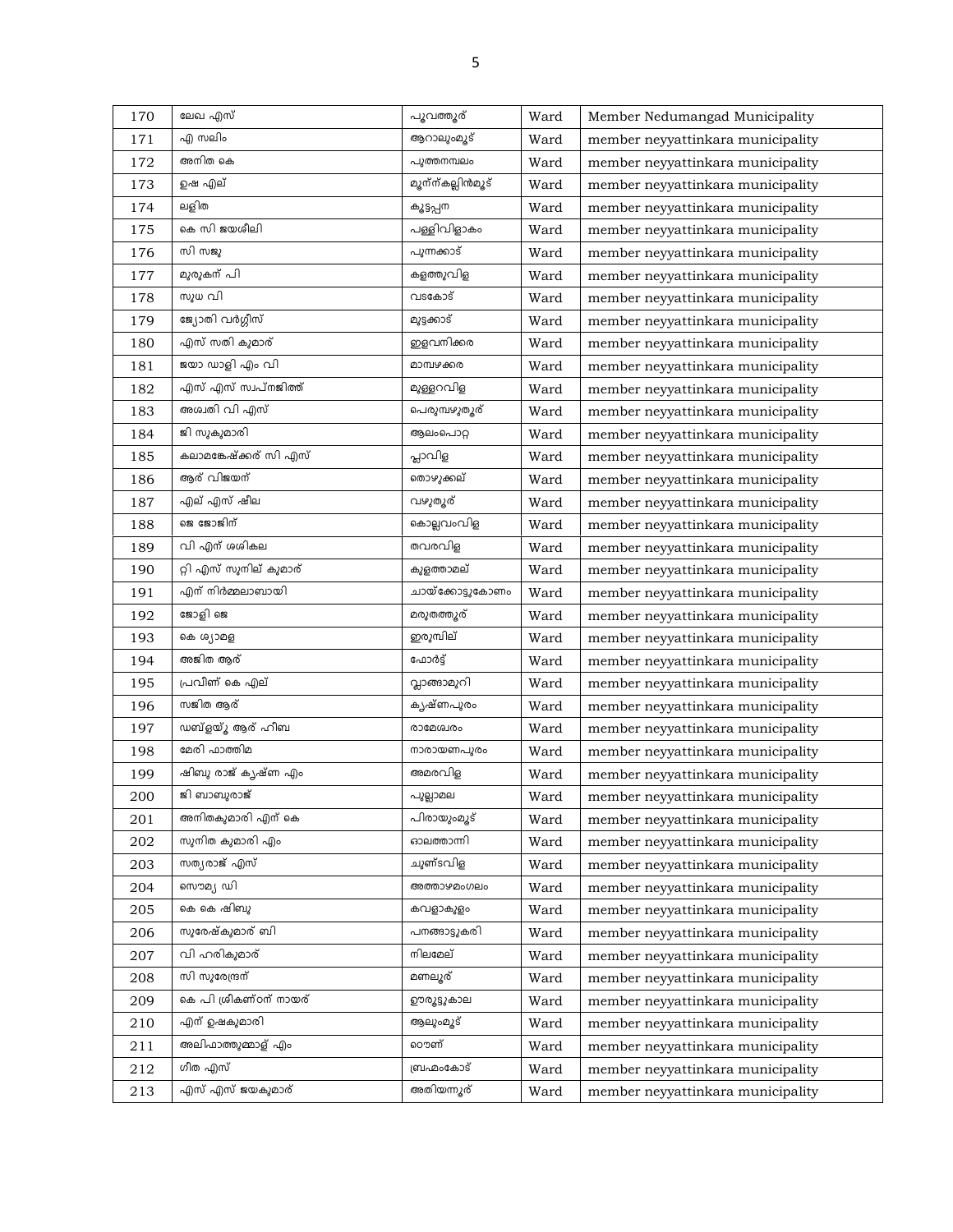| 214 | ഷാമില എസ്              | വഴിമുക്ക്         | Ward | member neyyattinkara municipality          |
|-----|------------------------|-------------------|------|--------------------------------------------|
| 215 | അബ്ദുല് സമദ് എ         | വിളക്കുളം         | Ward | member Varkala Municipality                |
| 216 | എസ്സ് ജയശ്രീ           | ഇടപ്പറമ്പ്        | Ward | member Varkala Municipality                |
| 217 | സുലേഖ. എസ്സ്           | ജനതാമുക്ക്        | Ward | member Varkala Municipality                |
| 218 | സജിത് റോയ്             | കരുനിലക്കോട്      | Ward | member Varkala Municipality                |
| 219 | എ ശിശൂപാലന്            | കല്ലാഴി           | Ward | member Varkala Municipality                |
| 220 | വൈ ഷാജഹാന്             | പുല്ലാനിക്കോട്    | Ward | member Varkala Municipality                |
| 221 | രാജി സുനില്            | അയണിക്കുഴിവിള     | Ward | member Varkala Municipality                |
| 222 | എസ് പ്രദീപ്            | കണ്ണംബ            | Ward | member Varkala Municipality                |
| 223 | ഐഷാബീവി                | നടയറ              | Ward | member Varkala Municipality                |
| 224 | അഡ്വ. ബിജു കെ ആര്      | കണ്വാശ്രമം        | Ward | member Varkala Municipality                |
| 225 | ജി. സുനില് കുമാര്      | ചാലുവിള           | Ward | member Varkala Municipality                |
| 226 | കെ പ്രകാശ്             | കല്ലംകോണം         | Ward | member Varkala Municipality                |
| 227 | ലതിക സത്യന്            | ചെറുകുന്നം        | Ward | member Varkala Municipality                |
| 228 | പ്രസാദ് എസ്            | ശിവഗിരി           | Ward | member Varkala Municipality                |
| 229 | അഡ്വ: നീതു മോഹന്       | ടീച്ചേഴ്സ് കോളനി  | Ward | member Varkala Municipality                |
| 230 | പാറപ്പുറം എ ഹബീബുളള    | രഘുനാഥപുരം        | Ward | member Varkala Municipality                |
| 231 | ബാബു ജി                | പുത്തൻചന്ത        | Ward | member Varkala Municipality                |
| 232 | ജയന്തി ടി              | തച്ചൻകോണം         | Ward | member Varkala Municipality                |
| 233 | അനിജോ എസ്              | രാമന്തളി          | Ward | member Varkala Municipality                |
| 234 | ജസീന ഹാഷീം             | പണയില്            | Ward | member Varkala Municipality                |
| 235 | സലീം                   | വളളക്കടവ്         | Ward | member Varkala Municipality                |
| 236 | ബിന്ദു ഹരിദാസ്         | പെരുങ്കുളം        | Ward | member Varkala Municipality                |
| 237 | ഷിജിമോള് എം            | കോട്ടുമുല         | Ward | member Varkala Municipality                |
| 238 | ലിസ്സി                 | മൈതാനം            | Ward | member Varkala Municipality                |
| 239 | ശുഭാ ഭദ്രന്            | മുനിസിപ്പല് ഓഫീസ് | Ward | member Varkala Municipality                |
| 240 | ബിന്ദു എസ്സ്           | ഹോസ്പിറ്റല്       | Ward | member Varkala Municipality                |
| 241 | സ്വപ്ന ശേഖര്           | ടെമ്പിള്          | Ward | member Varkala Municipality                |
| 242 | ഗീത ഹേമചന്ദ്രന്        | പാപനാശം           | Ward | member Varkala Municipality                |
| 243 | സി കൃഷ്ണ കുമാര്        | പാറയില്           | Ward | member Varkala Municipality                |
| 244 | പി ഉണ്ണിക്യഷ്ണന് നായര് | മുണ്ടയില്         | Ward | member Varkala Municipality                |
| 245 | എസ് ബിന്ദു             | ജവഹര് പാർക്ക്     | Ward | member Varkala Municipality                |
| 246 | പ്രിയ ഗോപന്            | പുന്നമുട്         | Ward | member Varkala Municipality                |
| 247 | എ ആര് രാഗശ്രീ          | കുരയ്ക്കണ്ണി      | Ward | member Varkala Municipality                |
|     |                        | Jilla Panchayath  |      |                                            |
| 248 | രഞ്ജിത് വി             | ചെമ്മരുതി         | Ward | member Thiruvananthapuram Jilla Panchayath |
| 249 | ബി പി മുരളി            | നാവായിക്കുളം      | Ward | member Thiruvananthapuram Jilla Panchayath |
| 250 | സ്മിത ഡി               | കിളിമാന്യര്       | Ward | member Thiruvananthapuram Jilla Panchayath |
| 251 | അഡ്വ. എസ് എം റാസി      | കല്ലറ             | Ward | member Thiruvananthapuram Jilla Panchayath |
| 252 | വൈ വി ശോഭകുമാര്        | വെഞ്ഞാറമൂട്       | Ward | member Thiruvananthapuram Jilla Panchayath |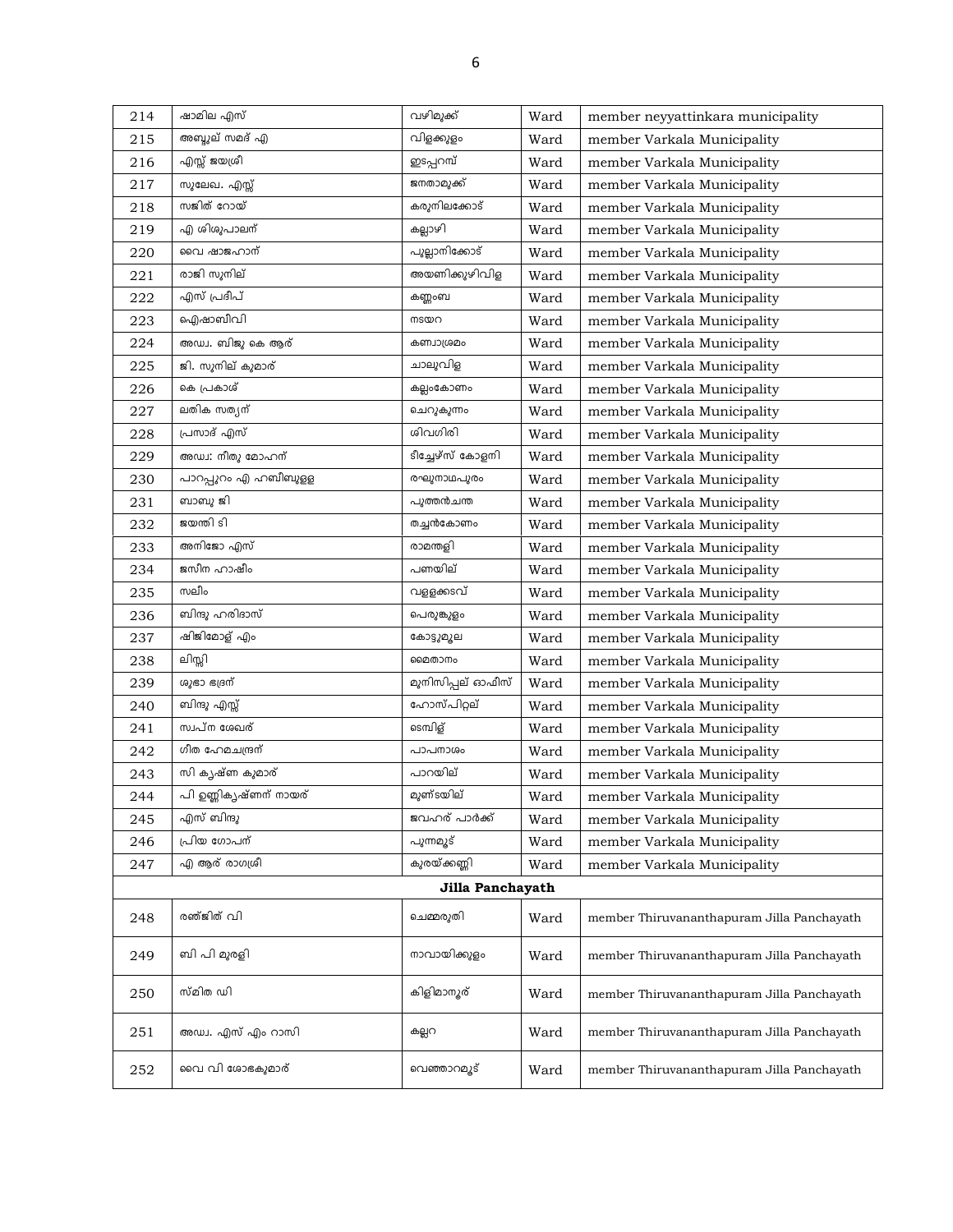| 253 | ആനാട് ജയന്                 | ആനാട്                   | Ward | member Thiruvananthapuram Jilla Panchayath |
|-----|----------------------------|-------------------------|------|--------------------------------------------|
| 254 | വി കെ മധു                  | പാലോട്                  | Ward | member Thiruvananthapuram Jilla Panchayath |
| 255 | ബിജു മോഹന് വി              | ആര്യനാട്                | Ward | member Thiruvananthapuram Jilla Panchayath |
| 256 | മായാ ദേവി എല്.പി           | വെള്ളനാട്               | Ward | member Thiruvananthapuram Jilla Panchayath |
| 257 | ആര്.കെ അൻസജിത റസ്സല്       | പൂവച്ചല്                | Ward | member Thiruvananthapuram Jilla Panchayath |
| 258 | വിചിത്ര കെ.വി              | വെള്ളറട                 | Ward | member Thiruvananthapuram Jilla Panchayath |
| 259 | ഡോ. സി എസ് ഗീതാരാജശേഖരന്   | കുന്നത്തുകാല്           | Ward | member Thiruvananthapuram Jilla Panchayath |
| 260 | അഡ്വ. എസ് കെ ബെൻഡാർവിന്    | പാറശ്ശാല                | Ward | member Thiruvananthapuram Jilla Panchayath |
| 261 | ജോസ് ലാല് ജി               | മര്യാപുരം               | Ward | member Thiruvananthapuram Jilla Panchayath |
| 262 | സുജാത എം                   | കാഞ്ഞിരംകുളം            | Ward | member Thiruvananthapuram Jilla Panchayath |
| 263 | അഡ്വ. എസ് കെ പ്രീജ         | ബാലരാമപുരം              | Ward | member Thiruvananthapuram Jilla Panchayath |
| 264 | ലത കുമാരി വി               | വെങ്ങാനൂര്              | Ward | member Thiruvananthapuram Jilla Panchayath |
| 265 | എസ് ശോഭനകുമാരി             | പള്ളിച്ചല്              | Ward | member Thiruvananthapuram Jilla Panchayath |
| 266 | രമ കുമാരി വി ആര്           | മലയിൻകീഴ്               | Ward | member Thiruvananthapuram Jilla Panchayath |
| 267 | ഉഷാ കുമാരി                 | കരകുളം                  | Ward | member Thiruvananthapuram Jilla Panchayath |
| 268 | രാധാ ദേവി എസ്              | മുദാക്കല്               | Ward | member Thiruvananthapuram Jilla Panchayath |
| 269 | എം ജലീല്                   | കണിയാപുരം               | Ward | member Thiruvananthapuram Jilla Panchayath |
| 270 | എസ് കവിത                   | മുരുക്കുംപുഴ            | Ward | member Thiruvananthapuram Jilla Panchayath |
| 271 | അഡ്വ. ആര് ശ്രീകണ്ഠന് നായര് | കിഴുവിലം                | Ward | member Thiruvananthapuram Jilla Panchayath |
| 272 | അഡ്വ. എ. ഷൈലജ ബീഗം         | ചിറയിൻകീഴ്              | Ward | member Thiruvananthapuram Jilla Panchayath |
| 273 | എസ് കൃഷ്ണൻകുട്ടി           | മണമ്പ്യൂര്              | Ward | member Thiruvananthapuram Jilla Panchayath |
|     |                            | <b>Block Panchayath</b> |      |                                            |
| 274 | ലീല ഭായി പി എസ്            | മുട്ടയ്ക്കാട്           | Ward | member Athioyannur Block Panchayath        |
| 275 | എന്.ജെ.പ്രഫുല്ലചന്ദ്രന്    | പെരിങ്ങമ്മല             | Ward | member Athioyannur Block Panchayath        |
| 276 | വിജയകുമാരി                 | പയറ്റുവിള               | Ward | member Athioyannur Block Panchayath        |
| 277 | മറിയാമ്മ കേസരി             | അവണാകുഴി                | Ward | member Athioyannur Block Panchayath        |
| 278 | കെ.പി.രജിത                 | കമുകിൻകോട്              | Ward | member Athioyannur Block Panchayath        |
| 279 | കെ.പ്രഭാകരന്               | വെൺപകല്                 | Ward | member Athioyannur Block Panchayath        |
| 280 | ജോണി.ജെ                    | നെല്ലിമൂട്              | Ward | member Athioyannur Block Panchayath        |
| 281 | ബിന്ദു.എസ്                 | കാഞ്ഞിരംകുളം            | Ward | member Athioyannur Block Panchayath        |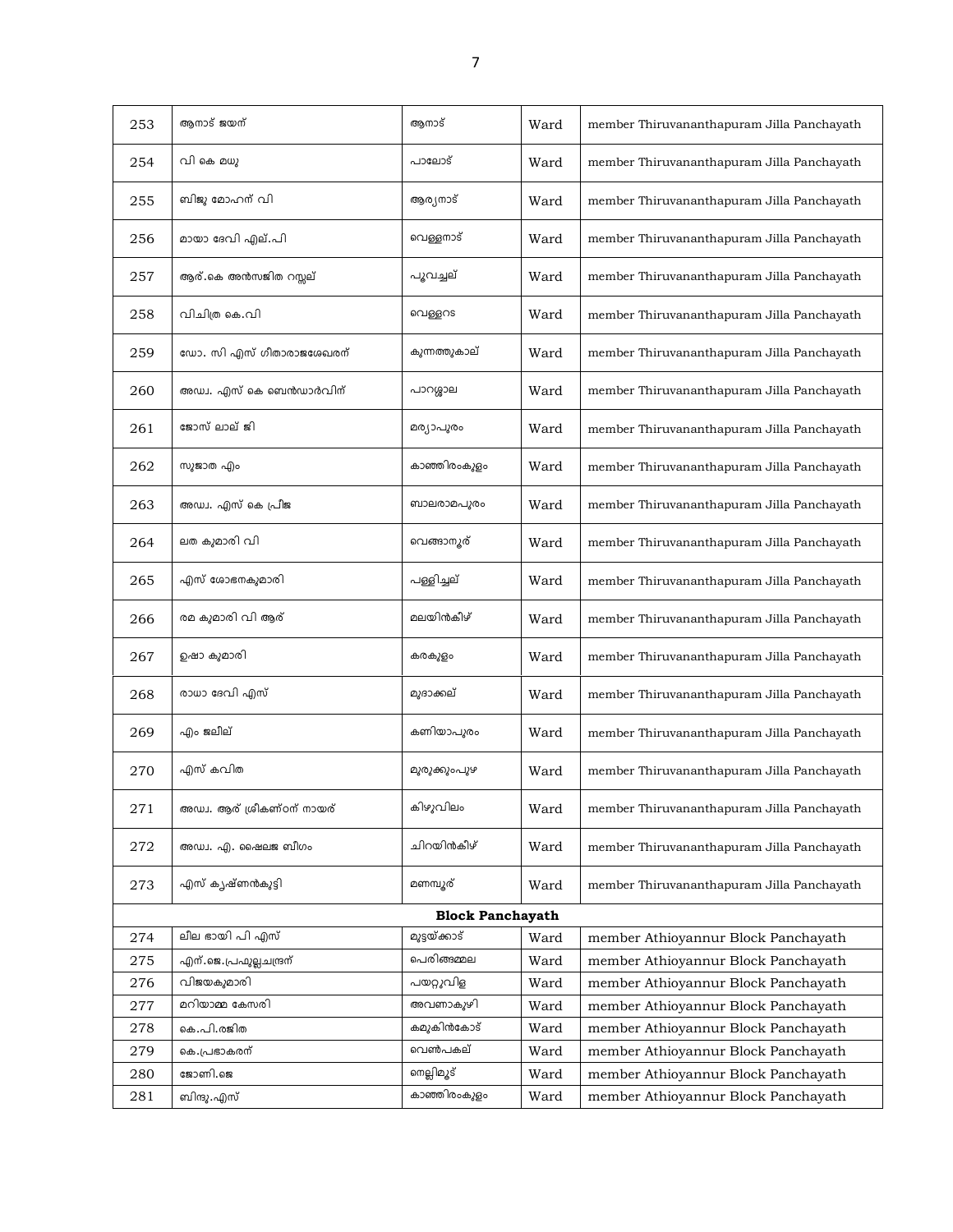| 282 | ശൈലജ.ഡി                 | ലൂർദ്ദിപുരം     | Ward | member Athioyannur Block Panchayath   |
|-----|-------------------------|-----------------|------|---------------------------------------|
| 283 | ഫ്രാങ്ക്ലിന്. എ         | കരുംകുളം        | Ward | member Athioyannur Block Panchayath   |
| 284 | രാജി സിൽവപിച്ച          | പുല്ലുവിള       | Ward | member Athioyannur Block Panchayath   |
| 285 | കെ.എസ്.രാജന്            | കോട്ടുകാല്      | Ward | member Athioyannur Block Panchayath   |
| 286 | ഷീല ഭദ്രന്              | വെങ്ങാനൂര്      | Ward | member Athioyannur Block Panchayath   |
| 287 | സന്ധ്യ ഡി               | കായിക്കര        | Ward | member Chirayikeezhu Block Panchayath |
| 288 | ഗീത സുരേഷ്              | വക്കം           | Ward | member Chirayikeezhu Block Panchayath |
| 289 | അഡ്വ. എസ്. ഫിറോസ് ലാല്  | നിലയ്ക്കാമുക്ക് | Ward | member Chirayikeezhu Block Panchayath |
| 290 | ദേവ് എന്                | കീഴാറ്റിങ്ങല്   | Ward | member Chirayikeezhu Block Panchayath |
| 291 | സിന്ധുകുമാരി എം         | മുദാക്കല്       | Ward | member Chirayikeezhu Block Panchayath |
| 292 | ഇളമ്പ ഉണ്ണികൃഷ്ണന്      | വാളക്കാട്       | Ward | member Chirayikeezhu Block Panchayath |
| 293 | ബി രമാഭായി അമ്മ         | ഇടയ്ക്കോട്      | Ward | member Chirayikeezhu Block Panchayath |
| 294 | മഞ്ജു പ്രദീപ്           | പുരവൂര്         | Ward | member Chirayikeezhu Block Panchayath |
| 295 | ചന്ദ്രന് എസ്            | കിഴുവിലം        | Ward | member Chirayikeezhu Block Panchayath |
| 296 | സിന്ധു എസ്              | ചിറയിൻകീഴ്      | Ward | member Chirayikeezhu Block Panchayath |
| 297 | സുലേഖ സി പി             | ശാർക്കര         | Ward | member Chirayikeezhu Block Panchayath |
| 298 | ആര് സുഭാഷ്              | കടയ്ക്കാവൂര്    | Ward | member Chirayikeezhu Block Panchayath |
| 299 | അഞ്ചുതെങ്ങ് സുരേന്ദ്രന് | അഞ്ചുതെങ്ങ്     | Ward | member Chirayikeezhu Block Panchayath |
| 300 | കെ.രവി                  | അഴ്ചര്          | Ward | member Kazhakkutam Block Panchayath   |
| 301 | അഡ്വ.എസ്.കൃഷ്ണകുമാര്    | മുട്ടപ്പലം      | Ward | member Kazhakkutam Block Panchayath   |
| 302 | വസന്തകുമാരി.എസ്         | വെയിലൂര്        | Ward | member Kazhakkutam Block Panchayath   |
| 303 | അഡ്വക്കേറ്റ് എം.യാസിര്  | കുടവൂര്         | Ward | member Kazhakkutam Block Panchayath   |
| 304 | ഷാനിബബീഗം               | മുരുക്കുംപുഴ    | Ward | member Kazhakkutam Block Panchayath   |
| 305 | വിനീത. ഡി               | മഞ്ഞമല          | Ward | member Kazhakkutam Block Panchayath   |
| 306 | നസീമ.എസ്                | പോത്തൻകോട്      | Ward | member Kazhakkutam Block Panchayath   |
| 307 | ജലജകുമാരി               | അണ്ടുർക്കോണം    | Ward | member Kazhakkutam Block Panchayath   |
| 308 | പറമ്പിൽപാലം നിസാര്      | കണിയാപുരം       | Ward | member Kazhakkutam Block Panchayath   |
| 309 | അഡ്വക്കേറ്റ് എം.അൽതാഫ്  | മൈതാനി          | Ward | member Kazhakkutam Block Panchayath   |
| 310 | ആശാമോള്                 | മേനംകുളം        | Ward | member Kazhakkutam Block Panchayath   |
| 311 | ജോളി പത്രോസ്            | തുമ്പ           | Ward | member Kazhakkutam Block Panchayath   |
| 312 | മേരി ഷീല                | പുതുക്കുറിച്ചി  | Ward | member Kazhakkutam Block Panchayath   |
| 313 | ബേബി സുധ                | പള്ളിക്കല്      | Ward | member Kilimanoor, Block Panchayath   |
| 314 | സുരജ എസ്സ്              | മടവുര്          | Ward | member Kilimanoor, Block Panchayath   |
| 315 | ശ്രീജ ഷൈജുദേവ്          | തുംമ്പോട്       | Ward | member Kilimanoor, Block Panchayath   |
| 316 | മാലതി അമ്മ . ജെ         | പോങ്ങനാട്       | Ward | member Kilimanoor, Block Panchayath   |
| 317 | സനു എസ്                 | കിളിമാനുര്      | Ward | member Kilimanoor, Block Panchayath   |
| 318 | ജി ബാബുകൂട്ടന്          | പഴയകുന്നുമ്മേല് | Ward | member Kilimanoor, Block Panchayath   |
| 319 | യഹിയ എസ്                | മന്ജപ്പാറ       | Ward | member Kilimanoor, Block Panchayath   |
| 320 | കെ വല്സല കുമാര്         | പുളിമാത്ത്      | Ward | member Kilimanoor, Block Panchayath   |
| 321 | ജി .ഹരികൃഷ്ണന്          | കൊടുവഴന്നുര്    | Ward | member Kilimanoor, Block Panchayath   |
| 322 | ശാലിനി എല്              | നഗരൂര്          | Ward | member Kilimanoor, Block Panchayath   |
| 323 | രാജേന്ത്ര എന്           | വെള്ളല്ലൂര്     | Ward | member Kilimanoor, Block Panchayath   |
| 324 | കെ സുഭാഷ്               | വന്ചിയൂര്       | Ward | member Kilimanoor, Block Panchayath   |
| 325 | അഡ്വ. പി ആര് രാജീവ്     | കരവാരം          | Ward | member Kilimanoor, Block Panchayath   |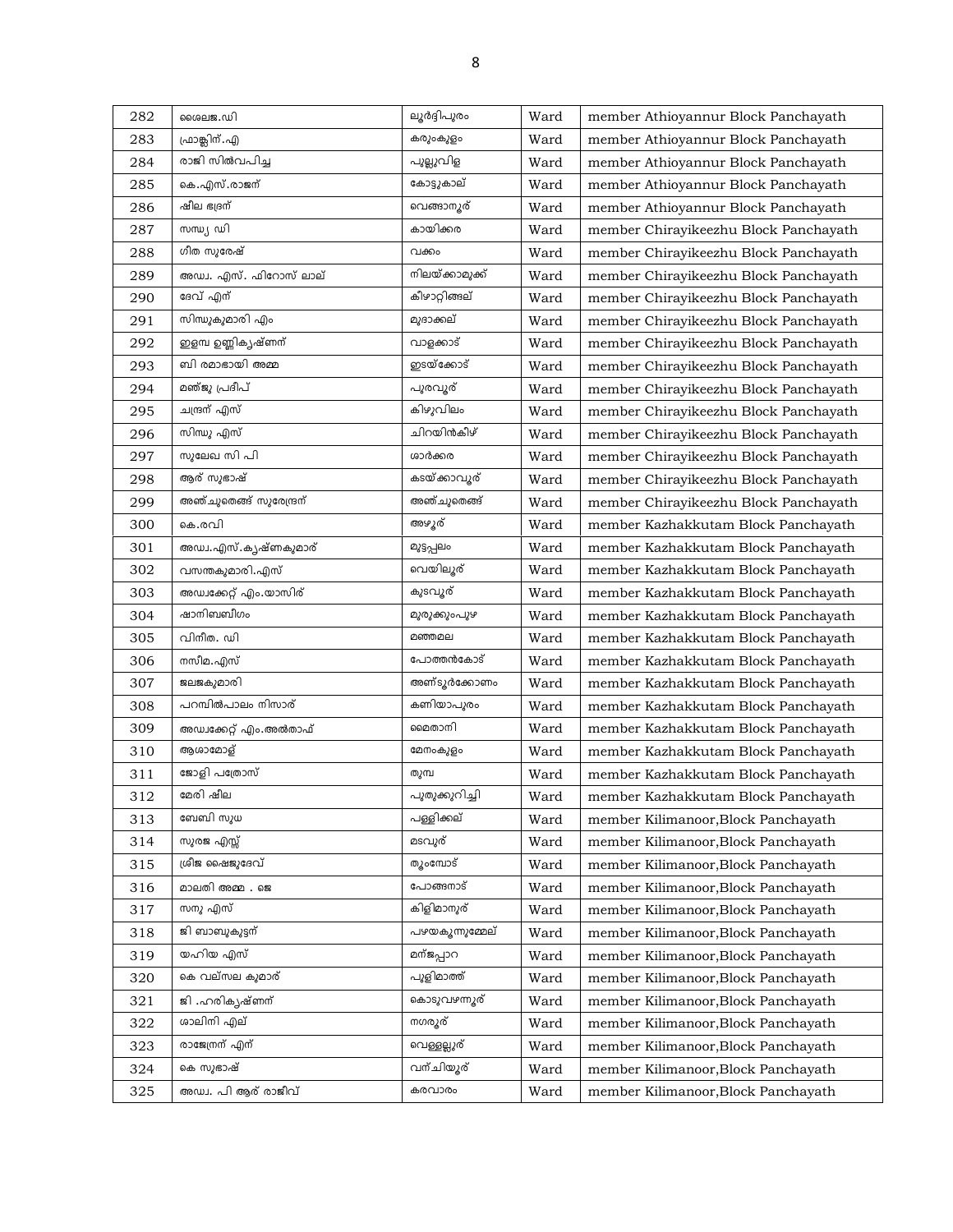| 326 | കെ ശാന്തമ്മ                    | നാവായിക്കുളം     | Ward | member Kilimanoor, Block Panchayath |
|-----|--------------------------------|------------------|------|-------------------------------------|
| 327 | നിസ്സ എ                        | ത്രിക്കോവിൽവട്ടം | Ward | member Kilimanoor, Block Panchayath |
| 328 | ഷാജഹാന്                        | പനവൂര്           | Ward | member Nedumangadu Block Panchayath |
| 329 | ആര് ജെ മഞ്ജു                   | ആട്ടുകാല്        | Ward | member Nedumangadu Block Panchayath |
| 330 | സുനിതകുമാരി എം                 | ചുള്ളിമാന്യൂര്   | Ward | member Nedumangadu Block Panchayath |
| 331 | പ്രീത ഒ എസ്                    | അരുവിക്കര        | Ward | member Nedumangadu Block Panchayath |
| 332 | സുവർണ്ണ                        | ചെറിയകൊണ്ണി      | Ward | member Nedumangadu Block Panchayath |
| 333 | ഗീതാഞ്ജലി                      | കാച്ചാണി         | Ward | member Nedumangadu Block Panchayath |
| 334 | സുരേഷ്കുമാര്                   | കരകുളം           | Ward | member Nedumangadu Block Panchayath |
| 335 | ബി ബിജു                        | മരുത്യര്         | Ward | member Nedumangadu Block Panchayath |
| 336 | ബി പ്രഭകുമാരി                  | വട്ടപ്പാറ        | Ward | member Nedumangadu Block Panchayath |
| 337 | സജുകുമാര് എസ്                  | നന്നാട്ടുകാവ്    | Ward | member Nedumangadu Block Panchayath |
| 338 | രാജേഷ് കണ്ണന്                  | വേറ്റിനാട്       | Ward | member Nedumangadu Block Panchayath |
| 339 | ഇര്യനാട് കെ ആര് ശ്രീജ          | വേങ്കവിള         | Ward | member Nedumangadu Block Panchayath |
| 340 | അനസൂല് റഹുമാന്                 | തേക്കട           | Ward | member Nedumangadu Block Panchayath |
| 341 | എ.ജോർജ്ജ്കുട്ടി                | പുളിയറക്കോണം     | Ward | member Nemom Block Panchayath       |
| 342 | ബി.രാധാകൃഷ്ണന് നായര്           | വിളപ്പിൽശാല      | Ward | member Nemom Block Panchayath       |
| 343 | അനിത.എല്                       | മലയിൻകീഴ്        | Ward | member Nemom Block Panchayath       |
| 344 | ഡി.ആര്.ബിജു ദാസ്               | മാറനല്ലൂര്       | Ward | member Nemom Block Panchayath       |
| 345 | പ്രിയദർശിനി.എസ്.               | ഊരുട്ടമ്പലം      | Ward | member Nemom Block Panchayath       |
| 346 | സിന്ധുകുമാരി അശോകന്            | വലിയറത്തല        | Ward | member Nemom Block Panchayath       |
| 347 | അഡ്വ.ഡി.സുരേഷ്കുമാര്           | ബാലരാമപുരം       | Ward | member Nemom Block Panchayath       |
| 348 | എസ്.ജയചന്ദ്രന്                 | അതിയന്നുര്       | Ward | member Nemom Block Panchayath       |
| 349 | വീരേന്ദ്രകുമാര്.എസ്.           | പൂങ്കോട്         | Ward | member Nemom Block Panchayath       |
| 350 | ഗിരിജ.ജെ                       | പൂങ്കുളം         | Ward | member Nemom Block Panchayath       |
| 351 | ജി.സതീശന്                      | വെള്ളായണി        | Ward | member Nemom Block Panchayath       |
| 352 | വിനുകുമാര്.എം.                 | പ്രാവച്ചമ്പലം    | Ward | member Nemom Block Panchayath       |
| 353 | വി.ഐഡ                          | പള്ളിച്ചല്       | Ward | member Nemom Block Panchayath       |
| 354 | കുമാരി അംബിക(മായാ രാജേന്ദ്രന്) | മച്ചേല്          | Ward | member Nemom Block Panchayath       |
| 355 | ശകുന്തളകുമാരി. എല്.            | പെരുകാവ്         | Ward | member Nemom Block Panchayath       |
| 356 | രമ.റ്റി.                       | പേയാട്           | Ward | member Nemom Block Panchayath       |
| 357 | രാജേഷ് ചന്ദ്രദാസ് ആര് എസ്      | പുത്തന്കട        | Ward | member Parassala Block Panchayath   |
| 358 | മോഹൻദാസ് എ                     | തിരുപുറം         | Ward | member Parassala Block Panchayath   |
| 359 | സലൂജ വി ആര്                    | മര്യാപുരം        | Ward | member Parassala Block Panchayath   |
| 360 | നിര്മല കുമാരി ജെ               | ഉദയൻകുളങ്ങര      | Ward | member Parassala Block Panchayath   |
| 361 | നിർമ്മല കുമാരി കെ              | നെടിയാംകോട്      | Ward | member Parassala Block Panchayath   |
| 362 | മഞ്ജു സ്മിത എല്                | പരശുവയ്ക്കല്     | Ward | member Parassala Block Panchayath   |
| 363 | വൈ സതീഷ്                       | പാറശ്ശാല ടൗണ്    | Ward | member Parassala Block Panchayath   |
| 364 | ഷിജു പി പി                     | ചെങ്കവിള         | Ward | member Parassala Block Panchayath   |
| 365 | ഗ്ലാഡി ഗ്രേസ്                  | കാരോട്           | Ward | member Parassala Block Panchayath   |
| 366 | ഷീജ എസ്                        | കുളത്ത്യര്       | Ward | member Parassala Block Panchayath   |
| 367 | ജോണ് ബോസ്കോ എ                  | പൊഴിയൂര്         | Ward | member Parassala Block Panchayath   |
| 368 | സന്തോഷ് കുമാര് കെ              | പൂഴിക്കുന്ന്     | Ward | member Parassala Block Panchayath   |
| 369 | ബ്യുല ഏഞ്ചല്                   | അരുമാന്യര്       | Ward | member Parassala Block Panchayath   |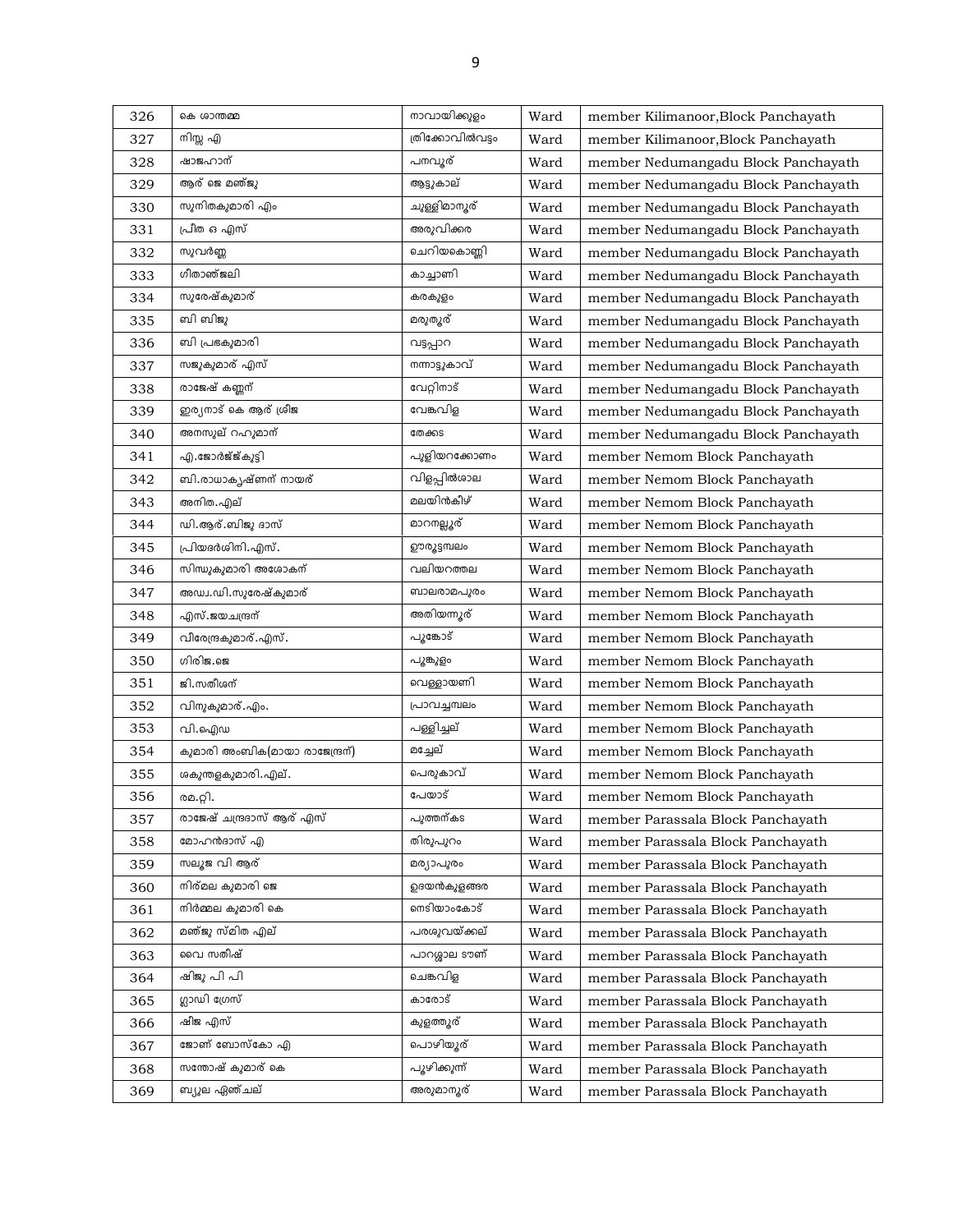| 370 | ആര്യദേവന് എസ്         | പൂവാര്         | Ward | member Parassala Block Panchayath     |
|-----|-----------------------|----------------|------|---------------------------------------|
| 371 | എല് കെ കുമാരി         | കള്ളിക്കാട്    | Ward | member Perunkadavila Block Panchayath |
| 372 | ഷാജഹാന് എസ്           | അമ്പൂരി        | Ward | member Perunkadavila Block Panchayath |
| 373 | സ്റ്റാൻലി             | വെള്ളറട        | Ward | member Perunkadavila Block Panchayath |
| 374 | പി സുജാതകുമാരി        | കിളിയൂര്       | Ward | member Perunkadavila Block Panchayath |
| 375 | എസ് പി സുധ            | പനച്ചമൂട്      | Ward | member Perunkadavila Block Panchayath |
| 376 | കെ എസ് ഷീബാ റാണി      | കുന്നത്തുകാല്  | Ward | member Perunkadavila Block Panchayath |
| 377 | സുരജാ ദേവി ഐ          | കൊല്ലയില്      | Ward | member Perunkadavila Block Panchayath |
| 378 | സി ബേബി               | മഞ്ചവിളാകം     | Ward | member Perunkadavila Block Panchayath |
| 379 | ജി അജയകുമാര്          | പെരുങ്കടവിള    | Ward | member Perunkadavila Block Panchayath |
| 380 | വി ശ്രീകണ്ഠന് നായര്   | പാലിയോട്       | Ward | member Perunkadavila Block Panchayath |
| 381 | കെ കെ സജയകുമാര്       | ആര്യൻകോട്      | Ward | member Perunkadavila Block Panchayath |
| 382 | അരുണ് സി പി           | ചെമ്പൂര്       | Ward | member Perunkadavila Block Panchayath |
| 383 | ജോയിസ് കെ             | ഒറ്റശേഖരമംഗലം  | Ward | member Perunkadavila Block Panchayath |
| 384 | ഷിജു എസ്              | വാഴിച്ചാല്     | Ward | member Perunkadavila Block Panchayath |
| 385 | ബി സന്ധ്യ             | കളമച്ചല്       | Ward | member Vamanapuram Block Panchayath   |
| 386 | ഗിരിജാവിജയന്          | കല്ലറ          | Ward | member Vamanapuram Block Panchayath   |
| 387 | സുരേഷ് ബാബു എസ്       | മിത്യമ്മല      | Ward | member Vamanapuram Block Panchayath   |
| 388 | എം എം ഷാഫി            | പാങ്ങോട്       | Ward | member Vamanapuram Block Panchayath   |
| 389 | കെ അനിൽകുമാര്         | ഭരതന്നുര്      | Ward | member Vamanapuram Block Panchayath   |
| 390 | ഷീബ ഗിരീഷ്            | ഇലവുപാലം       | Ward | member Vamanapuram Block Panchayath   |
| 391 | സുഭാഷ് ജി             | പെരിങ്ങമ്മല    | Ward | member Vamanapuram Block Panchayath   |
| 392 | റ്റി കെ വേണുഗോപാല്    | പലോട്          | Ward | member Vamanapuram Block Panchayath   |
| 393 | കെ പി ചന്ദ്രന്        | നന്ദിയോട്      | Ward | member Vamanapuram Block Panchayath   |
| 394 | രാധാവിജയന്            | പുല്ലമ്പാറ     | Ward | member Vamanapuram Block Panchayath   |
| 395 | <b>SAR</b>            | തലയല്          | Ward | member Vamanapuram Block Panchayath   |
| 396 | എന് ചന്ദ്രിക          | പിരപ്പൻകോട്    | Ward | member Vamanapuram Block Panchayath   |
| 397 | ജി കലാകുമാരി          | കോലിയക്കോട്    | Ward | member Vamanapuram Block Panchayath   |
| 398 | കെ ഷീലാകുമാരി         | നെല്ലനാട്      | Ward | member Vamanapuram Block Panchayath   |
| 399 | എം എസ് ഷാജി           | മാണിക്കമംഗലം   | Ward | member Vamanapuram Block Panchayath   |
| 400 | എ.ബാലിക്              | കാപ്പില്       | Ward | member vvarkala Block Panchayath      |
| 401 | വി.എസ്.വനിത           | ഇലകമണ്         | Ward | member vvarkala Block Panchayath      |
| 402 | ബെന്നി.കെ.ജി          | പാളയംകുന്ന്    | Ward | member vvarkala Block Panchayath      |
| 403 | മിനികുമാരി. എസ്       | ചെമ്മരുതി      | Ward | member vvarkala Block Panchayath      |
| 404 | ന്ദ്വീന്ദ്ര           | മുട്ടപ്പലം     | Ward | member vvarkala Block Panchayath      |
| 405 | അഡ്വ.സി.എസ്.രാജീവ്    | വടശ്ശേരിക്കോണം | Ward | member vvarkala Block Panchayath      |
| 406 | അഡ്വ.സ്മിത സുന്ദരേശന് | ഒറ്റൂര്        | Ward | member vvarkala Block Panchayath      |
| 407 | പി.ജെ.നഹാസ്           | മണമ്പ്യൂര്     | Ward | member vvarkala Block Panchayath      |
| 408 | എം.എസ്.സുഷമ           | കവലയൂര്        | Ward | member vvarkala Block Panchayath      |
| 409 | സലീം ഇസ്മായില്        | ചെറുന്നിയൂര്   | Ward | member vvarkala Block Panchayath      |
| 410 | സബീന ശശാങ്കന്         | വെന്നികോട്     | Ward | member vvarkala Block Panchayath      |
| 411 | എം.കെ.യൂസഫ്           | വെട്ടൂര്       | Ward | member vvarkala Block Panchayath      |
| 412 | മെർളി.എസ്             | ഇടവ            | Ward | member vvarkala Block Panchayath      |
| 413 | velappan Pillai J     | വിതുര          | Ward | member Vellanadu Block Panchayath     |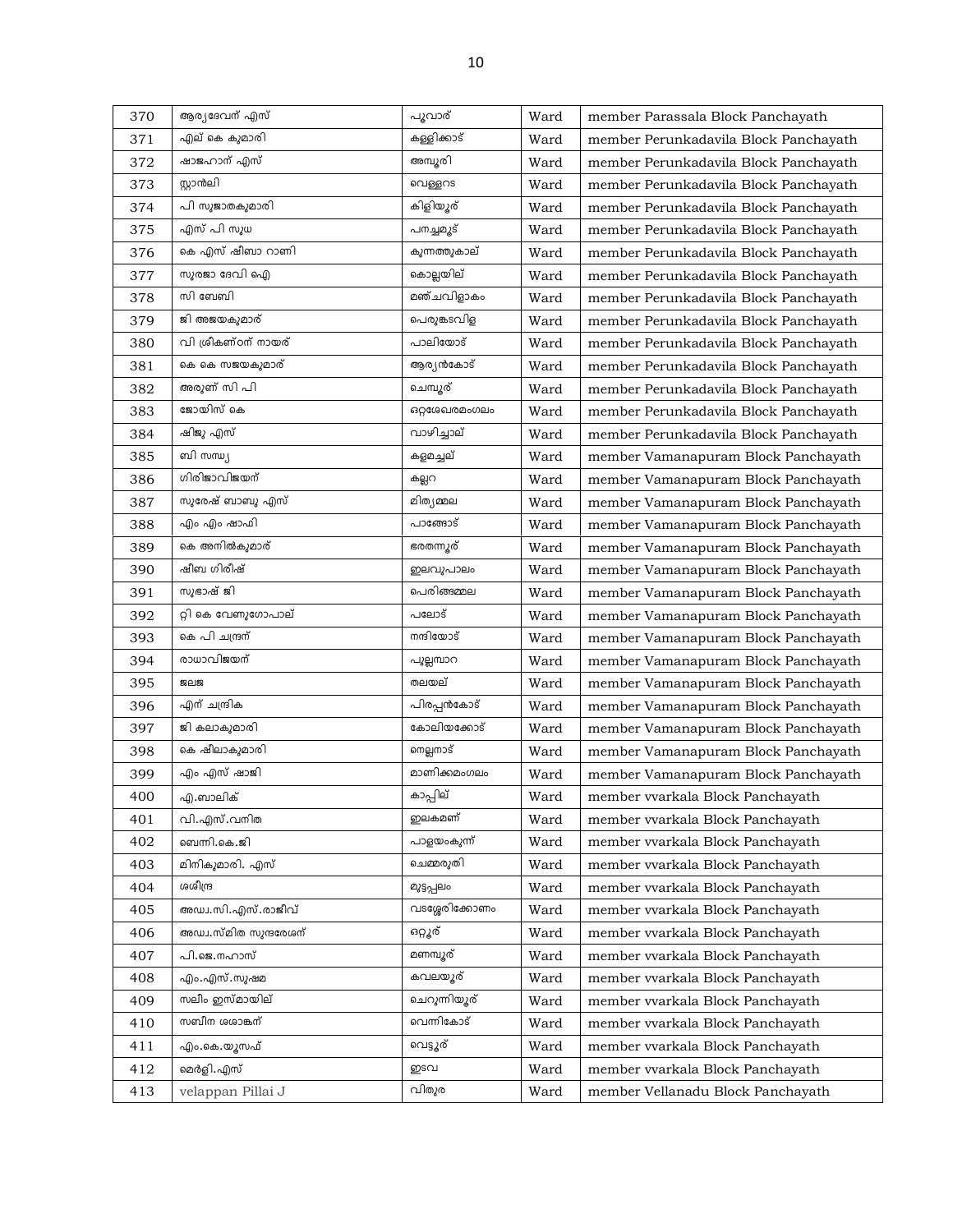| 414 | വിപിന് എല്.വി                | ആനപ്പാറ                          | Ward | member Vellanadu Block Panchayath |
|-----|------------------------------|----------------------------------|------|-----------------------------------|
| 415 | വിജയകുമാരി.എസ്               | പറണ്ടോട്                         | Ward | member Vellanadu Block Panchayath |
| 416 | പ്രസന്നകുമാരി.ആര്            | ആര്യനാട്                         | Ward | member Vellanadu Block Panchayath |
| 417 | മിനി.എ                       | കുറ്റിച്ചല്                      | Ward | member Vellanadu Block Panchayath |
| 418 | നൂറ വാഹിദ നാസരുദീന്.വി.എച്ച് | പേഴുംമൂട്                        | Ward | member Vellanadu Block Panchayath |
| 419 | മേരികുഞ്ഞ്.കെ.എ              | വീരണകാവ്                         | Ward | member Vellanadu Block Panchayath |
| 420 | അനിൽകുമാര്.കെ                | ആമച്ചല്                          | Ward | member Vellanadu Block Panchayath |
| 421 | സ്റ്റീഫന്.ജി                 | കാട്ടാക്കട                       | Ward | member Vellanadu Block Panchayath |
| 422 | ബൈജു…എം.ആര്                  | കിള്ളി                           | Ward | member Vellanadu Block Panchayath |
| 423 | അജിതകുമാരി.എസ്.എസ്           | പൂവച്ചല്                         | Ward | member Vellanadu Block Panchayath |
| 424 | റീന.എല്                      | ഉറിയാക്കോട്                      | Ward | member Vellanadu Block Panchayath |
| 425 | ജ്യോതിഷ് കുമാര്.സി           | വെള്ളനാട്                        | Ward | member Vellanadu Block Panchayath |
| 426 | സജീന കാസിം                   | കുളപ്പട                          | Ward | member Vellanadu Block Panchayath |
| 427 | സമീമ റാണി.എസ്                | ചക്രപാണിപുരം                     | Ward | member Vellanadu Block Panchayath |
| 428 | അൻസര്. എ                     | തൊളിക്കോട്                       | Ward | member Vellanadu Block Panchayath |
|     |                              | Grama<br>panchayath              |      |                                   |
| 429 | AMBILI. T. PUTHOOR           | <b>MAYAM</b>                     | Ward | member Amboori Grama Panchayath   |
| 430 | LALI JOHN                    | <b>PANCHAYAT</b><br>OFFICE WARD  | Ward | member Amboori Grama Panchayath   |
| 431 | SHIBU. V                     | THODUMALA                        | Ward | member Amboori Grama Panchayath   |
| 432 | <b>NAINAN P.S</b>            | <b>AMBOORI</b>                   | Ward | member Amboori Grama Panchayath   |
| 433 | SHAJI. B                     | <b>KOOTTAPPU</b>                 | Ward | member Amboori Grama Panchayath   |
| 434 | LATHA SURENDRAN              | THEKKUPARA                       | Ward | member Amboori Grama Panchayath   |
| 435 | KUMARI SHEEBA. S             | KANNANNOOR                       | Ward | member Amboori Grama Panchayath   |
| 436 | SULAYYABANU. S               | <b>KUDAPPANAM</b><br><b>OODU</b> | Ward | member Amboori Grama Panchayath   |
| 437 | RAVEENDRAN. D                | THUDIYAMKO<br><b>NAM</b>         | Ward | member Amboori Grama Panchayath   |
| 438 | <b>BINU</b>                  | <b>PURUTHIPPAR</b><br>A          | Ward | member Amboori Grama Panchayath   |
| 439 | <b>VIJAYAN</b>               | CHIRAYAKODE                      | Ward | member Amboori Grama Panchayath   |
| 440 | <b>VALSALA</b>               | <b>KUTTAMALA</b>                 | Ward | member Amboori Grama Panchayath   |
| 441 | <b>ANITHA</b>                | KANDAMTHITT<br>A                 | Ward | member Amboori Grama Panchayath   |
| 442 | ഷീലാകുമാരി.എല്               | തീർത്ഥംകര                        | Ward | member Anad Grama Panchayath      |
| 443 | എസ്സ് സുനില്                 | ചേല                              | Ward | member Anad Grama Panchayath      |
| 444 | റ്റി.ആര്.ചിത്രലേഖ            | കല്ലിയോട്                        | Ward | member Anad Grama Panchayath      |
| 445 | എന്.ശ്രീകല                   | ഇര്യനാട്                         | Ward | member Anad Grama Panchayath      |
| 446 | കെ.ജയചന്ദ്രന്                | ചന്ദ്രമംഗലം                      | Ward | member Anad Grama Panchayath      |
| 447 | റ്റി.സിന്ധു                  | അനാട് ഠൌണ്                       | Ward | member Anad Grama Panchayath      |
| 448 | ഷീബാബീവി.എന്                 | ചെറുവേലി                         | Ward | member Anad Grama Panchayath      |
| 449 | എം.നിസ്സാറുദ്ദീന്            | വഞ്ചുവം                          | Ward | member Anad Grama Panchayath      |
| 450 | ഷീല എസ്സ്                    | മന്നൂർക്കോണം                     | Ward | member Anad Grama Panchayath      |
| 451 | വിജയരാജ് എസ്സ്               | താഴ്ന്നമല                        | Ward | member Anad Grama Panchayath      |
| 452 | അക്ബർഷാന്                    | ചുള്ളിമാന്മര്                    | Ward | member Anad Grama Panchayath      |
| 453 | പ്രഭ എം                      | നെട്ടറക്കോണം                     | Ward | member Anad Grama Panchayath      |
| 454 | സുരേഷ് കുമാര് എസ്സ്          | മണ്ഡപം                           | Ward | member Anad Grama Panchayath      |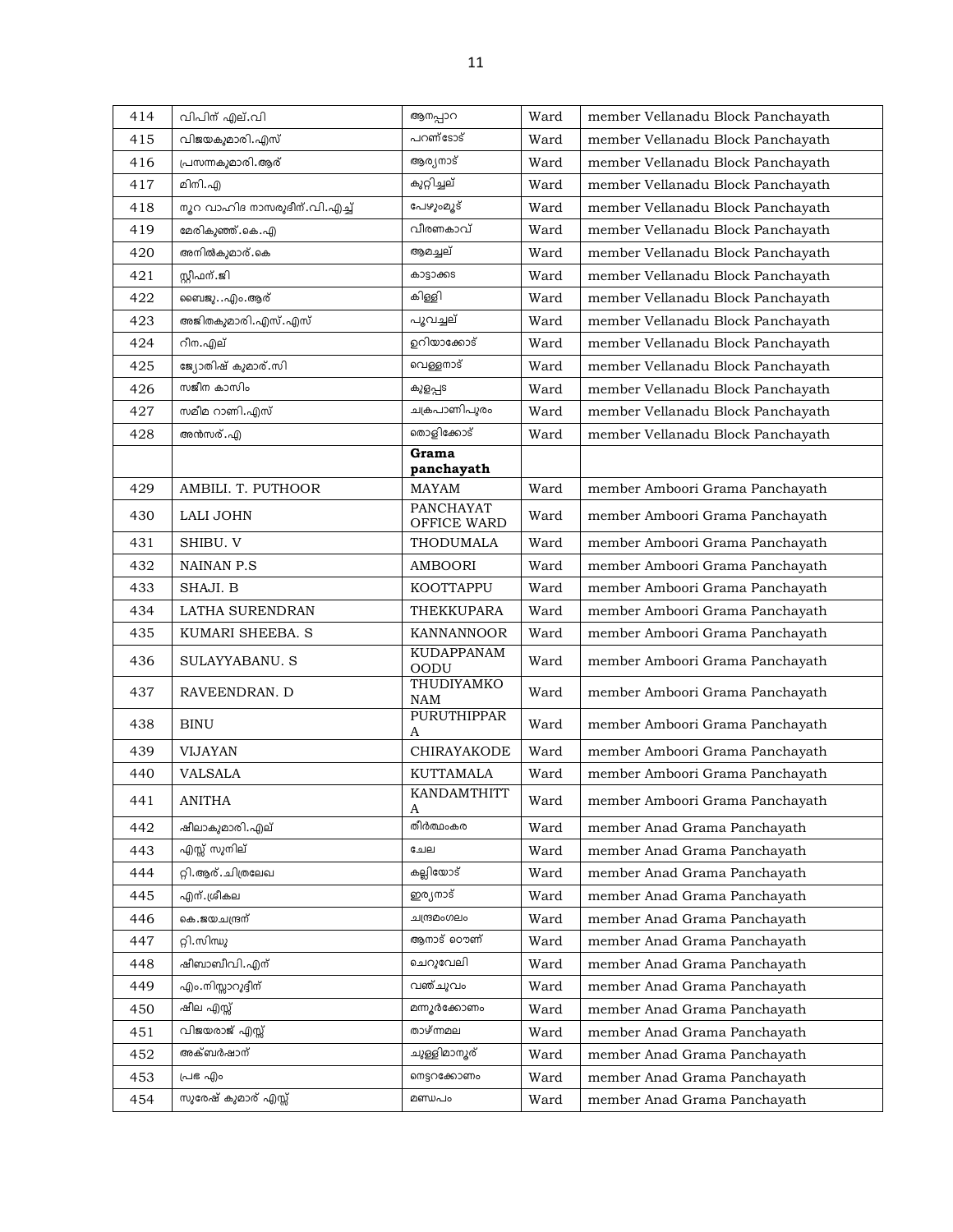| 455 | ഷഹീദ് എ             | പുത്തൻപാലം                | Ward | member Anad Grama Panchayath        |
|-----|---------------------|---------------------------|------|-------------------------------------|
| 456 | റ്റി.കെ.മിനി        | തിരിച്ചിറ്റൂര്            | Ward | member Anad Grama Panchayath        |
| 457 | ദിവ്യ ആര്.എസ്സ്     | വേട്ടംപള്ളി               | Ward | member Anad Grama Panchayath        |
| 458 | വേങ്കവിള സജി        | വേങ്കവിള                  | Ward | member Anad Grama Panchayath        |
| 459 | സതികുമാര്           | താന്നിമൂട്                | Ward | member Anad Grama Panchayath        |
| 460 | പി.എസ്സ്.ലേഖ        | ഇരിഞ്ചയം                  | Ward | member Anad Grama Panchayath        |
| 461 | അർച്ചന ദാസ്         | കായിക്കര<br>ആശാന് സ്മാരകം | Ward | member Anchuthengu Grama panchayath |
| 462 | പി വിമൽരാജ്         | നെടുങ്ങണ്ട                | Ward | member Anchuthengu Grama panchayath |
| 463 | അജയകുമാര് എച്ച്     | കായിക്കര                  | Ward | member Anchuthengu Grama panchayath |
| 464 | രജിത മനോജ്          | കാപാലീശ്വരം               | Ward | member Anchuthengu Grama panchayath |
| 465 | ലിജ ബോസ്            | മുടിപ്പുര                 | Ward | member Anchuthengu Grama panchayath |
| 466 | എസ് പ്രവീൺചന്ദ്ര    | പുത്തന് നട                | Ward | member Anchuthengu Grama panchayath |
| 467 | ക്രിസ്റ്റി സൈമണ്    | വലിയ പള്ളി                | Ward | member Anchuthengu Grama panchayath |
| 468 | ഫിലോമിന ജോസഫ്       | പുത്തുറ                   | Ward | member Anchuthengu Grama panchayath |
| 469 | സി പയസ്             | കോൺവെന്റ്                 | Ward | member Anchuthengu Grama panchayath |
| 470 | രാജു ജോർജ്          | പഞ്ചായത്ത്<br>ഓഫീസ്       | Ward | member Anchuthengu Grama panchayath |
| 471 | യേശുദാസന് സ്റ്റീഫന് | അഞ്ചുതെങ്ങ്<br>ജംഗ്ഷന്    | Ward | member Anchuthengu Grama panchayath |
| 472 | ത്രേസി സോളമന്       | മണ്ണാക്കുളം               | Ward | member Anchuthengu Grama panchayath |
| 473 | ഹെലന് അഗസ്റ്റിന്    | മുണ്ടുതുറ                 | Ward | member Anchuthengu Grama panchayath |
| 474 | നെൽസണ് ഐസക്ക്       | മാമ്പളളി                  | Ward | member Anchuthengu Grama panchayath |
| 475 | കൃഷ്ണന് സി          | കരിച്ചാറ                  | Ward | member Andoorkonam Grama Panchayath |
| 476 | ജയചന്ദ്രന് വി       | വെള്ളൂര്                  | Ward | member Andoorkonam Grama Panchayath |
| 477 | സീനത്തുല് മസീദ      | കൊയ്ത്തുർക്കോ<br>ണം       | Ward | member Andoorkonam Grama Panchayath |
| 478 | ഉഷാകുമാരി അമ്മ ആര്  | തിരുവെള്ളൂര്              | Ward | member Andoorkonam Grama Panchayath |
| 479 | മുഹമ്മദ് ഷാഫി എം    | അണ്ടുർക്കോണം              | Ward | member Andoorkonam Grama Panchayath |
| 480 | ജയകുമാരി എസ്        | കീഴാവൂര്                  | Ward | member Andoorkonam Grama Panchayath |
| 481 | ഷിജി എസ്            | പറമ്പിൽപ്പാലം             | Ward | member Andoorkonam Grama Panchayath |
| 482 | രമേശന് ആര്          | പായ്ച്ചിറ                 | Ward | member Andoorkonam Grama Panchayath |
| 483 | ശിവപ്രസാദ് ബി       | പള്ളിച്ചവീട്              | Ward | member Andoorkonam Grama Panchayath |
| 484 | ഷീജ ആര്             | കുന്നിനകം                 | Ward | member Andoorkonam Grama Panchayath |
| 485 | പ്രദീപ് വി കൃഷ്ണന്  | കണിയാപുരം                 | Ward | member Andoorkonam Grama Panchayath |
| 486 | ബുഷ്റാ നവാസ്        | ആലുംമൂട്                  | Ward | member Andoorkonam Grama Panchayath |
| 487 | കൃഷ്ണന് കൂട്ടി എ    | തെക്കേവിള                 | Ward | member Andoorkonam Grama Panchayath |
| 488 | മുഹമ്മദ് അഷ്റഫ് എം  | വലിയവീട്                  | Ward | member Andoorkonam Grama Panchayath |
| 489 | വിജയകുമാര് കെ       | പള്ളിപ്പുറം               | Ward | member Andoorkonam Grama Panchayath |
| 490 | റസിയാ വാഹിദ്        | കണ്ടല്                    | Ward | member Andoorkonam Grama Panchayath |
| 491 | സുനിത എം            | ശ്രീപാദം                  | Ward | member Andoorkonam Grama Panchayath |
| 492 | പ്രഭ എന്            | മൈതാനി                    | Ward | member Andoorkonam Grama Panchayath |
| 493 | എഫ് . ബാബു          | വെള്ളൂർക്കോണം             | Ward | Member Aruvikkkara Grama Panchayath |
| 494 | ജയരാജ് എം           | കൊക്കോതമംഗലം              | Ward | Member Aruvikkkara Grama Panchayath |
| 495 | രജിതകുമാരി സി       | കളത്തറ                    | Ward | Member Aruvikkkara Grama Panchayath |
| 496 | ജയചന്ദ്രൻനായര് ആര്  | മുണ്ടേല                   | Ward | Member Aruvikkkara Grama Panchayath |
| 497 | വിജയകുമാരി ആര്      | മൈലമുട്                   | Ward | Member Aruvikkkara Grama Panchayath |
| 498 | വി.വിജയൻനായര്       | അരുവിക്കര                 | Ward | Member Aruvikkkara Grama Panchayath |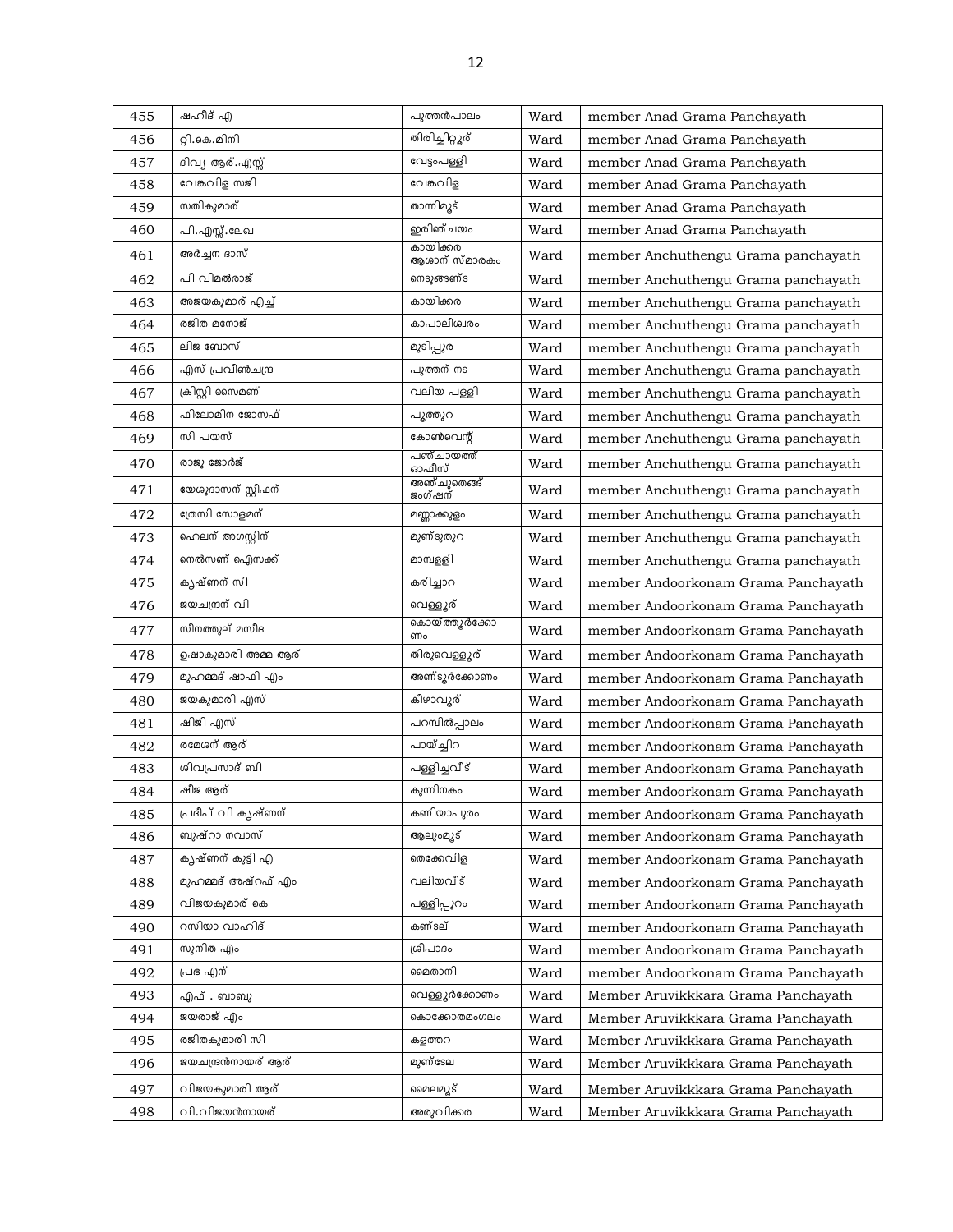| 499 | അജിത്ത് കെ               | വെമ്പന്നുര്     | Ward | Member Aruvikkkara Grama Panchayath |
|-----|--------------------------|-----------------|------|-------------------------------------|
| 500 | രജി ആര്                  | കടമ്പനാട്       | Ward | Member Aruvikkkara Grama Panchayath |
| 501 | മിനി ഐ                   | മണമ്പൂര്        | Ward | Member Aruvikkkara Grama Panchayath |
| 502 | അനിതകുമാരി ജെ സി         | ഭഗവതിപുരം       | Ward | Member Aruvikkkara Grama Panchayath |
| 503 | ശ്രീദേവി എസ് എസ്         | ചെറിയകൊണ്ണി     | Ward | Member Aruvikkkara Grama Panchayath |
| 504 | വേലായുധന് നായര് എ        | ഇറയംകോട്        | Ward | Member Aruvikkkara Grama Panchayath |
| 505 | സിമി പി                  | കാച്ചാണി        | Ward | Member Aruvikkkara Grama Panchayath |
| 506 | ഷാജു ബി                  | കളത്തുകാല്      | Ward | Member Aruvikkkara Grama Panchayath |
| 507 | ക്രിസ്തുകുമാര് ടി ഇ      | മൈലം            | Ward | Member Aruvikkkara Grama Panchayath |
| 508 | പ്രസീത പി                | പാണ്ടിയോട്      | Ward | Member Aruvikkkara Grama Panchayath |
| 509 | നന്ദിനി ജെ ആര്           | ഇരുമ്പ          | Ward | Member Aruvikkkara Grama Panchayath |
| 510 | ജമീലാ ബീവി എം            | വട്ടക്കുളം      | Ward | Member Aruvikkkara Grama Panchayath |
| 511 | മുഹമ്മദ് ഇല്യാസ് എ       | അഴിക്കോട്       | Ward | Member Aruvikkkara Grama Panchayath |
| 512 | സബീന ജെ                  | കരുമരക്കോട്     | Ward | Member Aruvikkkara Grama Panchayath |
| 513 | പ്രദീപ് കുമാര് വി        | കീഴ്പാലൂര്      | Ward | Member Aryanad Grama Panchayath     |
| 514 | വിജിത വി എസ്             | മീനാങ്കല്       | Ward | Member Aryanad Grama Panchayath     |
| 515 | യേശുദാസ് ജെ              | തേവിയാരുകുന്ന്  | Ward | Member Aryanad Grama Panchayath     |
| 516 | ശ്രീജ സി                 | പൊട്ടൻചിറ       | Ward | Member Aryanad Grama Panchayath     |
| 517 | അമ്പിളികുമാരി എല്        | ഈഞ്ചപ്പുരി      | Ward | Member Aryanad Grama Panchayath     |
| 518 | അനിതാദേവി ജി എസ്         | കൊക്കോട്ടേല     | Ward | Member Aryanad Grama Panchayath     |
| 519 | ഗിരിജ എസ്                | പാലൈക്കോണം      | Ward | Member Aryanad Grama Panchayath     |
| 520 | അസീം എസ്                 | ഇരിഞ്ചല്        | Ward | Member Aryanad Grama Panchayath     |
| 521 | നാസറുദീന് എ              | പള്ളിവേട്ട      | Ward | Member Aryanad Grama Panchayath     |
| 522 | അനിൽകുമാര് എസ്           | കാഞ്ഞിരംമൂട്    | Ward | Member Aryanad Grama Panchayath     |
| 523 | ഷാജിത പി                 | കാനക്കുഴി       | Ward | Member Aryanad Grama Panchayath     |
| 524 | ലേഖ കെ                   | সাঁক            | Ward | Member Aryanad Grama Panchayath     |
| 525 | അജിത കെ                  | ആര്യനാട് ഠൌണ്   | Ward | Member Aryanad Grama Panchayath     |
| 526 | കിഷോര് എം എല്            | കോട്ടയ്ക്കകം    | Ward | Member Aryanad Grama Panchayath     |
| 527 | നിർമ്മലന് ബി             | ഇറവൂര്          | Ward | Member Aryanad Grama Panchayath     |
| 528 | ഷാമിലാ ബീഗം എസ്          | വലിയകലുങ്ക്     | Ward | Member Aryanad Grama Panchayath     |
| 529 | എലിസബത്ത് ആര്            | പറണ്ടോട്        | Ward | Member Aryanad Grama Panchayath     |
| 530 | സുധാകര് മിത്തല് റ്റി എസ് | പുറുത്തിപ്പാറ   | Ward | Member Aryanad Grama Panchayath     |
| 531 | എം പി അഞ്ജന              | കീഴാറൂര്        | Ward | Member Aryancode Grama Panchayath   |
| 532 | ആര് എസ് അഖില്            | ആര്യങ്കോട്      | Ward | Member Aryancode Grama Panchayath   |
| 533 | സിമി ആര്                 | വെള്ളാങ്ങല്     | Ward | Member Aryancode Grama Panchayath   |
| 534 | അനിത സ്റ്റാൻലി വി        | ങവാല്           | Ward | Member Aryancode Grama Panchayath   |
| 535 | ഗീത ഡി                   | കാലായില്        | Ward | Member Aryancode Grama Panchayath   |
| 536 | ലീല എ                    | ചിലമ്പറ         | Ward | Member Aryancode Grama Panchayath   |
| 537 | അനീഷ് സി                 | മഞ്ചംകോട്       | Ward | Member Aryancode Grama Panchayath   |
| 538 | വി ജെ വിൽഫ്രഡ്സണ്        | ചെമ്പൂര്        | Ward | Member Aryancode Grama Panchayath   |
| 539 | ലീല കെ                   | കരിക്കോട്ടുകുഴി | Ward | Member Aryancode Grama Panchayath   |
| 540 | സജികുമാര് ജി             | മണ്ണാംകോണം      | Ward | Member Aryancode Grama Panchayath   |
| 541 | അനില് കെ                 | തുടലി           | Ward | Member Aryancode Grama Panchayath   |
| 542 | സുനില എസ്                | മുക്കോലവിള      | Ward | Member Aryancode Grama Panchayath   |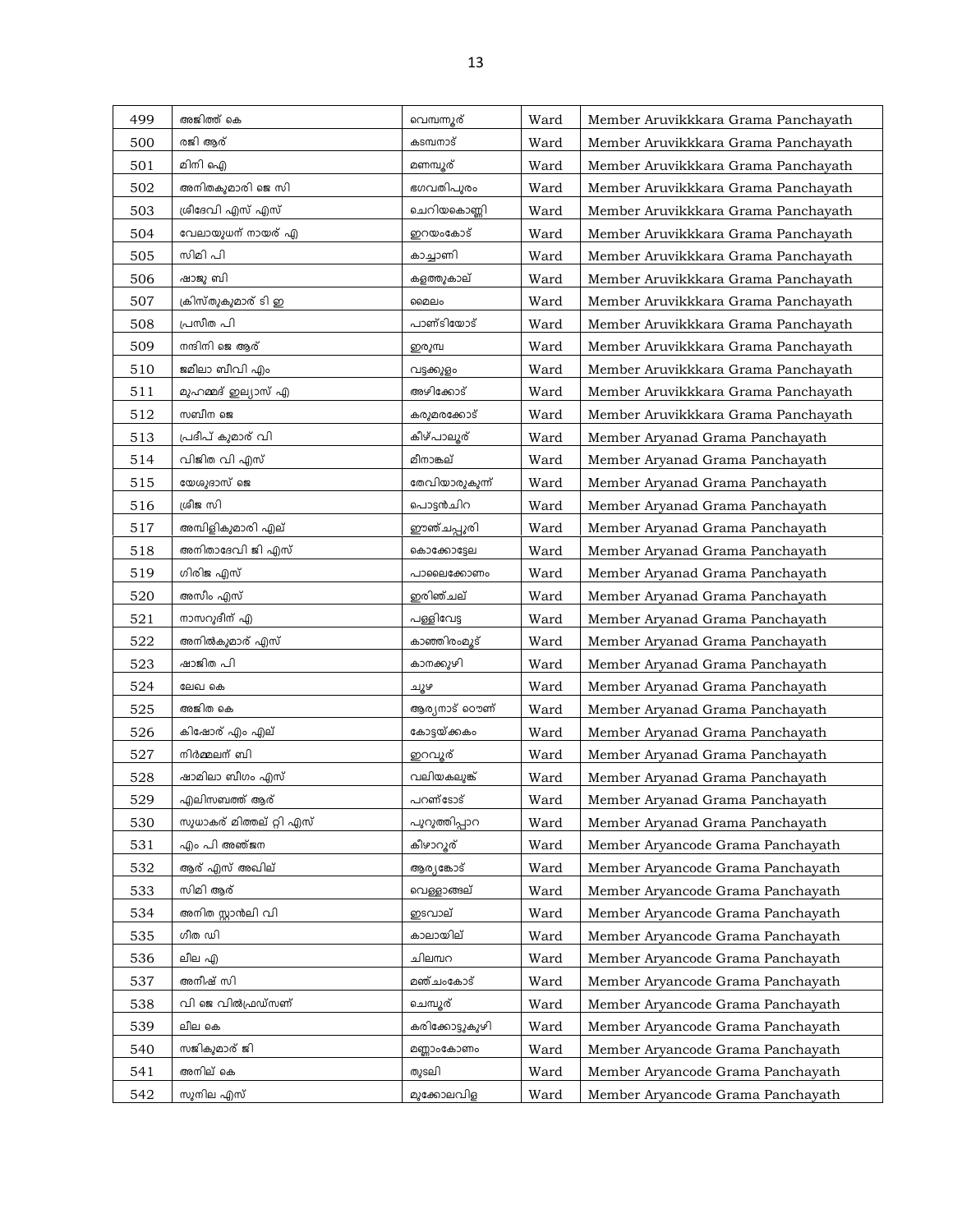| 543 | വി വേലപ്പന് നായര്     | മൈലച്ചല്             | Ward | Member Aryancode Grama Panchayath     |
|-----|-----------------------|----------------------|------|---------------------------------------|
| 544 | പ്രഭാകരന് എസ്         | കുറ്റിയായണിക്കാട്    | Ward | Member Aryancode Grama Panchayath     |
| 545 | മോളി ഒ                | കാവല്ലൂര്            | Ward | Member Aryancode Grama Panchayath     |
| 546 | പി കൃഷ്ണൻകുട്ടി നായര് | പശുവണ്ണറ             | Ward | Member Aryancode Grama Panchayath     |
| 547 | അനിത പി               | രാമപുരം              | Ward | Member Athiyannoor Grama Panchayath   |
| 548 | കവിത എല്              | അതിയന്നുര്           | Ward | Member Athiyannoor Grama Panchayath   |
| 549 | എസ് അശോക് കുമാര്      | അരംഗമുകള്            | Ward | Member Athiyannoor Grama Panchayath   |
| 550 | സിന്ധു ആര്            | ഊരുട്ടുകാല           | Ward | Member Athiyannoor Grama Panchayath   |
| 551 | അന്പിളി ആര്           | കൊടങ്ങാവിള           | Ward | Member Athiyannoor Grama Panchayath   |
| 552 | ശ്രീകുമാരൻആശാരി എ     | കമുകിൻകോട്           | Ward | Member Athiyannoor Grama Panchayath   |
| 553 | സുധാമണി സി.കെ         | ശാസ്താംതല            | Ward | Member Athiyannoor Grama Panchayath   |
| 554 | മനോജ്കുമാര് എം.കെ     | വെൺപകല്              | Ward | Member Athiyannoor Grama Panchayath   |
| 555 | ബീന ബി.റ്റി           | ഭാസ്ക്കർനഗര്         | Ward | Member Athiyannoor Grama Panchayath   |
| 556 | എ ഷിബു                | അരങ്ങല്              | Ward | Member Athiyannoor Grama Panchayath   |
| 557 | ഷിജു സി.നായര്         | പോങ്ങില്             | Ward | Member Athiyannoor Grama Panchayath   |
| 558 | അംബിക എല്             | നെല്ലിമൂട്           | Ward | Member Athiyannoor Grama Panchayath   |
| 559 | ഉഷകുമാരി എ.ആര്        | കണ്ണറവിള             | Ward | Member Athiyannoor Grama Panchayath   |
| 560 | വി സജികുമാര്          | പൂതംകോട്             | Ward | Member Athiyannoor Grama Panchayath   |
| 561 | *****                 | മരുതംകോട്            | Ward | Member Athiyannoor Grama Panchayath   |
| 562 | വി.പി സുനിൽകുമാര്     | ശബരിമുട്ടം           | Ward | Member Athiyannoor Grama Panchayath   |
| 563 | ෂිටිෂ ඝු              | താന്നിമൂട്           | Ward | Member Athiyannoor Grama Panchayath   |
| 564 | എം.റാഫി               | മാടൻവിള              | Ward | Member Azhoor Grama Panchayath        |
| 565 | സി.സുര                | അഴുർക്ഷേത്രം         | Ward | Member Azhoor Grama Panchayath        |
| 566 | അഴൂർവിജയന്            | ഗണപതിയാംകോവി<br>ല്   | Ward | Member Azhoor Grama Panchayath        |
| 567 | മനോജ് എം              | മാവിൻെ മൂട്          | Ward | Member Azhoor Grama Panchayath        |
| 568 | ബീന                   | കോളിച്ചിറ            | Ward | Member Azhoor Grama Panchayath        |
| 569 | അനിൽകുമാര് ആര്        | അഴൂര് എല്.പി.എ<br>സ് | Ward | Member Azhoor Grama Panchayath        |
| 570 | ഓമന കെ                | കൃഷ്ണപുരം            | Ward | Member Azhoor Grama Panchayath        |
| 571 | ജിത ജെ.എസ്            | മുട്ടപ്പലം           | Ward | Member Azhoor Grama Panchayath        |
| 572 | ബി.ശോഭ                | തെറ്റിച്ചിറ          | Ward | Member Azhoor Grama Panchayath        |
| 573 | സുധർമ്മ ബി            | ഗാന്ധീസ്മാരകം        | Ward | Member Azhoor Grama Panchayath        |
| 574 | ആര്.രഘുനാഥന് നായര്    | കന്നുകാലിവനം         | Ward | Member Azhoor Grama Panchayath        |
| 575 | ശ്രീജ എസ്             | നാലുമുക്ക്           | Ward | Member Azhoor Grama Panchayath        |
| 576 | റ്റി.ഇന്ദിര           | ചിലന്വില്            | Ward | Member Azhoor Grama Panchayath        |
| 577 | മനോഹരന് ബി            | അക്കരവിള             | Ward | Member Azhoor Grama Panchayath        |
|     |                       | പെരുങ്ങുഴി           |      |                                       |
| 578 | തുളസി എം              | ജംഗ്ഷന്              | Ward | Member Azhoor Grama Panchayath        |
| 579 | അജിത്ത് കുമാര് ആര്    | പഞ്ചായത്താഫീസ്       | Ward | Member Azhoor Grama Panchayath        |
| 580 | സിജിൻസി എസ്           | റെയിൽവെസ്റ്റേഷന്     | Ward | Member Azhoor Grama Panchayath        |
| 581 | ഷൈജ എ                 | കൊട്ടാരംതുരുത്ത്     | Ward | Member Azhoor Grama Panchayath        |
| 582 | ബിന്ദു.ആര്.കെ         | എരുത്താവുര്          | Ward | Member Balaramapuram Grama Panchayath |
| 583 | സുപ്രിയ.ഐ.കെ          | റസ്സൽപുരം            | Ward | Member Balaramapuram Grama Panchayath |
| 584 | ജയകുമാര്              | പാറക്കുഴി            | Ward | Member Balaramapuram Grama Panchayath |
| 585 | മധു ബി                | പുന്നയ്ക്കാട്        | Ward | Member Balaramapuram Grama Panchayath |
| 586 | ആര് എസ് വസന്തകുമാരി   | തലയല്                | Ward | Member Balaramapuram Grama Panchayath |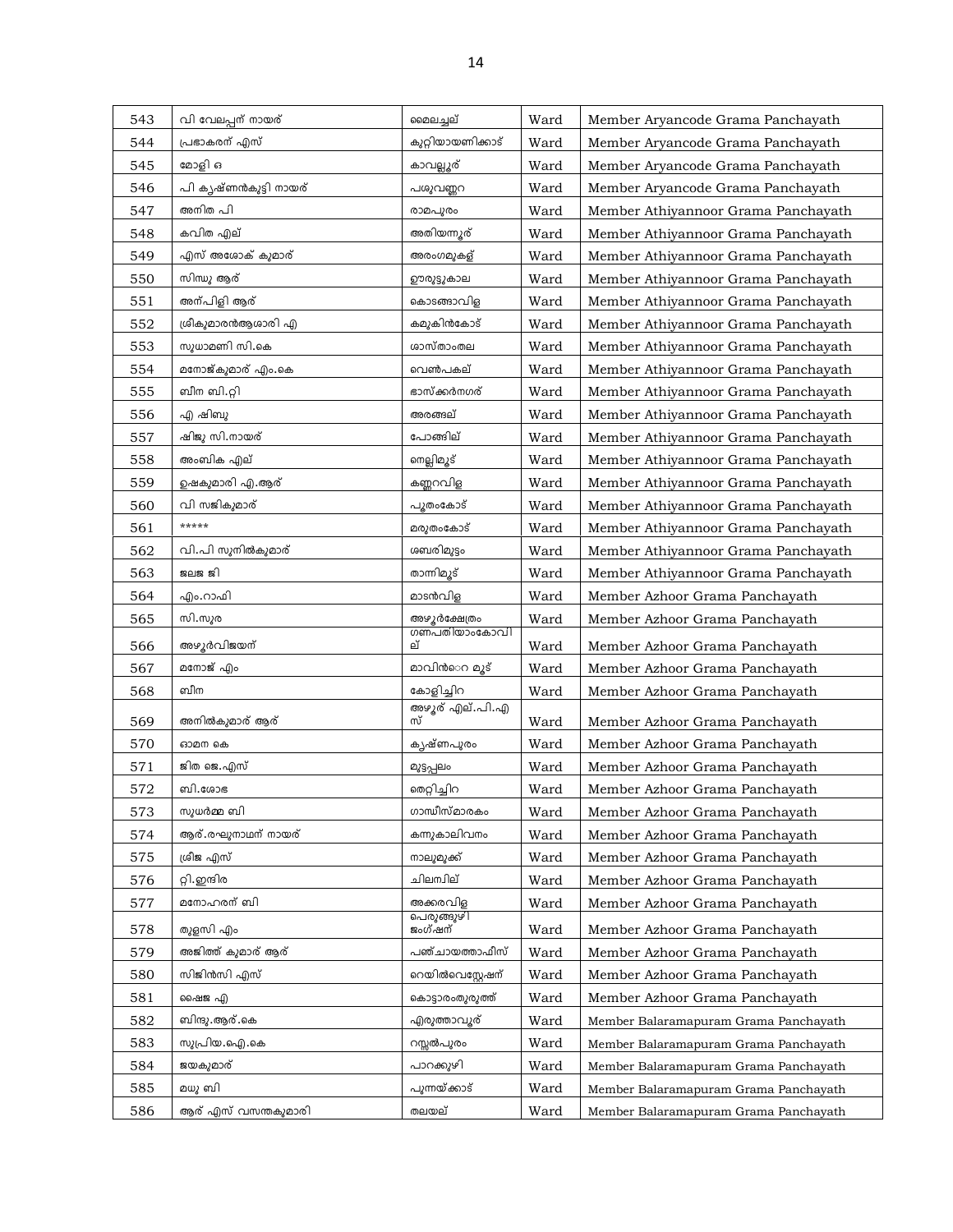| 587 | മിനി എം ഐ             | പുളളിയില്           | Ward | Member Balaramapuram Grama Panchayath |
|-----|-----------------------|---------------------|------|---------------------------------------|
| 588 | എസ് കെ സിന്ധു         | റൌണ് വാർഡ്          | Ward | Member Balaramapuram Grama Panchayath |
| 589 | ആര് ഹേമലത             | തോപ്പ്              | Ward | Member Balaramapuram Grama Panchayath |
| 590 | ശോഭന എല്              | അന്തിയ്യൂര്         | Ward | Member Balaramapuram Grama Panchayath |
| 591 | കുമാര് ജി             | രാമപുരം             | Ward | Member Balaramapuram Grama Panchayath |
| 592 | നിർമ്മല റാണി ബി       | കോട്ടുകാൽകോണം       | Ward | Member Balaramapuram Grama Panchayath |
| 593 | സിന്ധു വി             | പാലച്ചൽകോണം         | Ward | Member Balaramapuram Grama Panchayath |
| 594 | തങ്കരാജന് എസ്         | പനയറക്കുന്ന്        | Ward | Member Balaramapuram Grama Panchayath |
| 595 | പ്രഭ എസ്              | നെല്ലിവിള           | Ward | Member Balaramapuram Grama Panchayath |
| 596 | എസ് രാജേഷ്            | ഇടമനക്കുഴി          | Ward | Member Balaramapuram Grama Panchayath |
| 597 | പ്രമീളകുമാരി എ        | ആര് സി തെരുവ്       | Ward | Member Balaramapuram Grama Panchayath |
| 598 | ഷാമില ബീവി.ആര്        | ചാമവിള              | Ward | Member Balaramapuram Grama Panchayath |
| 599 | വിനോദ്.വി.എസ്         | ഐത്തിയൂര്           | Ward | Member Balaramapuram Grama Panchayath |
| 600 | എ.എം സുധീര്           | മണലി                | Ward | Member Balaramapuram Grama Panchayath |
| 601 | ഹരിഹരന്.കെ            | ആഫീസ് വാർഡ്         | Ward | Member Balaramapuram Grama Panchayath |
| 602 | ജനാർദ്ദനകുറുപ്പ് ആര്  | വണ്ടിപ്പുര          | Ward | Member Chemmaruthy Grama Panchayath   |
| 603 | ജയസിംഹന്              | പാളയംകുന്ന്         | Ward | Member Chemmaruthy Grama Panchayath   |
| 604 | കുട്ടപ്പന് തമ്പി      | കോവൂര്              | Ward | Member Chemmaruthy Grama Panchayath   |
| 605 | ജയലക്ഷ്മി എസ്         | ശിവപുരം             | Ward | Member Chemmaruthy Grama Panchayath   |
| 606 | സുഭാഷ് വി             | മുത്താന             | Ward | Member Chemmaruthy Grama Panchayath   |
| 607 | തങ്കപ്പന് എസ്         | മാവിന്മൂട്          | Ward | Member Chemmaruthy Grama Panchayath   |
| 608 | ഗീതാനളന്              | ഞെക്കാട്            | Ward | Member Chemmaruthy Grama Panchayath   |
| 609 | അരവിന്ദന് എം          | ചെമ്മരുതി           | Ward | Member Chemmaruthy Grama Panchayath   |
| 610 | അരുണ എസ് ലാല്         | പഞ്ചായത്ത്<br>ഓഫീസ് | Ward | Member Chemmaruthy Grama Panchayath   |
| 611 | വിജയ എസ്              | വലിയവിള             | Ward | Member Chemmaruthy Grama Panchayath   |
| 612 | ശ്രീലേഖ കുറുപ്പ്      | തറടു                | Ward | Member Chemmaruthy Grama Panchayath   |
| 613 | അലിഹസ്സന് സലിം        | തോക്കാട്            | Ward | Member Chemmaruthy Grama Panchayath   |
| 614 | ജെസ്സി വി             | പ്രാലേയഗിരി         | Ward | Member Chemmaruthy Grama Panchayath   |
| 615 | ബീന ബി                | പനയറ                | Ward | Member Chemmaruthy Grama Panchayath   |
| 616 | അജി എ                 | തച്ചോട്             | Ward | Member Chemmaruthy Grama Panchayath   |
| 617 | റാം മോഹന് എസ്         | ശ്രീനിവാസപുരം       | Ward | Member Chemmaruthy Grama Panchayath   |
| 618 | മുഹമ്മദ് ഇക്ബാല് എ    | നടയറ                | Ward | Member Chemmaruthy Grama Panchayath   |
| 619 | ഗീതാകുമാരി വി         | മുട്ടപ്പലം          | Ward | Member Chemmaruthy Grama Panchayath   |
| 620 | രജനി പ്രേംജി          | ചാവടിമുക്ക്         | Ward | Member Chemmaruthy Grama Panchayath   |
| 621 | രാജ്കുമാര്.എസ്        | കീഴ്കൊല്ല           | Ward | Member Chenkal Grama Panchayath       |
| 622 | ലാലി.സി               | വട്ടവിള             | Ward | Member Chenkal Grama Panchayath       |
| 623 | വി എസ് ജയറാം          | കുടുംബോട്ടുകോണം     | Ward | Member Chenkal Grama Panchayath       |
| 624 | ആര് സുപ്രഭ            | കൊചോട്ടുകോണം        | Ward | Member Chenkal Grama Panchayath       |
| 625 | ശാന്ത കുമാര് .പി റ്റി | ഉദിയൻകുളങ്ങര        | Ward | Member Chenkal Grama Panchayath       |
| 626 | എം ഡി ഷീല             | കൊറ്റാമം            | Ward | Member Chenkal Grama Panchayath       |
| 627 | ഷിബു ഡി               | ആറയൂര്              | Ward | Member Chenkal Grama Panchayath       |
| 628 | ആര് പി രാജേഷ് കുമാര്  | ആറയുര് കിഴക്ക്      | Ward | Member Chenkal Grama Panchayath       |
| 629 | സി സുശീല              | പൊൻവിള              | Ward | Member Chenkal Grama Panchayath       |
| 630 | സൂനി വിന്സെന്റ്       | തോട്ടിന്കര          | Ward | Member Chenkal Grama Panchayath       |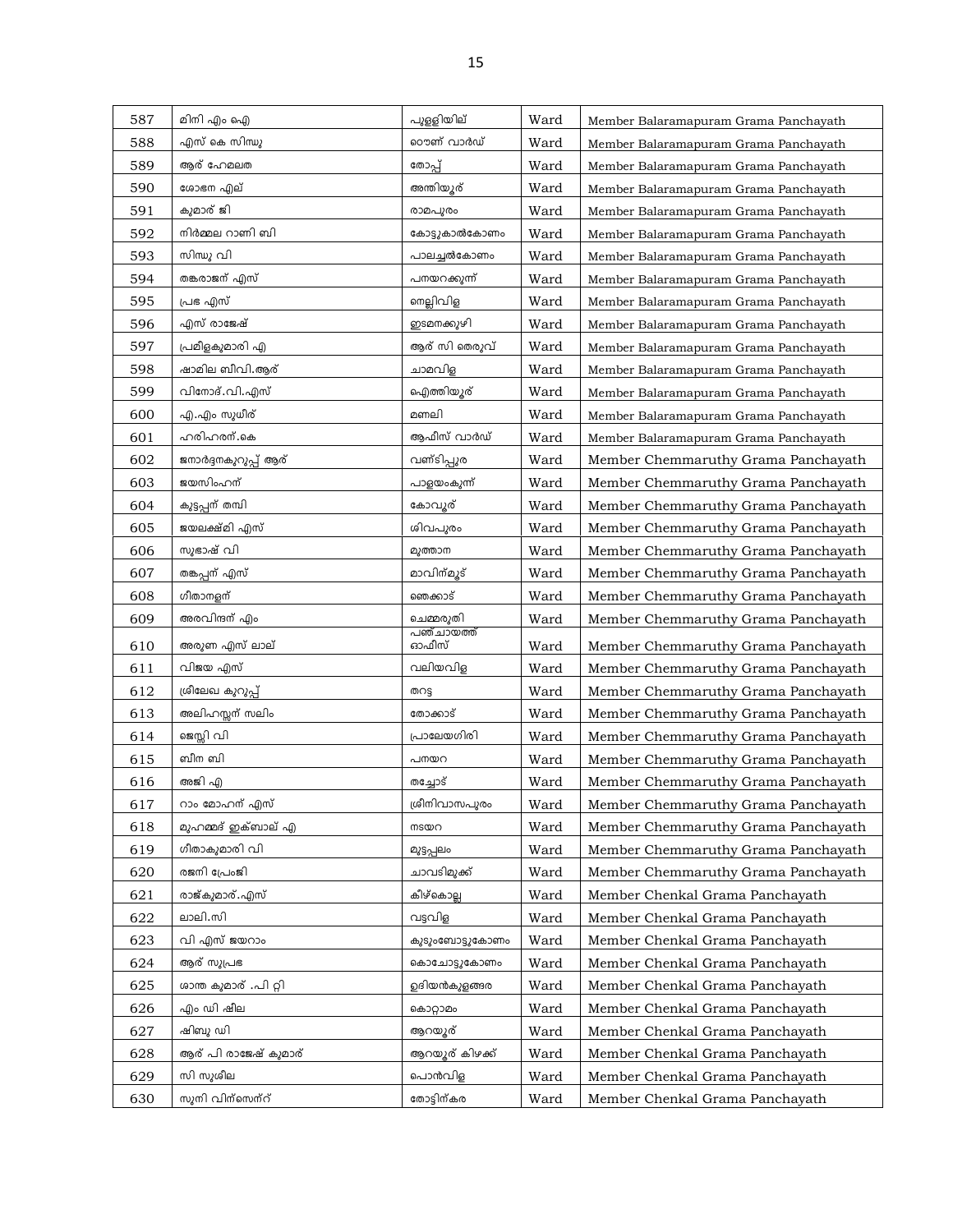| 631 | എ ആര് പ്രസ്കൺ              | പോരന്നൂര്            | Ward | Member Chenkal Grama Panchayath        |
|-----|----------------------------|----------------------|------|----------------------------------------|
| 632 | ത്രേസ്യ സെൽവിസ്റ്റര്       | മേലമ്മാകം            | Ward | Member Chenkal Grama Panchayath        |
| 633 | എലിസബത്ത്                  | കോടങ്കര              | Ward | Member Chenkal Grama Panchayath        |
| 634 | എം തോമസ്                   | മര്യാപുരം            | Ward | Member Chenkal Grama Panchayath        |
| 635 | സം. മ്മധര                  | കുന്നൻവിള            | Ward | Member Chenkal Grama Panchayath        |
| 636 | ജി വി അജിത                 | ചെങ്കല് കിഴക്ക്      | Ward | Member Chenkal Grama Panchayath        |
| 637 | വട്ടവിള രാജ് കുമാര്        | ചെങ്കല്              | Ward | Member Chenkal Grama Panchayath        |
| 638 | റ്റി മിനി                  | വ്ലാത്താങ്കര കിഴക്ക് | Ward | Member Chenkal Grama Panchayath        |
| 639 | അഡ്വ.പൂഴികുന്ന് ശ്രീകുമാര് | കീഴംമാകം             | Ward | Member Chenkal Grama Panchayath        |
| 640 | എം പൂഷ്പ റാണി              | വാത്താങ്കര           | Ward | Member Chenkal Grama Panchayath        |
| 641 | പ്രശാന്ത്.എസ്              | നൊചിയൂര്             | Ward | Member Chenkal Grama Panchayath        |
| 642 | എസ്.ശിവപ്രസാദ്             | അയന്തി               | Ward | Member Cherunniyoor Grama Panchayath   |
| 643 | മുഹമ്മദ് ഇർഫാന്            | പാലച്ചിറ             | Ward | Member Cherunniyoor Grama Panchayath   |
| 644 | ഗിരിജ.ആര്                  | വടശ്ശേരിക്കോണം       | Ward | Member Cherunniyoor Grama Panchayath   |
| 645 | ഓമന ശിവകുമാര്              | തെറ്റിക്കുളം         | Ward | Member Cherunniyoor Grama Panchayath   |
| 646 | എന്.ശിവകുമാര്              | നെല്ലേറ്റില്         | Ward | Member Cherunniyoor Grama Panchayath   |
| 647 | ഷംല                        | അച്ചുമ്മാമുക്ക്      | Ward | Member Cherunniyoor Grama Panchayath   |
| 648 | രജനി.ഒ                     | ദളവാപുരം             | Ward | Member Cherunniyoor Grama Panchayath   |
| 649 | ആര്യ.ജി.എസ്                | ചെറുന്നിയൂര്         | Ward | Member Cherunniyoor Grama Panchayath   |
| 650 | ലതാ സേനന്                  | ചാക്കപൊയ്ക           | Ward | Member Cherunniyoor Grama Panchayath   |
| 651 | സി.ബാലകൃഷ്ണന്              | മുടിയക്കോട്          | Ward | Member Cherunniyoor Grama Panchayath   |
| 652 | സുമേഷ്.ബി                  | താന്നിമൂട്           | Ward | Member Cherunniyoor Grama Panchayath   |
| 653 | എം.മുരളീധരന്               | വെന്നികോട്           | Ward | Member Cherunniyoor Grama Panchayath   |
| 654 | എസ്.ഉഷാകുമാരി              | കട്ടിംഗ്             | Ward | Member Cherunniyoor Grama Panchayath   |
| 655 | എന്.നവപ്രകാശ്              | കല്ലുമലക്കുന്ന്      | Ward | Member Cherunniyoor Grama Panchayath   |
| 656 | ജയന് ജി                    | ഗുരുവിഹാര്           | Ward | Member Chirayinkeezhu Grama Panchayath |
| 657 | ശ്രീലത എസ്                 | പഴഞ്ചിറ              | Ward | Member Chirayinkeezhu Grama Panchayath |
| 658 | സുരേഷ് ആര്                 | മേൽകടയ്ക്കാവൂര്      | Ward | Member Chirayinkeezhu Grama Panchayath |
| 659 | ആര്.സരിത                   | ആൽത്തറമൂട്           | Ward | Member Chirayinkeezhu Grama Panchayath |
| 660 | ബേബി.വി                    | ശാർക്കര              | Ward | Member Chirayinkeezhu Grama Panchayath |
| 661 | ആര്.കെ.രാധാമണി             | ചിറയിൻകീഴ്           | Ward | Member Chirayinkeezhu Grama Panchayath |
| 662 | ഡീന.എസ്                    | വലിയക്കട             | Ward | Member Chirayinkeezhu Grama Panchayath |
| 663 | പി.മണികണ്ഠന്               | കോട്ടപ്പുറം          | Ward | Member Chirayinkeezhu Grama Panchayath |
| 664 | സജിനാദേവി.വി.റ്റി          | കടകം                 | Ward | Member Chirayinkeezhu Grama Panchayath |
| 665 | നസീഹ.എന്                   | ഒറ്റപ്പന             | Ward | Member Chirayinkeezhu Grama Panchayath |
| 666 | സഫീദ                       | പെരുമാതുറ            | Ward | Member Chirayinkeezhu Grama Panchayath |
| 667 | എം.സിയാദ്                  | പൊഴിക്കര             | Ward | Member Chirayinkeezhu Grama Panchayath |
| 668 | ജോഷിബായ്.ജെ                | പുളുംതുരുത്തി        | Ward | Member Chirayinkeezhu Grama Panchayath |
| 669 | വി.ആന്റണിഫെർണാണ്ടസ്        | മുതലപ്പൊഴി           | Ward | Member Chirayinkeezhu Grama Panchayath |
| 670 | ജൂലിറ്റാഗിൽബർട്ട്          | അരയത്തുരുത്തി        | Ward | Member Chirayinkeezhu Grama Panchayath |
| 671 | ബീജസുരേഷ്                  | പുതുക്കരി            | Ward | Member Chirayinkeezhu Grama Panchayath |
| 672 | സുരേഷ്കുമാര്.ജി            | പണ്ടകശാല             | Ward | Member Chirayinkeezhu Grama Panchayath |
| 673 | എം.വി.കനകദാസ്              | ആനത്തലവട്ടം          | Ward | Member Chirayinkeezhu Grama Panchayath |
| 674 | പ്രസന്ന.ഡി                 | കലാപോഷണി             | Ward | Member Chirayinkeezhu Grama Panchayath |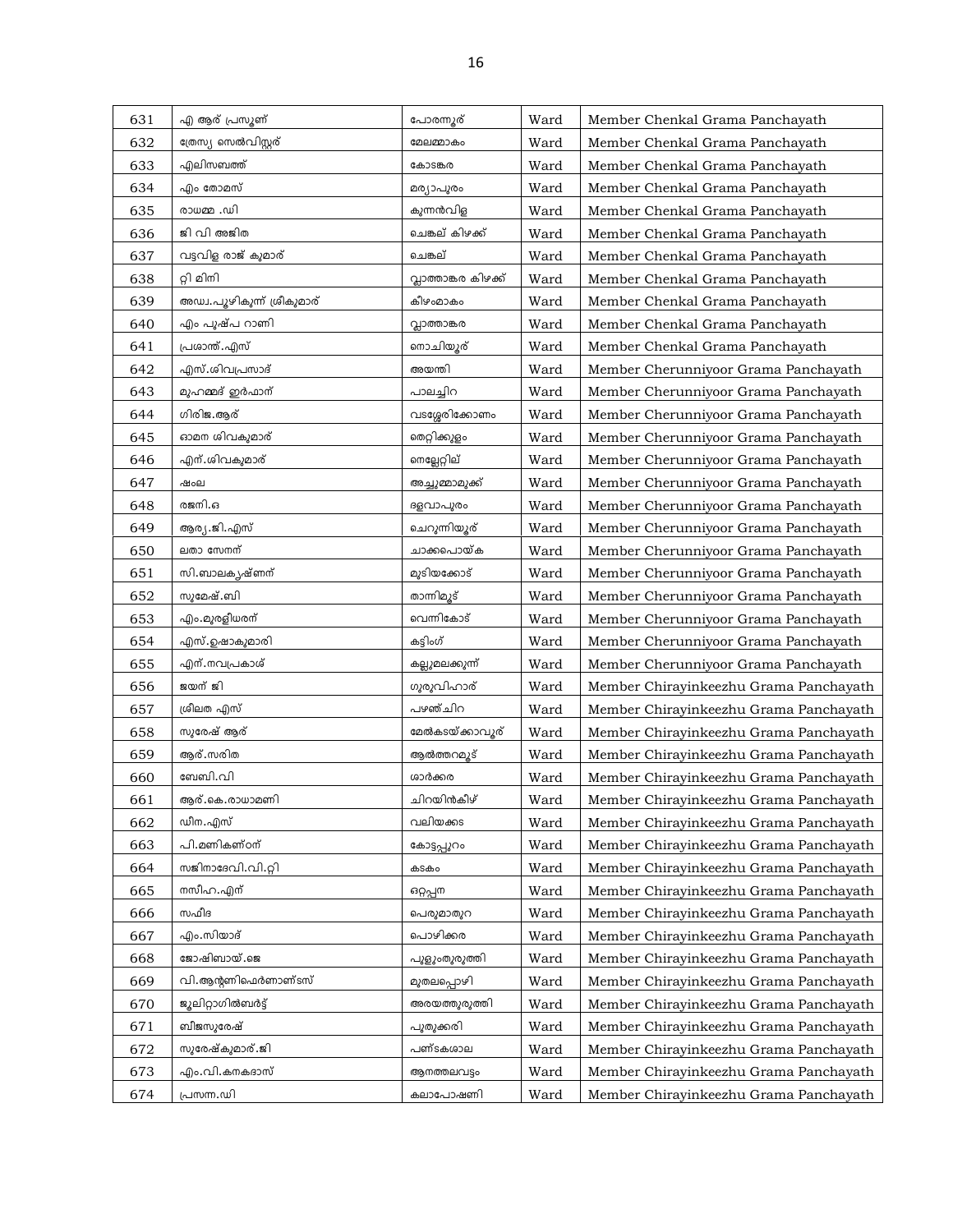| 675 | എന് രാജു           | കാപ്പില്                        | Ward | Member Edava Grama Panchayath       |
|-----|--------------------|---------------------------------|------|-------------------------------------|
| 676 | എസ് ജയദേവന് നായര്  | കാപ്പില് എച്ച്.എസ്              | Ward | Member Edava Grama Panchayath       |
| 677 | ശൈലജ               | അംബേദ്കര്                       | Ward | Member Edava Grama Panchayath       |
| 678 | എസ് മോഹനന് നായര്   | പാറയില്                         | Ward | Member Edava Grama Panchayath       |
| 679 | അനിത എസ്           | വെൺകുളം                         | Ward | Member Edava Grama Panchayath       |
| 680 | അജിത കുമാരി എസ്    | പൊട്ടകുളം                       | Ward | Member Edava Grama Panchayath       |
| 681 | കെ അശോക് കുമാര്    | കാട്ടുവിള                       | Ward | Member Edava Grama Panchayath       |
| 682 | പി ചന്ദ്ര ബാബു     | കുരുവിള                         | Ward | Member Edava Grama Panchayath       |
|     |                    | <u>പെൺകു</u> ളം<br>എല് വി യു പി |      |                                     |
| 683 | സുനിത എസ് ബാബു     | എസ്                             | Ward | Member Edava Grama Panchayath       |
| 684 | ബൈജു               | ചെമ്പകത്തിൻമുട്                 | Ward | Member Edava Grama Panchayath       |
| 685 | എഹിലിമ             | ഇ.എം.എച്ച്.എസ്                  | Ward | Member Edava Grama Panchayath       |
| 686 | സിന്ധു എഫ് കലാം    | ഓടയം                            | Ward | Member Edava Grama Panchayath       |
| 687 | നവാസ് ഖാന്         | മാന്തറ                          | Ward | Member Edava Grama Panchayath       |
| 688 | എ സത്യഭാമ          | ശ്രീയേറ്റ്                      | Ward | Member Edava Grama Panchayath       |
| 689 | എ റഷീദ             | മദ്രസ്സ                         | Ward | Member Edava Grama Panchayath       |
| 690 | സിനത്ത്            | ഇടവ പി.എച്ച്.സി                 | Ward | Member Edava Grama Panchayath       |
| 691 | ഹർഷാദ് സാബു        | വെറ്റക്കട                       | Ward | Member Edava Grama Panchayath       |
| 692 | ബിനു.വി            | തോണിപ്പാറ                       | Ward | Member Elakamon Grama Panchayath    |
| 693 | കലാദേവിഅമ്മ        | ഹരിഹരപുരം                       | Ward | Member Elakamon Grama Panchayath    |
| 694 | രഞ്ജിനി.ആര്.ബി     | ഊന്നിൻമൂട്                      | Ward | Member Elakamon Grama Panchayath    |
| 695 | മിനിമോള്. എസ്      | കളിയിക്കല്                      | Ward | Member Elakamon Grama Panchayath    |
| 696 | അഡ്വ.വി.ദേവദാസ്    | ഇലകമണ്                          | Ward | Member Elakamon Grama Panchayath    |
| 697 | എം.ഷെജി            | കിഴക്കേപ്പുറം                   | Ward | Member Elakamon Grama Panchayath    |
| 698 | സെൻസി.വി           | വേങ്കോട്                        | Ward | Member Elakamon Grama Panchayath    |
| 699 | ഷീല.വി             | പാളയംകുന്ന്                     | Ward | Member Elakamon Grama Panchayath    |
| 700 | കെ.കെ.രവീന്ദ്രനാഥ് | ശാസ്താംനട                       | Ward | Member Elakamon Grama Panchayath    |
| 701 | സൂര്യ .ആര്         | കടവിന്കര                        | Ward | Member Elakamon Grama Panchayath    |
| 702 | സുമിത്ര. എസ്       | കളത്തറ                          | Ward | Member Elakamon Grama Panchayath    |
| 703 | അനില്.സി           | മുലഭാഗം                         | Ward | Member Elakamon Grama Panchayath    |
| 704 | അഡ്വ.ബി.എസ്.ജോസ്   | അയിരുര്                         | Ward | Member Elakamon Grama Panchayath    |
| 705 | സജീയ               | കായൽപ്പുറം                      | Ward | Member Elakamon Grama Panchayath    |
| 706 | വി.സുമംഗല          | വിളപ്പൂറം                       | Ward | Member Elakamon Grama Panchayath    |
| 707 | ആഷാനൈന. എന്        | കെടാകുളം                        | Ward | Member Elakamon Grama Panchayath    |
| 708 | ബിന്ദു.ആര്.വി      | മേലാറ്റിങ്ങല്                   | Ward | Member Kadakkavoor Grama Panchayath |
| 709 | ജയന്തി സോമന്       | ശങ്കരമംഗലം                      | Ward | Member Kadakkavoor Grama Panchayath |
| 710 | എ.മധുസൂദനന് നായര്  | കീഴാറ്റിങ്ങല്                   | Ward | Member Kadakkavoor Grama Panchayath |
| 711 | രാധിക.എസ്.സച്ചു    | വിളയിൽമൂല                       | Ward | Member Kadakkavoor Grama Panchayath |
| 712 | തൃദീപ് കുമാര്.കെ   | ശാസ്താംനട                       | Ward | Member Kadakkavoor Grama Panchayath |
| 713 | ആര്.പ്രകാശ്        | തിനവിള                          | Ward | Member Kadakkavoor Grama Panchayath |
| 714 | എസ്.ഷീല            | ആയിക്കുടി                       | Ward | Member Kadakkavoor Grama Panchayath |
| 715 | സുകുട്ടന്.കെ.എസ്   | <b>തെക്കുംഭാഗം</b>              | Ward | Member Kadakkavoor Grama Panchayath |
| 716 | രതി പ്രസന്നന്      | ഊട്ടുപറമ്പ്                     | Ward | Member Kadakkavoor Grama Panchayath |
| 717 | കെ.വിലാസിനി        | റെയിൽവേ സ്റ്റേഷന്               | Ward | Member Kadakkavoor Grama Panchayath |
| 718 | കെ.സുഭാഷ്          | കടയ്ക്കാവൂര്                    | Ward | Member Kadakkavoor Grama Panchayath |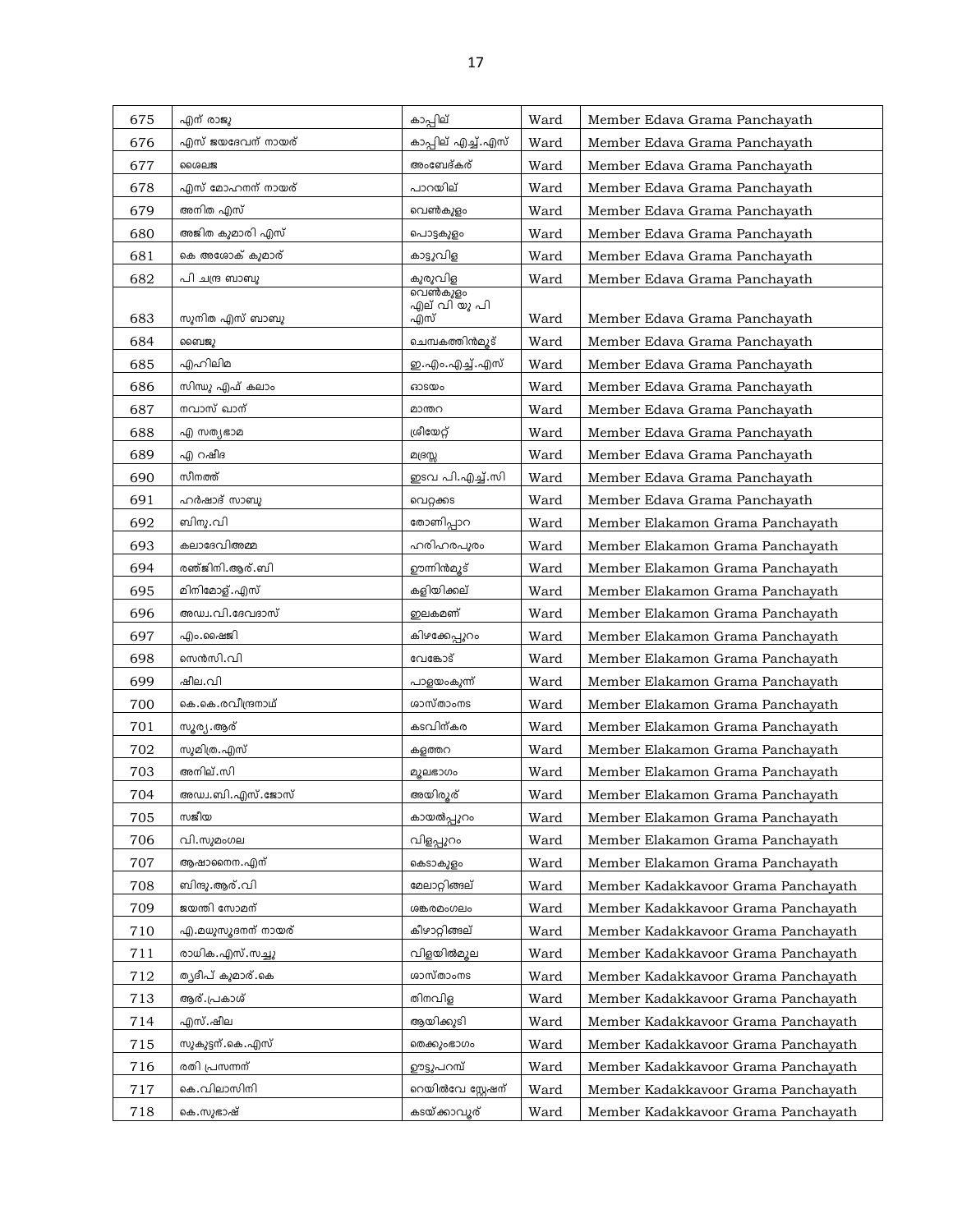| 719 | എസ്.കൃഷ്ണകുമാര്     | നിലയ്ക്കാമുക്ക്                           | Ward | Member Kadakkavoor Grama Panchayath  |
|-----|---------------------|-------------------------------------------|------|--------------------------------------|
| 720 | മോഹനകുമാരി.എം.എസ്   | <b>G2MDOo</b>                             | Ward | Member Kadakkavoor Grama Panchayath  |
| 721 | ഷമാം ബീഗം           | മണനാക്ക്                                  | Ward | Member Kadakkavoor Grama Panchayath  |
| 722 | എം.ഷിജു             | പെരുംകുളം                                 | Ward | Member Kadakkavoor Grama Panchayath  |
| 723 | ഉഷാകുമാരി.എ         | കല്ലൂർക്കോണം                              | Ward | Member Kadakkavoor Grama Panchayath  |
| 724 | അബ്ദുള്ള            | ചേരമാൻതുരുത്ത്                            | Ward | Member Kadinamkulam Grama Panchayath |
| 725 | രഞ്ജിനി ആര്         | കഠിനംകുളം                                 | Ward | Member Kadinamkulam Grama Panchayath |
| 726 | അനിതകുമാരി ആര്      | കണ്ടവിഒ                                   | Ward | Member Kadinamkulam Grama Panchayath |
| 727 | നസീമ                | ചാന്നാങ്കര                                | Ward | Member Kadinamkulam Grama Panchayath |
| 728 | <u>അബ്ദുള്</u> സലാം | അണക്കപ്പിള്ള                              | Ward | Member Kadinamkulam Grama Panchayath |
| 729 | അബ്ദുള് വാഹീദ്      | പടിഞ്ഞാറ്റുമുക്ക്                         | Ward | Member Kadinamkulam Grama Panchayath |
| 730 | നസീമ                | ചിറയ്ക്കല്                                | Ward | Member Kadinamkulam Grama Panchayath |
| 731 | വി.മോളി             | ചിറ്റാറ്റുമുക്ക്                          | Ward | Member Kadinamkulam Grama Panchayath |
| 732 | സുനിജ               | മേനംകുളം                                  | Ward | Member Kadinamkulam Grama Panchayath |
| 733 | പ്രമീള ജെ           | കല്പന                                     | Ward | Member Kadinamkulam Grama Panchayath |
| 734 | അമ്പിളി യശോദ        | വിളയിൽകുളം                                | Ward | Member Kadinamkulam Grama Panchayath |
| 735 | റൊളുദോന് വി         | തുമ്പ                                     | Ward | Member Kadinamkulam Grama Panchayath |
| 736 | റാഫേല് ആൽബി         | സെന്റ് ആൻഡ്രൂസ്                           | Ward | Member Kadinamkulam Grama Panchayath |
| 737 | സുകു കുമാര്         | <u>പുത്തൻതോപ്പ്</u><br>സൌത്ത്             | Ward | Member Kadinamkulam Grama Panchayath |
| 738 | ലില്ലി തോമസ്സ്      | പുത്തൻതോപ്പ്<br>നോർത്ത്                   | Ward | Member Kadinamkulam Grama Panchayath |
| 739 | റീത്ത               | വെട്ടുതുറ                                 | Ward | Member Kadinamkulam Grama Panchayath |
| 740 | ഷിബു ആര്            | പുതുവല്                                   | Ward | Member Kadinamkulam Grama Panchayath |
| 741 | ജോൺസണ് മാർസിലിന്    | ശാന്തിപുരം                                | Ward | Member Kadinamkulam Grama Panchayath |
| 742 | ജ്ഞാന സെൽവം         | മര(നാട് സൌത്ത്                            | Ward | Member Kadinamkulam Grama Panchayath |
| 743 | ജോസ് നിക്കോളാസ്     | മര്യനാട് നോർത്ത്<br><u>പുതുക്കുറിച്ചി</u> | Ward | Member Kadinamkulam Grama Panchayath |
| 744 | ഹെലന് ഫെർണാണ്ടസ്സ്  | ഈസ്റ്റ്                                   | Ward | Member Kadinamkulam Grama Panchayath |
| 745 | ഫെലിക്സ് പി         | <i>പുതുക്കു</i> റിച്ചി<br>വെസ്റ്റ്        | Ward | Member Kadinamkulam Grama Panchayath |
| 746 | ഷെമി                | പുതുക്കുറിച്ചി<br>നോർത്ത്                 | Ward | Member Kadinamkulam Grama Panchayath |
| 747 | ദീപാഭാസ്കര് എല്     | കല്ലറ                                     | Ward | Member Kallara Grama Panchayath      |
| 748 | ഷീല കെ              | കല്ലറ റൌണ്                                | Ward | Member Kallara Grama Panchayath      |
| 749 | സജു എസ്             | വെള്ളംകൂടി                                | Ward | Member Kallara Grama Panchayath      |
| 750 | കല്ലറ ബിജു          | താപസഗിരി                                  | Ward | Member Kallara Grama Panchayath      |
| 751 | പച്ചയില് വിജയന്     | കുറുമ്പയം                                 | Ward | Member Kallara Grama Panchayath      |
| 752 | ബേബിപിള്ള ബി        | പാൽക്കുളം                                 | Ward | Member Kallara Grama Panchayath      |
| 753 | ഷാനിബ എ             | കെ.റ്റി.കുന്ന്                            | Ward | Member Kallara Grama Panchayath      |
| 754 | ആനാംപച്ച സുരേഷ്     | ചോറുവാളം                                  | Ward | Member Kallara Grama Panchayath      |
| 755 | മോഹനന് നായര് പി     | തെങ്ങുംകോട്                               | Ward | Member Kallara Grama Panchayath      |
| 756 | ശാന്തകുമാര് കെ      | പരപ്പില്                                  | Ward | Member Kallara Grama Panchayath      |
| 757 | സിന്ധി എം.ജി        | കല്ലുവരമ്പ്                               | Ward | Member Kallara Grama Panchayath      |
| 758 | ലിസ്സി ജി.ജെ        | മുതുവിള                                   | Ward | Member Kallara Grama Panchayath      |
| 759 | മണിയന് എം           | അരുവിപ്പുറം                               | Ward | Member Kallara Grama Panchayath      |
| 760 | ഫസീല                | കുറിഞ്ചിലക്കാട്                           | Ward | Member Kallara Grama Panchayath      |
| 761 | ബീന ജി.എസ്          | മിത്യമ്മല                                 | Ward | Member Kallara Grama Panchayath      |
| 762 | ഗിരിജ എസ്.ആര്       | മുളയിൽക്കോണം                              | Ward | Member Kallara Grama Panchayath      |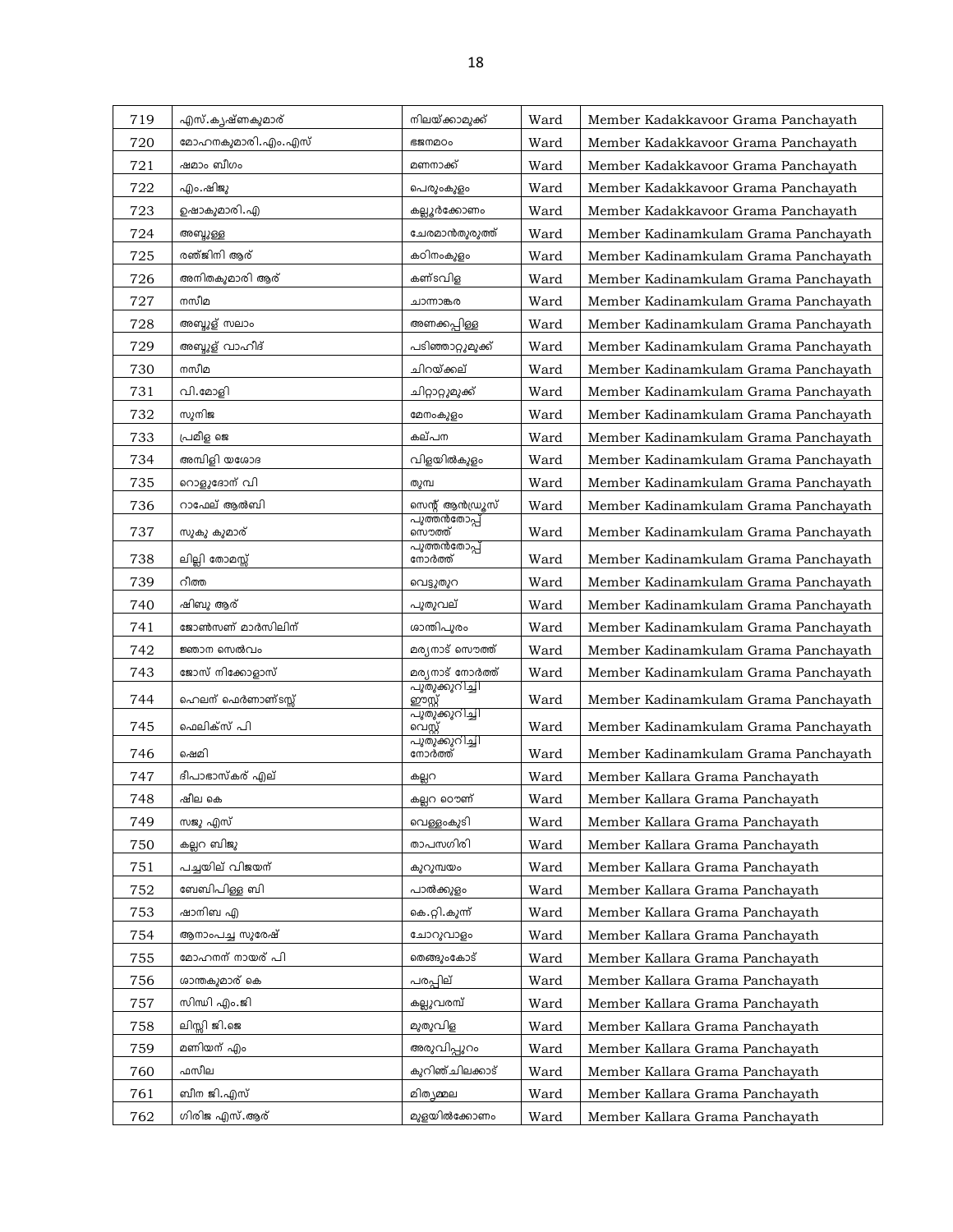| 763 | വത്സലകുമാരി ആര്               | തുമ്പോട്                      | Ward | Member Kallara Grama Panchayath       |
|-----|-------------------------------|-------------------------------|------|---------------------------------------|
| 764 | എം.സതീഷ് കുമാര്               | തേവൻകോട്                      | Ward | Member Kallikkadu Grama Panchayath    |
| 765 | ചിത്ര                         | വ്വാവെട്ടി                    | Ward | Member Kallikkadu Grama Panchayath    |
| 766 | ശശീന്ദ്രന് നായര്.സി           | പെരുങ്കുളങ്ങര                 | Ward | Member Kallikkadu Grama Panchayath    |
| 767 | ശ്യാം ലാല്.എസ്.               | നെയ്യാർഡാം                    | Ward | Member Kallikkadu Grama Panchayath    |
| 768 | ഷൈനി. എസ്. എല്                | കാലാട്ട്കാവ്                  | Ward | Member Kallikkadu Grama Panchayath    |
| 769 | സിന്ധു.ആര്                    | നിരപ്പുക്കാല                  | Ward | Member Kallikkadu Grama Panchayath    |
| 770 | കവിതാവിൻസെന്റ്                | വാവോട്                        | Ward | Member Kallikkadu Grama Panchayath    |
| 771 | ലത.ആര്                        | കാളിപ്പാറ                     | Ward | Member Kallikkadu Grama Panchayath    |
| 772 | എല്.സാനുമതി                   | മഞ്ചാടിമൂട്                   | Ward | Member Kallikkadu Grama Panchayath    |
| 773 | ഷിബു.ആര്                      | ചാമവിളപുറം                    | Ward | Member Kallikkadu Grama Panchayath    |
| 774 | ജെ.ആര്.അജിത                   | മൈലക്കര                       | Ward | Member Kallikkadu Grama Panchayath    |
| 775 | എസ്.ലത                        | പെരിഞ്ഞാംകടവ്                 | Ward | Member Kallikkadu Grama Panchayath    |
| 776 | ബി.വിനോദ് കുമാര്              | കള്ളിക്കാട്                   | Ward | Member Kallikkadu Grama Panchayath    |
| 777 | ജി. ജയന്                      | പാപ്പാൻചാണി                   | Ward | Member Kalliyoor Grama Panchayath     |
| 778 | മനോജ് കെ നായര്                | വെള്ളായണി                     | Ward | Member Kalliyoor Grama Panchayath     |
| 779 | ആര്. രാജലക്ഷ്മി               | മുകളുർമുല                     | Ward | Member Kalliyoor Grama Panchayath     |
| 780 | എസ്. ജയന്തി                   | സർവ്വോദയം                     | Ward | Member Kalliyoor Grama Panchayath     |
| 781 | സന്ധ്യ എം                     | ശാന്തിവിള                     | Ward | Member Kalliyoor Grama Panchayath     |
| 782 | വി സരിത                       | കുളക്കുടിയ്കർക്കോ<br>ണം       | Ward | Member Kalliyoor Grama Panchayath     |
| 783 | കെ കെ ചന്തുകൃഷ്ണ              | ഉപനിയൂര്                      | Ward | Member Kalliyoor Grama Panchayath     |
| 784 | എസ് കൃഷ്ണകു <mark>മാരി</mark> | ഊക്കോട്                       | Ward | Member Kalliyoor Grama Panchayath     |
| 785 | ആര്. ജയലക്ഷ്മി                | ചെങ്കോട്                      | Ward | Member Kalliyoor Grama Panchayath     |
| 786 | പ്രദീപ് കുമാര് കെ എസ്         | വളളംകോട്                      | Ward | Member Kalliyoor Grama Panchayath     |
| 787 | സിന്ധു ജി എസ്                 | പകലൂര്                        | Ward | Member Kalliyoor Grama Panchayath     |
| 788 | പി പത്മകുമാര്                 | പുന്നമൂട്                     | Ward | Member Kalliyoor Grama Panchayath     |
| 789 | ശൈലജ എസ്                      | ഓഫീസ്                         | Ward | Member Kalliyoor Grama Panchayath     |
| 790 | മിനി എ                        | പെരിങ്ങമ്മല                   | Ward | Member Kalliyoor Grama Panchayath     |
| 791 | രാജലക്ഷ്മി പി                 | കുഴിതാലച്ചല്                  | Ward | Member Kalliyoor Grama Panchayath     |
| 792 | റ്റി ജയന്                     | ആശുപത്രി വാർഡ്                | Ward | Member Kalliyoor Grama Panchayath     |
| 793 | വി സുജാത                      | കണ്ണൻകുഴി                     | Ward | Member Kalliyoor Grama Panchayath     |
| 794 | കിരണ് കുമാര് റ്റി എസ്         | കാക്കാമുല                     | Ward | Member Kalliyoor Grama Panchayath     |
| 795 | എസ്. കുമാര്                   | പൂങ്കുളം                      | Ward | Member Kalliyoor Grama Panchayath     |
| 796 | ബീന എസ്                       | സിഗ്നല് സ്റ്റേഷന്             | Ward | Member Kalliyoor Grama Panchayath     |
|     |                               | എ.ജി.സി                       |      |                                       |
| 797 | പ്രവീണ കുമാരി                 | (കാർഷിക കോളേജ്)               | Ward | Member Kalliyoor Grama Panchayath     |
| 798 | ശശികലകുമാരി                   | കഴിവൂര്                       | Ward | Member Kanjiramkulam Grama Panchayath |
| 799 | ഷൈലജകുമാരി.ബി                 | കൈവൻവിള                       | Ward | Member Kanjiramkulam Grama Panchayath |
| 800 | രവി.കെ                        | തടത്തിക്കുളം                  | Ward | Member Kanjiramkulam Grama Panchayath |
| 801 | രതീദേവി.എസ്.ആര്               | മ്യന്ന്മുക്ക്<br>കാഞ്ഞിരംകുളം | Ward | Member Kanjiramkulam Grama Panchayath |
| 802 | അഡ്വ.സുനീഷ്.ഡി                | ൌണ്                           | Ward | Member Kanjiramkulam Grama Panchayath |
| 803 | സിസിലറ്റ് ബായി.സി             | ചീനിവിള                       | Ward | Member Kanjiramkulam Grama Panchayath |
| 804 | വിൽഫ്രഡ്.സി                   | നെല്ലിക്കാക്കുഴി              | Ward | Member Kanjiramkulam Grama Panchayath |
| 805 | തങ്കരാജ് .ആര്                 | മുഴക്കോൽക്കുന്ന്              | Ward | Member Kanjiramkulam Grama Panchayath |
| 806 | പ്രസന്നകുമാരി ഡി              | .ചാണി                         | Ward | Member Kanjiramkulam Grama Panchayath |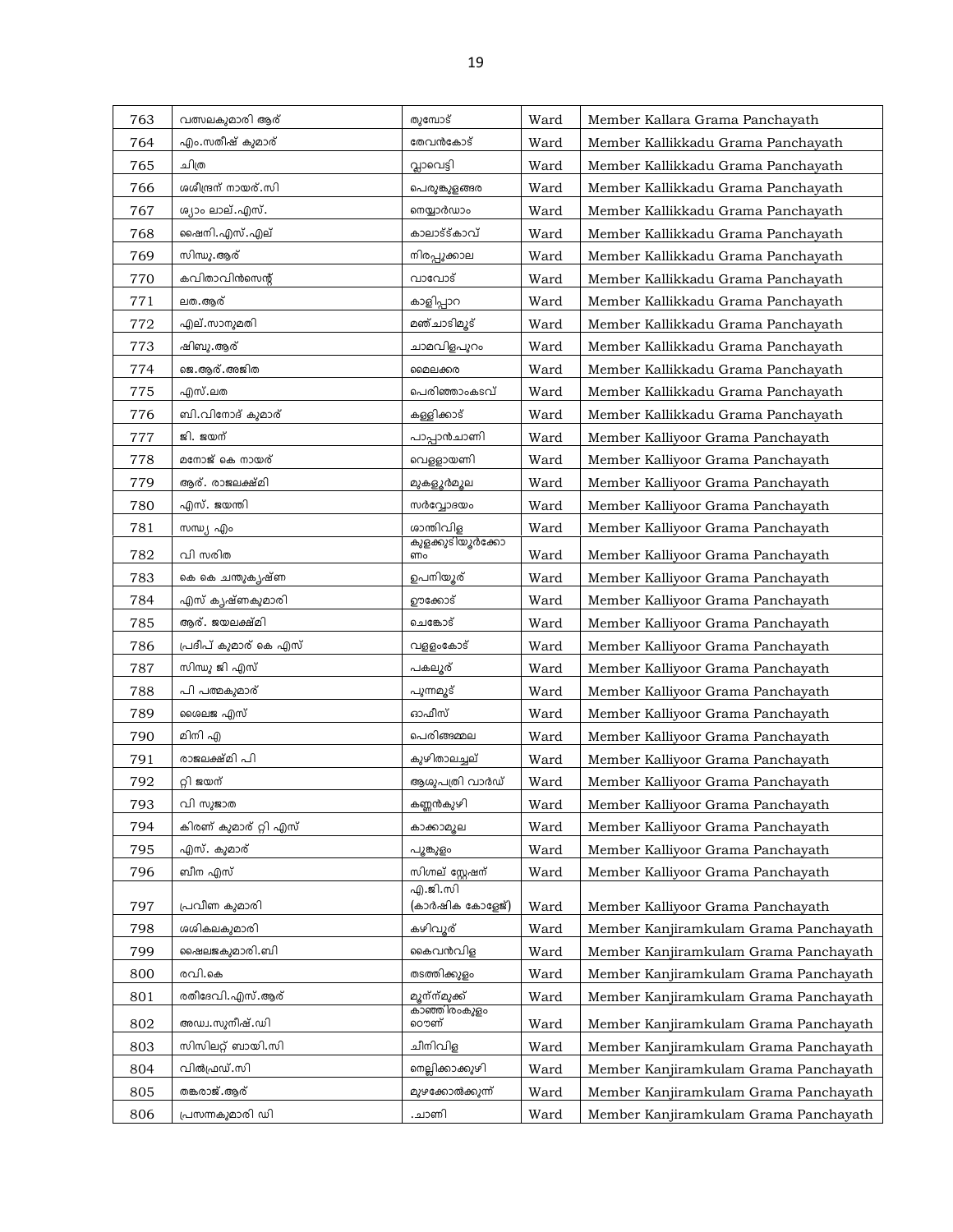| 807 | സരസി കുട്ടപ്പന്      | ലൂർദിപുരം             | Ward | Member Kanjiramkulam Grama Panchayath |
|-----|----------------------|-----------------------|------|---------------------------------------|
| 808 | ജയന്                 | മാവിള                 | Ward | Member Kanjiramkulam Grama Panchayath |
| 809 | വത്സ.ജെ              | നെടിയകാല              | Ward | Member Kanjiramkulam Grama Panchayath |
| 810 | ബിന്ദു.ആര്.ആര്       | കരിച്ചല്              | Ward | Member Kanjiramkulam Grama Panchayath |
| 811 | എസ്.ശ്രീകുമാര്       | ഊറ്ററ                 | Ward | Member Kanjiramkulam Grama Panchayath |
| 812 | ഗില്ഡ ബായി           | വട്ടപ്പാറ വെസ്റ്റ്    | Ward | Member Karakulam Grama Panchayath     |
| 813 | പുഷ്പ കുമാരി.എം      | വട്ടപ്പാറ ഈസ്റ്റ്     | Ward | Member Karakulam Grama Panchayath     |
| 814 | ലേഖ റാണി.യു          | കരയാളത്തുകോണം         | Ward | Member Karakulam Grama Panchayath     |
| 815 | ശ്രീകുമാര്.ആര്       | പ്പാത്തറ              | Ward | Member Karakulam Grama Panchayath     |
| 816 | ആര്.പ്രീത            | വേങ്കോട്              | Ward | Member Karakulam Grama Panchayath     |
| 817 | അഡ്വ. എ. എർഷാദ്      | കിഴക്കേല              | Ward | Member Karakulam Grama Panchayath     |
| 818 | രവീന്ദ്രന്. വി       | ചെക്കക്കോണം           | Ward | Member Karakulam Grama Panchayath     |
| 819 | ശശികല.എ              | അയണിക്കാട്            | Ward | Member Karakulam Grama Panchayath     |
| 820 | അനില. എം. എസ്        | തറട്ട                 | Ward | Member Karakulam Grama Panchayath     |
| 821 | വികാസ് ഡി            | കാച്ചാണി              | Ward | Member Karakulam Grama Panchayath     |
| 822 | രാജമ്മ സുകുമാരന്     | മുദിശാസ്താംകോട്       | Ward | Member Karakulam Grama Panchayath     |
| 823 | ചിത്ര. എസ്           | വഴയില                 | Ward | Member Karakulam Grama Panchayath     |
| 824 | വീണാ ചന്ദ്രന്. ജി.പി | <u>ആറാംകല്ല്</u>      | Ward | Member Karakulam Grama Panchayath     |
| 825 | ആര്. പ്രമോദ്കുമാര്   | കരകുളം                | Ward | Member Karakulam Grama Panchayath     |
| 826 | ലത. എസ്              | മുക്കോല               | Ward | Member Karakulam Grama Panchayath     |
| 827 | അനിൽകുമാര്           | ഏണിക്കര               | Ward | Member Karakulam Grama Panchayath     |
| 828 | പുഷ്പലീല             | നെടുമ്പാറ             | Ward | Member Karakulam Grama Panchayath     |
| 829 | പത്മജകുമാരി. എസ്     | കല്ലയം                | Ward | Member Karakulam Grama Panchayath     |
| 830 | വസന്തകുമാരി. എം. എസ് | പ്ലാവുവിള             | Ward | Member Karakulam Grama Panchayath     |
| 831 | അനിത. പി             | നെടുമണ്               | Ward | Member Karakulam Grama Panchayath     |
| 832 | പി.എന് മധു           | മരുത്യര്              | Ward | Member Karakulam Grama Panchayath     |
| 833 | എസ്. ബിജുകുമാര്      | കഴുനാട്               | Ward | Member Karakulam Grama Panchayath     |
| 834 | ഐ. ക്രിസ്തുദാനം      | பிറ്റാഴ               | Ward | Member Karakulam Grama Panchayath     |
| 835 | കെ.ആര്.ബേബി          | കല്ലമ്പലം             | Ward | Member Karavaram Grama Panchayath     |
| 836 | ദീപ.ഐ.എസ്            | പുതുശ്ശേരിമുക്ക്      | Ward | Member Karavaram Grama Panchayath     |
| 837 | ഷീബ                  | എതുക്കാട്             | Ward | Member Karavaram Grama Panchayath     |
| 838 | വി.എസ്.പ്രസന്ന       | കൊണ്ണൂറി              | Ward | Member Karavaram Grama Panchayath     |
| 839 | ജി. വിലാസിനി         | തോട്ടയ്ക്കാട്         | Ward | Member Karavaram Grama Panchayath     |
| 840 | എസ്.സുരേഷ് കുമാര്    | മുടിയോട്ടുകോണം        | Ward | Member Karavaram Grama Panchayath     |
| 841 | ബേബികുമാര്.ഡി        | കണ്ണാട്ടുകോണം         | Ward | Member Karavaram Grama Panchayath     |
| 842 | കെ.ശിവദാസന്          | പട്ടകോണം              | Ward | Member Karavaram Grama Panchayath     |
| 843 | ഷിനോദ്.ജി            | ഞാറയ്ക്കാട്ടുവിള      | Ward | Member Karavaram Grama Panchayath     |
| 844 | ലിസ്സി റ്റി.എം       | വഞ്ചിയൂര്             | Ward | Member Karavaram Grama Panchayath     |
| 845 | ജൂബിലി വിനോദ്        | ഇരമം                  | Ward | Member Karavaram Grama Panchayath     |
| 846 | എം.സുനിൽകുമാര്       | പട്ട്ള                | Ward | Member Karavaram Grama Panchayath     |
| 847 | ലൈാബീവി              | പള്ളിമുക്ക്           | Ward | Member Karavaram Grama Panchayath     |
| 848 | ഒഫ്യര്               | മേവർക്കല്             | Ward | Member Karavaram Grama Panchayath     |
| 849 | ജുനൈന നസീര്          | ആലംകോട്.എച്ച്.<br>എസ് | Ward | Member Karavaram Grama Panchayath     |
| 850 | എം.എം.ഇല്ലയ്ാസ്      | ചാത്തമ്പറ             | Ward | Member Karavaram Grama Panchayath     |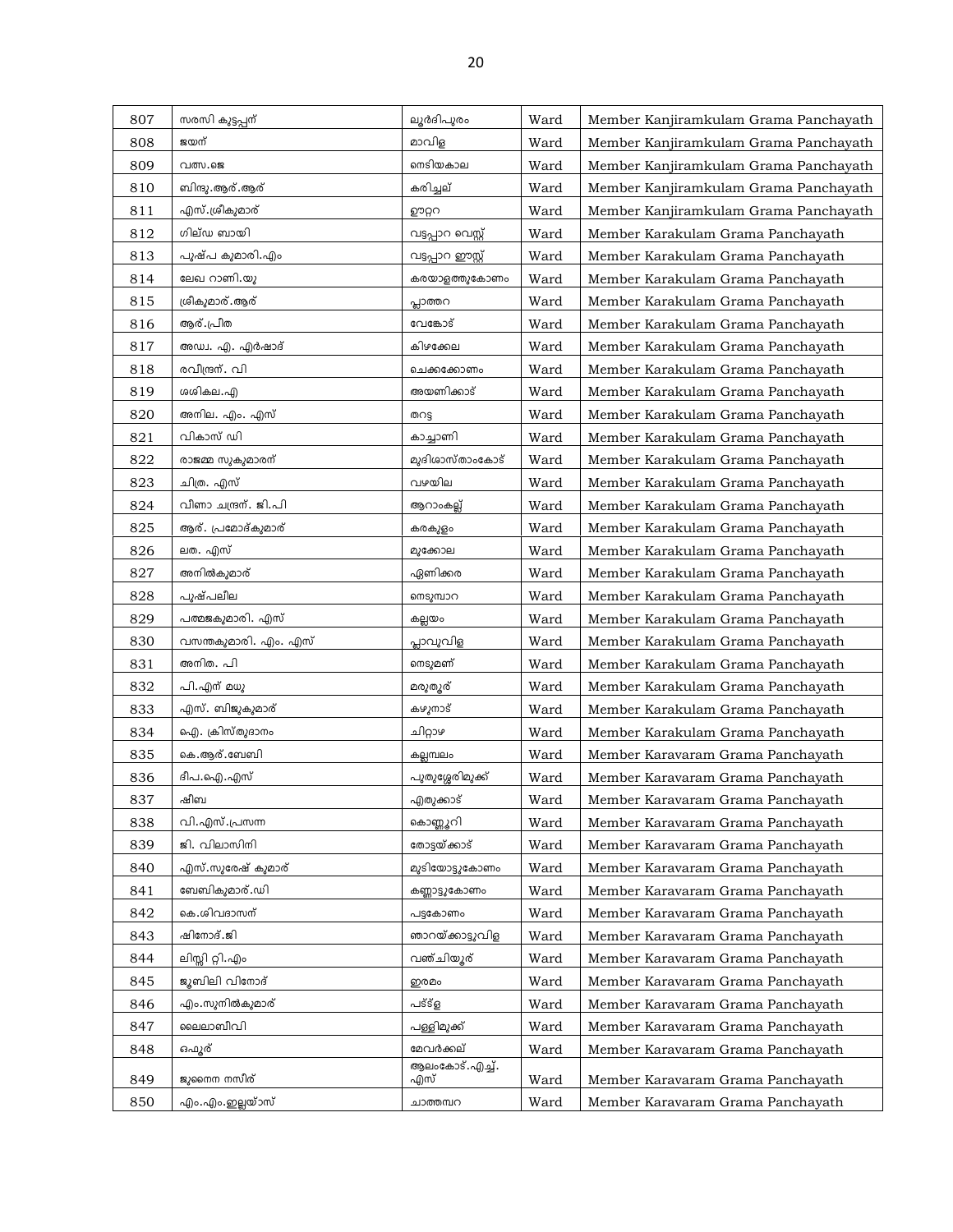| 851 | സുനി.പി                | പറക്കുളം                 | Ward | Member Karavaram Grama Panchayath  |
|-----|------------------------|--------------------------|------|------------------------------------|
| 852 | കൊച്ചനിയന്.പി          | കരവാരം                   | Ward | Member Karavaram Grama Panchayath  |
| 853 | സുരേഷ് ജി              | വടക്കെപുതുവീട്           | Ward | Member Karode Grama Panchayath     |
| 854 | ശ്യാം എസ് ബി           | പ്ലമൂട്ടുക്കട            | Ward | Member Karode Grama Panchayath     |
| 855 | റ്റി. തങ്കരാജന്        | അയിര                     | Ward | Member Karode Grama Panchayath     |
| 856 | ലതാ ഷിജു               | വടുർക്കോണം               | Ward | Member Karode Grama Panchayath     |
| 857 | സൗമ്യ ഉദയന്            | പുതുപ്പുരയ്ക്കല്         | Ward | Member Karode Grama Panchayath     |
| 858 | ചന്ദ്രിക ഇ             | ചെങ്കവിള                 | Ward | Member Karode Grama Panchayath     |
| 859 | ആഗ്നസ്സ് റ്റി          | അമ്പിലിക്കോണം            | Ward | Member Karode Grama Panchayath     |
| 860 | ബിനു സി ബി             | കാന്തള്ളൂര്              | Ward | Member Karode Grama Panchayath     |
| 861 | നിർമലാ കുമാരി അമ്മ എം  | മാറാടി                   | Ward | Member Karode Grama Panchayath     |
| 862 | ബിന്ദു പി              | കാരോട്                   | Ward | Member Karode Grama Panchayath     |
| 863 | ധനേഷ് ഡി ജി            | കുഴിഞ്ഞാൻവിള             | Ward | Member Karode Grama Panchayath     |
| 864 | സുരജ കുമാരി ഒ സി       | അമ്പനാവിള                | Ward | Member Karode Grama Panchayath     |
| 865 | സുനി ജെ                | കുന്നിയോട്               | Ward | Member Karode Grama Panchayath     |
| 866 | അനിത ഇ                 | കാക്കാവിള                | Ward | Member Karode Grama Panchayath     |
| 867 | അനിത ബി                | പുതുശ്ശേരി               | Ward | Member Karode Grama Panchayath     |
| 868 | അജീഷ് എ                | പുതിയ ഉച്ചക്കട           | Ward | Member Karode Grama Panchayath     |
| 869 | റാബി സി                | പഴയ ഉച്ചക്കട             | Ward | Member Karode Grama Panchayath     |
| 870 | മേരി ജയന്തി എസ്        | വെൺകുളം                  | Ward | Member Karode Grama Panchayath     |
| 871 | പത്മാ ക്രിസ്റ്റല് കെ   | ചരോട്ടുകോണം              | Ward | Member Karode Grama Panchayath     |
| 872 | ജി ഹെസ്റ്റിന്          | പി.എച്ച്.സി<br>പുല്ലുവിള | Ward | Member Karumkulam Grama Panchayath |
| 873 | ഗീതാകുമാരി എം          | കിളിത്തട്ട്              | Ward | Member Karumkulam Grama Panchayath |
| 874 | ഫ്രീഡ സെെമണ്           | പഞ്ചായത്ത്<br>ഓഫീസ്      | Ward | Member Karumkulam Grama Panchayath |
| 875 | അനില്.വി സലം           | നമ്പ്യാതി                | Ward | Member Karumkulam Grama Panchayath |
| 876 | അരുണ് എസ്              | പരുത്തുപ്പാറ             | Ward | Member Karumkulam Grama Panchayath |
| 877 | ജി അനിൽകുമാര്          | പാമ്പുകാല                | Ward | Member Karumkulam Grama Panchayath |
| 878 | കെ.ആര് കലാറാണി         | കല്ലുമുക്ക്              | Ward | Member Karumkulam Grama Panchayath |
| 879 | സെൽവന് എ               | കരുംകുളം                 | Ward | Member Karumkulam Grama Panchayath |
| 880 | ബിജു പൌളിന്            | കൊച്ചുതുറ                | Ward | Member Karumkulam Grama Panchayath |
| 881 | ഇ ക്രിസ്തുദാസി         | ആഴാംകാല്                 | Ward | Member Karumkulam Grama Panchayath |
| 882 | പുഷ്പം വിൻസന്റ്        | പുതിയതുറ                 | Ward | Member Karumkulam Grama Panchayath |
| 883 | റെജിസ്മേരി ജെസ്സി      | ചെക്കിട്ടവിളാകം          | Ward | Member Karumkulam Grama Panchayath |
| 884 | ശ്യാമ സെബാസ്റ്റയ്ന്    | ഉരിയരിക്കുന്ന്           | Ward | Member Karumkulam Grama Panchayath |
| 885 | ഷെെനി എം               | പള്ളം                    | Ward | Member Karumkulam Grama Panchayath |
| 886 | സ്മിത ആൻഡ്രൂസ്         | ഇരയിമ്മൻതുറ              | Ward | Member Karumkulam Grama Panchayath |
| 887 | വിൻസന്റ് സെബാസ്റ്റയ്ന് | പുല്ലുവിള                | Ward | Member Karumkulam Grama Panchayath |
| 888 | പ്രിൻസിമോള് ജി         | ചെമ്പകരാമൻതുറ            | Ward | Member Karumkulam Grama Panchayath |
| 889 | അൽബീന റോബിൻസണ്         | കൊച്ചുപള്ളി              | Ward | Member Karumkulam Grama Panchayath |
| 890 | റ്റി. മോഹനന്           | പനയംകോട്                 | Ward | Member Kattakada Grama Panchayath  |
| 891 | ഡി.ജി.സനില് ബോസ്       | കട്ടയ്ക്കോട്             | Ward | Member Kattakada Grama Panchayath  |
| 892 | ജി.സതീന്ദ്രന്          | കുളത്തുമ്മല്             | Ward | Member Kattakada Grama Panchayath  |
| 893 | ശ്രീരേഖ.റ്റി.എസ്       | കാട്ടാക്കട               | Ward | Member Kattakada Grama Panchayath  |
| 894 | കെ.ശരത്ചന്ദ്രന് നായര്  | പ്ലാവൂര്                 | Ward | Member Kattakada Grama Panchayath  |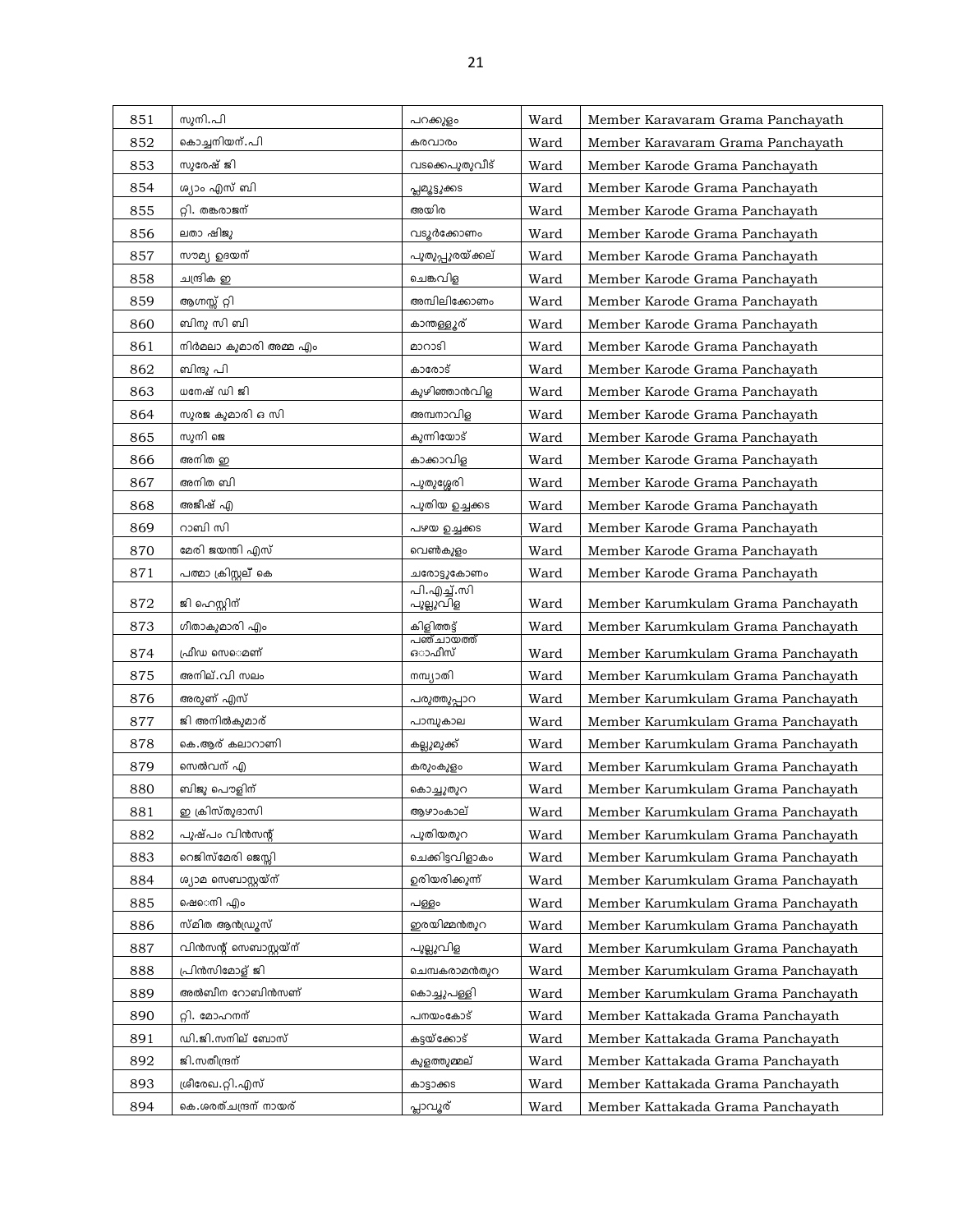| 895 | അജിത.എസ്                   | മംഗലയ്ക്കല്       | Ward | Member Kattakada Grama Panchayath   |
|-----|----------------------------|-------------------|------|-------------------------------------|
| 896 | എസ്.പുരുഷോത്തമന് നായര്     | ചന്ദ്രമംഗലം       | Ward | Member Kattakada Grama Panchayath   |
| 897 | വി.ചന്ദ്രലേഖ               | ആമച്ചല്           | Ward | Member Kattakada Grama Panchayath   |
| 898 | ഇ.ബാബു                     | കുരുതംകോട്        | Ward | Member Kattakada Grama Panchayath   |
| 899 | കെ.എ.ജയമോഹന്               | ചെമ്പനാകോട്       | Ward | Member Kattakada Grama Panchayath   |
| 900 | സുജാത.സി                   | കാനക്കോട്         | Ward | Member Kattakada Grama Panchayath   |
| 901 | എം.അര്.സുനിൽകുമാര്         | അമ്പലത്തിൻകാല     | Ward | Member Kattakada Grama Panchayath   |
| 902 | വീണ.വി                     | പാറച്ചല്          | Ward | Member Kattakada Grama Panchayath   |
| 903 | ലൈല. ബി                    | കൊമ്പടിക്കല്      | Ward | Member Kattakada Grama Panchayath   |
| 904 | എ.രാധ                      | ചെട്ടിക്കോണം      | Ward | Member Kattakada Grama Panchayath   |
| 905 | ജി.രാധാകൃഷ്ണന്             | തുങ്ങാംപാറ        | Ward | Member Kattakada Grama Panchayath   |
| 906 | അനിത.സി.എസ്                | പൊന്നറ            | Ward | Member Kattakada Grama Panchayath   |
| 907 | റ്റി.എസ്.താര               | എട്ടിരുത്തി       | Ward | Member Kattakada Grama Panchayath   |
| 908 | കെ.ബിജിത്ത് കുമാര്         | കിള്ളി            | Ward | Member Kattakada Grama Panchayath   |
| 909 | ജറീന.ജെ                    | കാവിൻപുറം         | Ward | Member Kattakada Grama Panchayath   |
| 910 | സുനിത.വി.ജെ                | കൊല്ലോട്          | Ward | Member Kattakada Grama Panchayath   |
| 911 | എ.ബിന്ദു                   | മലയ്ക്കല്         | Ward | Member Kilimanoor, Block Panchayath |
| 912 | എം.വേണുഗോപാല്              | പനപ്പാംകുന്ന്     | Ward | Member Kilimanoor, Block Panchayath |
| 913 | ഷാജുമോള്.എസ്               | വിലങ്ങറ           | Ward | Member Kilimanoor, Block Panchayath |
| 914 | എ.ദേവദാസ്                  | പുതുമംഗലം         | Ward | Member Kilimanoor, Block Panchayath |
| 915 | കെ.രവി                     | മുളയ്ക്കലത്തുകാവ് | Ward | Member Kilimanoor, Block Panchayath |
| 916 | എസ്.ലിസ്സി                 | ആരൂര്             | Ward | Member Kilimanoor, Block Panchayath |
| 917 | ജെ.സജികുമാര്               | പുളിമ്പള്ളികോണം   | Ward | Member Kilimanoor, Block Panchayath |
| 918 | ബി.എസ്.റജി                 | മലയാമഠം           | Ward | Member Kilimanoor, Block Panchayath |
| 919 | ബീന. എം                    | ആര്.ആര്.വി        | Ward | Member Kilimanoor, Block Panchayath |
| 920 | എന്.ലുപിത                  | ചൂട്ടയില്         | Ward | Member Kilimanoor, Block Panchayath |
| 921 | എസ്.രാജലക്ഷമി അമ്മാള്      | കൊട്ടാരം          | Ward | Member Kilimanoor, Block Panchayath |
| 922 | ബിന്ദു.എല്                 | ദേവേശ്വരം         | Ward | Member Kilimanoor, Block Panchayath |
| 923 | അനിത.എസ്                   | ആലത്തുകാവ്        | Ward | Member Kilimanoor, Block Panchayath |
| 924 | സിനി.എസ്.എസ്               | പോങ്ങനാട്         | Ward | Member Kilimanoor, Block Panchayath |
| 925 | <u>ലില്ലികുട്ടി.കെ.എസ്</u> | വരിഞ്ഞോട്ടുകോണം   | Ward | Member Kilimanoor, Block Panchayath |
| 926 | ഉണ്ണികൃഷ്ണന്               | പുരവൂര്           | Ward | Member Kizhuvilam Grama Panchayath  |
| 927 | ജി.ഗിരീഷ് കുമാര്           | പാവൂർക്കോണം       | Ward | Member Kizhuvilam Grama Panchayath  |
| 928 | ബിജുകുമാര്.ബി.എസ്          | കാട്ടുംപുറം       | Ward | Member Kizhuvilam Grama Panchayath  |
| 929 | എ.ചന്ദ്രശേഖരന് നായര്       | വെള്ളൂർക്കോണം     | Ward | Member Kizhuvilam Grama Panchayath  |
| 930 | ശ്രീകണ്ഠന്. എ. എസ്         | പുലിയൂർക്കോണം     | Ward | Member Kizhuvilam Grama Panchayath  |
| 931 | വനജകുമാരി.എസ്              | മാമംനട            | Ward | Member Kizhuvilam Grama Panchayath  |
| 932 | മുഹമ്മദ് ഫൈസല്             | അരികത്ത് വാര്     | Ward | Member Kizhuvilam Grama Panchayath  |
| 933 | രേഖ.വി.ആര്                 | കുറക്കട           | Ward | Member Kizhuvilam Grama Panchayath  |
| 934 | ബി.ശ്യാമള അമ്മ             | ഩൈനാംകോണം         | Ward | Member Kizhuvilam Grama Panchayath  |
| 935 | താരാ തങ്കന്.എ.ആര്          | മുടപുരം           | Ward | Member Kizhuvilam Grama Panchayath  |
| 936 | ശ്രീലത.ആര്                 | തെന്നുർക്കോണം     | Ward | Member Kizhuvilam Grama Panchayath  |
| 937 | ഷാജഹാന്.എ                  | കിഴുവിലം          | Ward | Member Kizhuvilam Grama Panchayath  |
| 938 | ലിപിമോള്.സി                | ചുമടുതാങ്ങി       | Ward | Member Kizhuvilam Grama Panchayath  |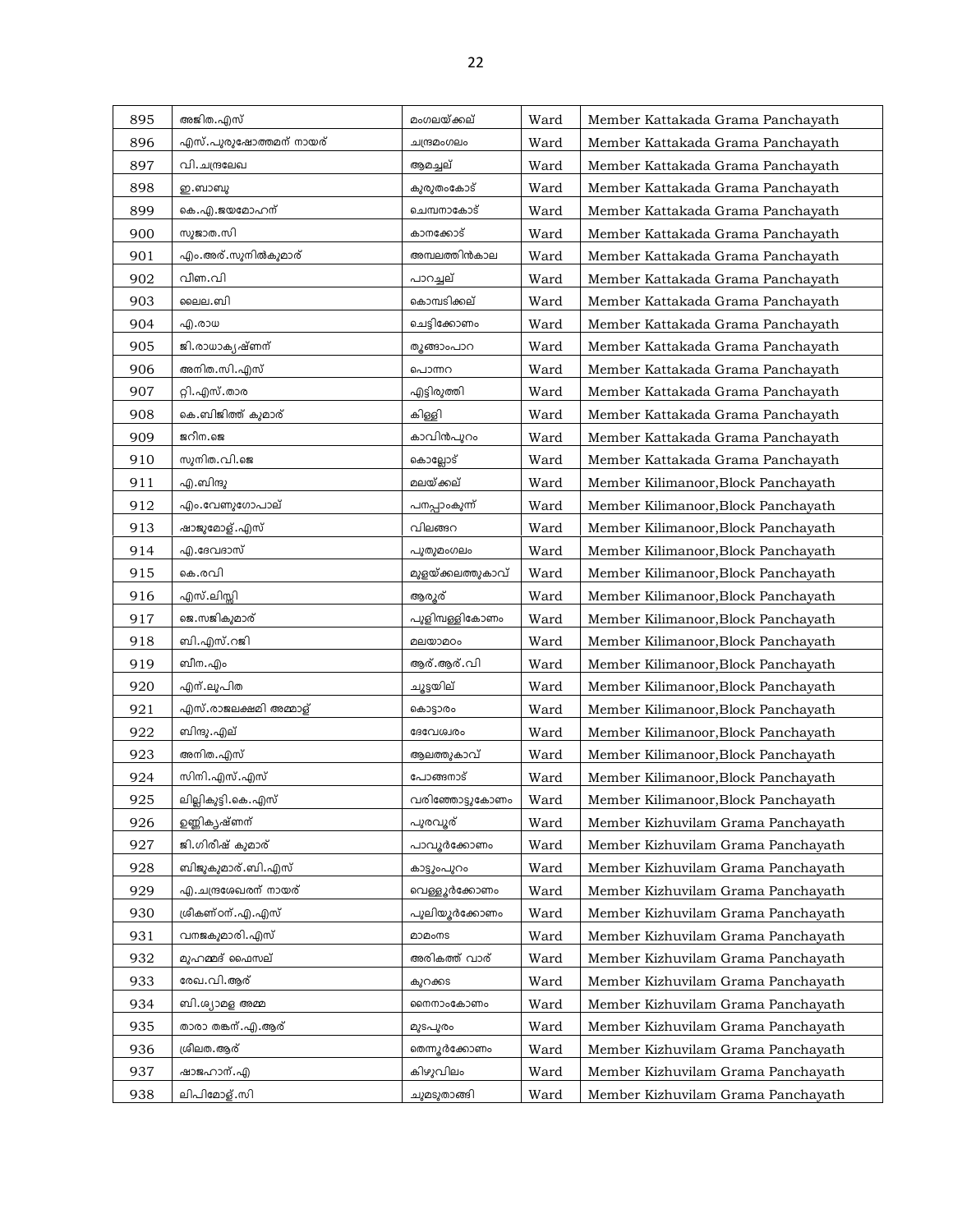| 939 | ജി.ഗോപകുമാര്          | കാട്ടുമുറാക്കല്     | Ward | Member Kizhuvilam Grama Panchayath |
|-----|-----------------------|---------------------|------|------------------------------------|
| 940 | എ.അൻസാര്              | കുന്നുവാരം          | Ward | Member Kizhuvilam Grama Panchayath |
| 941 | സുജ                   | പുളിമൂട്            | Ward | Member Kizhuvilam Grama Panchayath |
| 942 | സാംബശിവന്.സി          | കൂന്തള്ളൂര്         | Ward | Member Kizhuvilam Grama Panchayath |
| 943 | മിനി                  | വൈദ്യൻെറമുക്ക്      | Ward | Member Kizhuvilam Grama Panchayath |
| 944 | സുജാത.വി              | തോട്ടവാരം           | Ward | Member Kizhuvilam Grama Panchayath |
| 945 | സൈനാ ബീവി             | വലിയ ഏല             | Ward | Member Kizhuvilam Grama Panchayath |
| 946 | ആൻസി എച്ച്            | നടുർക്കൊല്ല         | Ward | Member Kollayil Grama Panchayath   |
| 947 | സിന്ധു ജി             | പെരുമ്പോട്ടുകോണം    | Ward | Member Kollayil Grama Panchayath   |
| 948 | ജി എസ് ബിനു           | മാങ്കോട്ടുകോണം      | Ward | Member Kollayil Grama Panchayath   |
| 949 | വൈ ലേഖ                | മലയിൽക്കട           | Ward | Member Kollayil Grama Panchayath   |
| 950 | വി എസ് ബിനു           | പാങ്കോട്ടുകോണം      | Ward | Member Kollayil Grama Panchayath   |
| 951 | ജി രമേഷ്കുമാര്        | മഞ്ചവിളാകം          | Ward | Member Kollayil Grama Panchayath   |
| 952 | അനിതാഷാലി എം          | പൂവത്തൂര്           | Ward | Member Kollayil Grama Panchayath   |
| 953 | എസ് ശശികല             | ചാരുവിളാകം          | Ward | Member Kollayil Grama Panchayath   |
| 954 | അജേഷ് ബി .എല്         | മേക്കൊല്ല           | Ward | Member Kollayil Grama Panchayath   |
| 955 | സൌമ്യ വി.റ്റി         | ധനുവച്ചപുരം         | Ward | Member Kollayil Grama Panchayath   |
| 956 | റ്റി കൃഷ്ണന്          | കൊറ്റാമം            | Ward | Member Kollayil Grama Panchayath   |
| 957 | ബിന്ദു എല് .ആര്       | പുതുശ്ശേരിമഠം       | Ward | Member Kollayil Grama Panchayath   |
| 958 | എ വിജയന്              | എയ്തു്കൊണ്ടകാ<br>ണി | Ward | Member Kollayil Grama Panchayath   |
| 959 | ഡോളി ആര്              | ഉദിയൻകുളങ്ങര        | Ward | Member Kollayil Grama Panchayath   |
| 960 | മോഹൻകുമാര്(ഉണ്ണി)     | ദേവേശ്വരം           | Ward | Member Kollayil Grama Panchayath   |
| 961 | ഷീനസുബാഷ്             | പനയംമുല             | Ward | Member Kollayil Grama Panchayath   |
| 962 | ബിനു.ആര്              | മന്നോട്ടുകോണം       | Ward | Member Kottukal Grama Panchayath   |
| 963 | വസന്ത.പി              | അവണാകുഴി            | Ward | Member Kottukal Grama Panchayath   |
| 964 | സജി.റ്റി              | മണ്ണക്കല്ല്         | Ward | Member Kottukal Grama Panchayath   |
| 965 | സുലോചന.ബി             | കൊല്ലകോണം           | Ward | Member Kottukal Grama Panchayath   |
| 966 | ചന്ദ്രലേഖ.കെ          | കുഴിവിളക്കോണം       | Ward | Member Kottukal Grama Panchayath   |
| 967 | അനിത.എം               | ശ്രീനാരായണപുരം      | Ward | Member Kottukal Grama Panchayath   |
| 968 | ശോഭ.എസ്               | മുലക്കര             | Ward | Member Kottukal Grama Panchayath   |
| 969 | <u>ചന്ദ്രലേ</u> ഖ.എസ് | ചൊവ്വര              | Ward | Member Kottukal Grama Panchayath   |
| 970 | കൊച്ചുത്രേസ്യ         | അമ്പലത്തുമുല        | Ward | Member Kottukal Grama Panchayath   |
| 971 | ത്രേസ്യാദാസ്          | അടിമലത്തുറ          | Ward | Member Kottukal Grama Panchayath   |
| 972 | സജിത്ര.എസ്            | പുളിങ്കുടി          | Ward | Member Kottukal Grama Panchayath   |
| 973 | ശ്യാമള.പി             | ചപ്പാത്ത്           | Ward | Member Kottukal Grama Panchayath   |
| 974 | അജിതകുമാരി.എ.എസ്      | തെക്കേക്കോണം        | Ward | Member Kottukal Grama Panchayath   |
| 975 | ബിനു. റ്റി.എസ്        | പുന്നക്കുളം         | Ward | Member Kottukal Grama Panchayath   |
| 976 | സജി.കെ.എസ്            | ഓഫീസ് വാർഡ്         | Ward | Member Kottukal Grama Panchayath   |
| 977 | പ്രസാദ്.ആര്           | മരുതുർക്കോണം        | Ward | Member Kottukal Grama Panchayath   |
| 978 | ഉഷകുമാരി.ബി           | പയറ്റുവിള           | Ward | Member Kottukal Grama Panchayath   |
| 979 | ഹരിചന്ദ്രന്           | പുലിയൂർക്കോണം       | Ward | Member Kottukal Grama Panchayath   |
| 980 | സുജകുമാരി             | പുലിവിള             | Ward | Member Kottukal Grama Panchayath   |
| 981 | എം ബെൽസി ജയചന്ദ്രന്   | വെങ്കടമ്പ്          | Ward | Member Kulathoor Grama Panchayath  |
| 982 | ശശികല എം              | പ്പൂഴിക്കുന്നു      | Ward | Member Kulathoor Grama Panchayath  |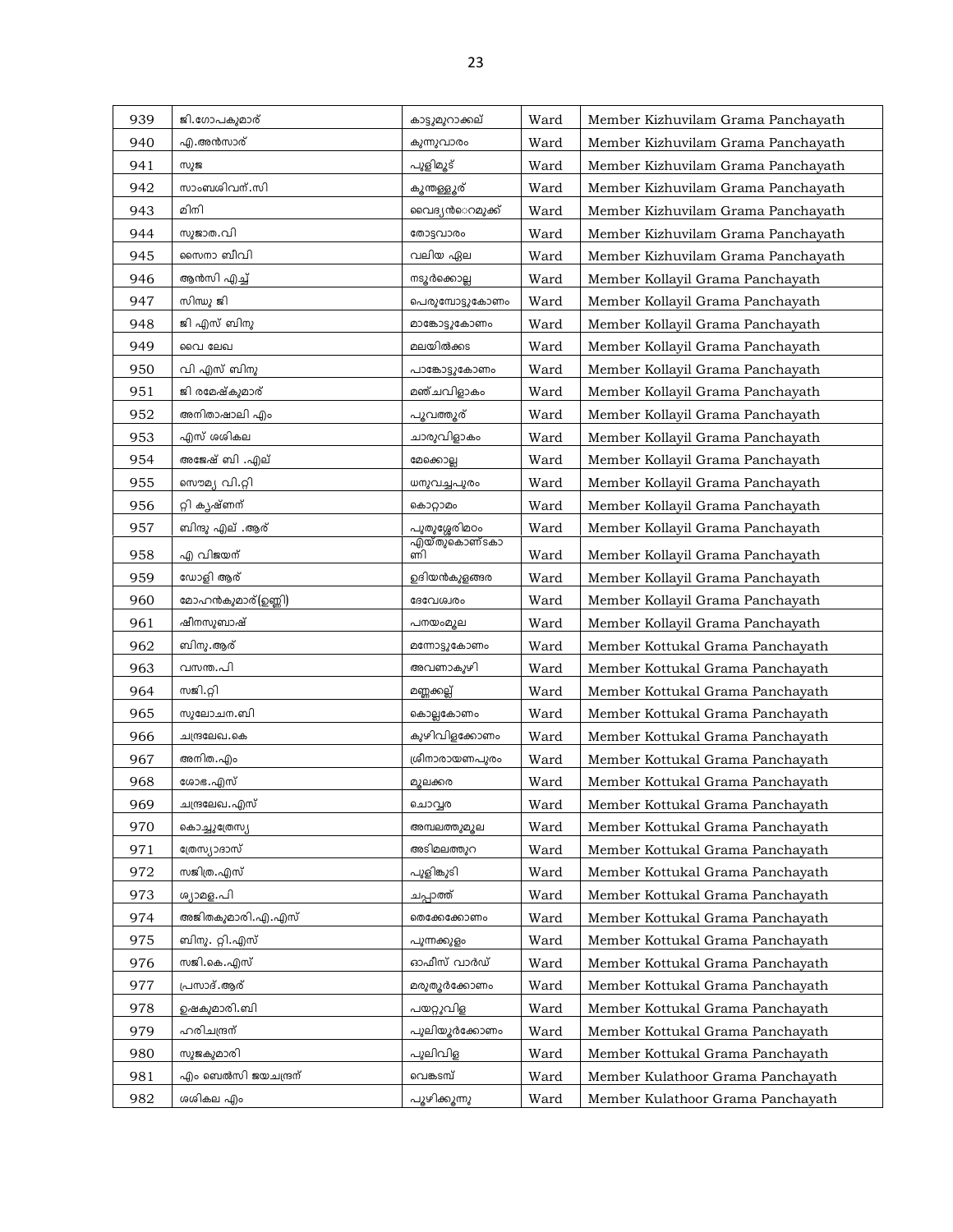| 983  | ലത കെ               | നല്ലൂർവട്ടം                  | Ward | Member Kulathoor Grama Panchayath   |
|------|---------------------|------------------------------|------|-------------------------------------|
| 984  | എന് രവീന്ദ്രകുമാര്  | ചെറുനൽപഴിഞ്ഞി                | Ward | Member Kulathoor Grama Panchayath   |
| 985  | സജീവ് ജി            | ഹൈസ്ക്കൂള്                   | Ward | Member Kulathoor Grama Panchayath   |
| 986  | അജിത് എം പി         | കുളത്ത്യര്                   | Ward | Member Kulathoor Grama Panchayath   |
| 987  | കെ രാജഅല്ലി         | வுகை                         | Ward | Member Kulathoor Grama Panchayath   |
| 988  | ആര് ഇ സുനില         | പെരുംപഴഞ്ഞി                  | Ward | Member Kulathoor Grama Panchayath   |
| 989  | പൊഴിയൂര് ജോൺസന്     | പൊഴിയൂര്                     | Ward | Member Kulathoor Grama Panchayath   |
| 990  | ജോൺബോയ്             | <u>പൊയ്പ്പള്ളിവിളാ</u><br>കം | Ward | Member Kulathoor Grama Panchayath   |
| 991  | ഡൺസ്റ്റന് സി സാബൂ   | കൊല്ലംങ്കോട്                 | Ward | Member Kulathoor Grama Panchayath   |
| 992  | സെൽവറാണി            | മുല്ലശ്ശേരി                  | Ward | Member Kulathoor Grama Panchayath   |
| 993  | ക്രിസ്റ്റടിമ        | പരുത്തിയുര്                  | Ward | Member Kulathoor Grama Panchayath   |
| 994  | പ്രമീള ഡി           | പൊഴിക്കരബീച്ച്               | Ward | Member Kulathoor Grama Panchayath   |
| 995  | പ്രവീണ് പീറ്റര്     | ആറ്റുപുറം                    | Ward | Member Kulathoor Grama Panchayath   |
| 996  | ശശീന്ദ്രന് എച്ച്    | വിരാലിപുരം                   | Ward | Member Kulathoor Grama Panchayath   |
| 997  | രാജി വി             | അരുവല്ലൂര്                   | Ward | Member Kulathoor Grama Panchayath   |
| 998  | സുധാർജുനന് ജി       | കോട്ടയ്ക്കകം                 | Ward | Member Kulathoor Grama Panchayath   |
| 999  | അനിത എല്            | ഊരംവിള                       | Ward | Member Kulathoor Grama Panchayath   |
| 1000 | തങ്കേശ്വരി വൈ       | മാവിളക്കടവ്                  | Ward | Member Kulathoor Grama Panchayath   |
| 1001 | ലൈല ഡി              | ആനാവൂര്                      | Ward | Member Kunnathukal Grama Panchayath |
| 1002 | ബിനുകുമാര് എസ്      | മണവാരി                       | Ward | Member Kunnathukal Grama Panchayath |
| 1003 | അരുണ് എച്ച് എസ്     | കോരണംകോട്                    | Ward | Member Kunnathukal Grama Panchayath |
| 1004 | കുമാരി എല്          | അരുവിയോട്                    | Ward | Member Kunnathukal Grama Panchayath |
| 1005 | സജിത . എന്          | നാറാണി                       | Ward | Member Kunnathukal Grama Panchayath |
| 1006 | ലത . കെ             | കൈവൻകാല                      | Ward | Member Kunnathukal Grama Panchayath |
| 1007 | നിർമ്മല. ജി         | എള്ളുവിള                     | Ward | Member Kunnathukal Grama Panchayath |
| 1008 | സുജിത വി.എസ്        | കുടയാല്                      | Ward | Member Kunnathukal Grama Panchayath |
| 1009 | എന്.ബീന             | ചെറിയകൊല്ല                   | Ward | Member Kunnathukal Grama Panchayath |
| 1010 | എന്.ജി.വിനുകുമാര്   | നിലമാമൂട്                    | Ward | Member Kunnathukal Grama Panchayath |
| 1011 | റ്റി.അശോക് കുമാര്   | കോട്ടുക്കോണം                 | Ward | Member Kunnathukal Grama Panchayath |
| 1012 | ആര്.സുജീര്          | കാരക്കോണം                    | Ward | Member Kunnathukal Grama Panchayath |
| 1013 | അനിത.ആര്            | കുന്നത്തുകാല്                | Ward | Member Kunnathukal Grama Panchayath |
| 1014 | അനിൽകുമാര് . ജി     | ചാവടി                        | Ward | Member Kunnathukal Grama Panchayath |
| 1015 | പ്രീത.എസ്           | മാണിനാട്                     | Ward | Member Kunnathukal Grama Panchayath |
| 1016 | ആര്.സജി             | വണ്ടിത്തടം                   | Ward | Member Kunnathukal Grama Panchayath |
| 1017 | സീന എല്             | മൂവേരിക്കര                   | Ward | Member Kunnathukal Grama Panchayath |
| 1018 | മോഹനകുമാരന് നായര്   | കാലായില്                     | Ward | Member Kunnathukal Grama Panchayath |
| 1019 | ഷിജു കുമാര് . കെ    | കുറുവാട്                     | Ward | Member Kunnathukal Grama Panchayath |
| 1020 | ഒ.വസന്തകുമാരി       | കോട്ടയ്ക്കല്                 | Ward | Member Kunnathukal Grama Panchayath |
| 1021 | ആനന്ദവല്ലി. കെ      | പാലിയോട്                     | Ward | Member Kunnathukal Grama Panchayath |
| 1022 | കൃഷ്ണകുമാരി വി.എല്. | കുറ്റിച്ചല്                  | Ward | Member Kuttichal Grama Panchayath   |
| 1023 | ജി.മണികണ്ഠന്        | പച്ചക്കാട്                   | Ward | Member Kuttichal Grama Panchayath   |
| 1024 | വത്സലാ രാജന്        | അരുകില്                      | Ward | Member Kuttichal Grama Panchayath   |
| 1025 | ജയശ്രീ പി.എസ്.      | ഉത്തരംകോട്                   | Ward | Member Kuttichal Grama Panchayath   |
| 1026 | ജിഷ കൃഷ്ണന് ജി.     | കൊടുക്കറ                     | Ward | Member Kuttichal Grama Panchayath   |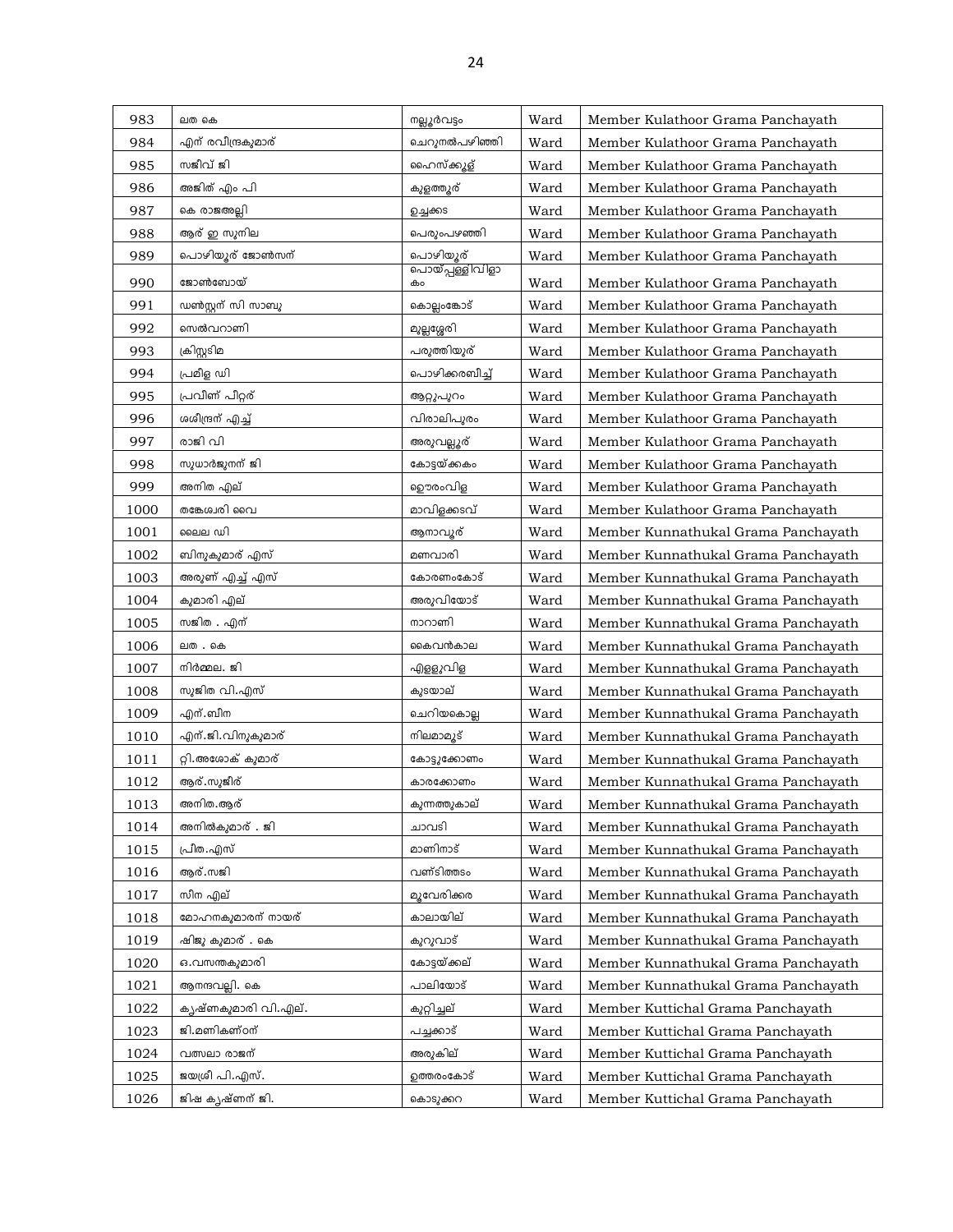| 1027 | അഡ്വ.എഫ്.സതീഷ് കുമാര്      | എലിമല          | Ward | Member Kuttichal Grama Panchayath    |
|------|----------------------------|----------------|------|--------------------------------------|
| 1028 | വി.രമേഷ്                   | ചോനാംപാറ       | Ward | Member Kuttichal Grama Panchayath    |
| 1029 | നബീസത്ത് ബീവി.എ            | കോട്ടൂര്       | Ward | Member Kuttichal Grama Panchayath    |
| 1030 | സുരേഷ് ബി.                 | കള്ളിയല്       | Ward | Member Kuttichal Grama Panchayath    |
| 1031 | രാധ റ്റി.                  | മന്തിക്കളം     | Ward | Member Kuttichal Grama Panchayath    |
| 1032 | കെ.കൊച്ചുനാണു              | തച്ചൻകോട്      | Ward | Member Kuttichal Grama Panchayath    |
| 1033 | ജി.ഷാജി                    | പരുത്തിപ്പള്ളി | Ward | Member Kuttichal Grama Panchayath    |
| 1034 | രമണി.വി.                   | കൈതയ്ക്കല്     | Ward | Member Kuttichal Grama Panchayath    |
| 1035 | എ.സുധീര് കുമാര്            | പേഴുംമൂട്      | Ward | Member Kuttichal Grama Panchayath    |
| 1036 | കെ. ശശി                    | ഓഫീസ് വാർഡ്    | Ward | Member Madavoor Grama Panchayath     |
| 1037 | കെ. ധർമ്മശീലന്             | വേമൂട്         | Ward | Member Madavoor Grama Panchayath     |
| 1038 | എം.ജി.മോഹൻദാസ്             | അറുകാഞ്ഞിരം    | Ward | Member Madavoor Grama Panchayath     |
| 1039 | എ. നവാസ്                   | പുലിയൂർക്കോണം  | Ward | Member Madavoor Grama Panchayath     |
| 1040 | ഗിരിജാബാലചന്ദ്രന്          | ചാങ്ങയിൽക്കോണം | Ward | Member Madavoor Grama Panchayath     |
| 1041 | എസ്ആര്.ജലജ                 | കിഴക്കനേല      | Ward | Member Madavoor Grama Panchayath     |
| 1042 | പ്രീത.റ്റി                 | മുളവന          | Ward | Member Madavoor Grama Panchayath     |
| 1043 | രജിത.ആര്.എസ്               | മടവുര്         | Ward | Member Madavoor Grama Panchayath     |
| 1044 | ദീപ.റ്റി.എസ്               | തുമ്പോട്       | Ward | Member Madavoor Grama Panchayath     |
| 1045 | രജനിമോള്.ആര്.എസ്           | സീമന്തപുരം     | Ward | Member Madavoor Grama Panchayath     |
| 1046 | എം.സിദ്ദിഖ്                | പടിഞ്ഞാറ്റേല   | Ward | Member Madavoor Grama Panchayath     |
| 1047 | സജീന.എസ്                   | ഞാറയിൽക്കോണം   | Ward | Member Madavoor Grama Panchayath     |
| 1048 | ആര്.രമ്യ                   | കക്കോട്        | Ward | Member Madavoor Grama Panchayath     |
| 1049 | സുനിത                      | ആനകുന്നം       | Ward | Member Madavoor Grama Panchayath     |
| 1050 | ലീന.എല്                    | റൌണ് വാർഡ്     | Ward | Member Madavoor Grama Panchayath     |
| 1051 | രാധാകൃഷ്ണന് നായര് എസ്      | മഞ്ചാടി        | Ward | Member Malayinkeezh Grama Panchayath |
| 1052 | ചന്ദ്രന് നായര് എസ്         | ശ്രീകൃഷ്ണപുരം  | Ward | Member Malayinkeezh Grama Panchayath |
| 1053 | ശ്രീകല വി                  | അരുവിപ്പാറ     | Ward | Member Malayinkeezh Grama Panchayath |
| 1054 | അനില് വിശ്വം               | മാവോട്ടുൂകോണം  | Ward | Member Malayinkeezh Grama Panchayath |
| 1055 | ഷിബുലാല് കെ                | ചിറ്റിയൂർകോട്  | Ward | Member Malayinkeezh Grama Panchayath |
| 1056 | ചന്ദ്രമതി എ                | മലയിൻകീഴ്      | Ward | Member Malayinkeezh Grama Panchayath |
| 1057 | ശ്രീറ്റ എസ്.വി             | മേപ്പുക്കട     | Ward | Member Malayinkeezh Grama Panchayath |
| 1058 | ജോയ് സി.വൈ                 | അന്തിയൂർകോണം   | Ward | Member Malayinkeezh Grama Panchayath |
| 1059 | അജി കുമാര് ഡി.ആര്          | ബ്ലോക്ക്ഓഫീസ്  | Ward | Member Malayinkeezh Grama Panchayath |
| 1060 | വിജയകുമാര് വി              | ഗോവിന്ദമംഗലം   | Ward | Member Malayinkeezh Grama Panchayath |
| 1061 | സരോജിനി ആര്                | മറുകില് പെരുമന | Ward | Member Malayinkeezh Grama Panchayath |
| 1062 | നിയാദുള് അക് ബര് എസ്.എച്ച് | അരുവാകോട്      | Ward | Member Malayinkeezh Grama Panchayath |
| 1063 | ഇന്ദുലേഖ പി                | വലിയറത്തല      | Ward | Member Malayinkeezh Grama Panchayath |
| 1064 | ശ്രീകല വി                  | കുന്നുംപാറ     | Ward | Member Malayinkeezh Grama Panchayath |
| 1065 | സുനിജമോള് ജി.ബി            | മച്ചേല്        | Ward | Member Malayinkeezh Grama Panchayath |
| 1066 | സൂധകുമാരി എം               | അണപ്പാട്       | Ward | Member Malayinkeezh Grama Panchayath |
| 1067 | ശ്രീകാന്ത് വി.എസ്          | മണപ്പുറം       | Ward | Member Malayinkeezh Grama Panchayath |
| 1068 | സുനന്ദ വി.കെ               | കോവിലുവിള      | Ward | Member Malayinkeezh Grama Panchayath |
| 1069 | മുരുകന് ഡി                 | ഓഫീസ് വാർഡ്    | Ward | Member Malayinkeezh Grama Panchayath |
| 1070 | ശ്രീകുമാരി എസ്             | തച്ചോട്ടുകാവ്  | Ward | Member Malayinkeezh Grama Panchayath |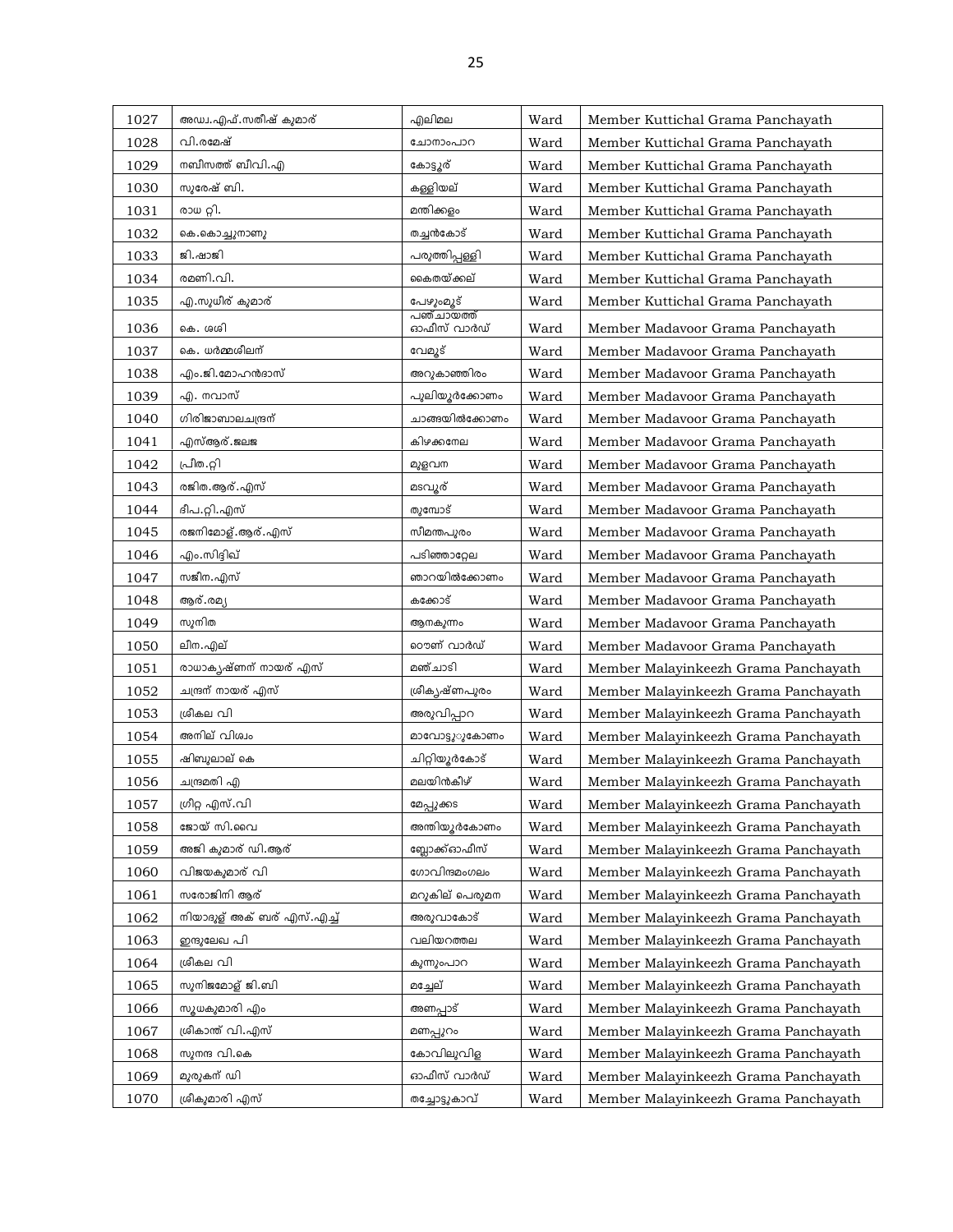| 1071 | ജി വിജയന്            | പാർത്തുകോണം        | Ward | Member Manamboor Grama Panchayath    |
|------|----------------------|--------------------|------|--------------------------------------|
| 1072 | അമ്പിളി എസ്          | കുഴിവിള            | Ward | Member Manamboor Grama Panchayath    |
| 1073 | വി രാധാകൃഷ്ണന്       | ഗുരുനഗര്           | Ward | Member Manamboor Grama Panchayath    |
| 1074 | സുരേഷ്കുമാര് എസ്     | മണമ്പൂര്           | Ward | Member Manamboor Grama Panchayath    |
| 1075 | രഞ്ജിനി ആര് എസ്      | പുത്തൻകോട്         | Ward | Member Manamboor Grama Panchayath    |
| 1076 | പ്രശോഭന ജി           | ചാത്തമ്പാറ         | Ward | Member Manamboor Grama Panchayath    |
| 1077 | ലിസ്സി വി തമ്പി      | തെഞ്ചേരിക്കോണം     | Ward | Member Manamboor Grama Panchayath    |
| 1078 | ജയ ആര്               | പാലാംകോണം          | Ward | Member Manamboor Grama Panchayath    |
| 1079 | നജീമ                 | കണ്ണങ്കര           | Ward | Member Manamboor Grama Panchayath    |
| 1080 | ഓമന സി പി            | കൊടിതുക്കിക്കുന്ന് | Ward | Member Manamboor Grama Panchayath    |
| 1081 | എ നഹാസ്              | പെരുംകുളം          | Ward | Member Manamboor Grama Panchayath    |
| 1082 | നാസര് റ്റി           | പുവത്തുമൂല         | Ward | Member Manamboor Grama Panchayath    |
| 1083 | സോഫിയ                | കുളമുട്ടം          | Ward | Member Manamboor Grama Panchayath    |
| 1084 | ഷീജ                  | വൻകടവ്             | Ward | Member Manamboor Grama Panchayath    |
| 1085 | കെ രതി               | കാഞ്ഞിരത്തില്      | Ward | Member Manamboor Grama Panchayath    |
| 1086 | അംബിക കെ             | കവലയൂര്            | Ward | Member Manamboor Grama Panchayath    |
| 1087 | ഗോപിനാഥന്. കെ        | കൈലാത്തുകോണം       | Ward | Member Mangalapuram Grama Panchayath |
| 1088 | അജികുമാര് വി         | ചെമ്പകമംഗലം        | Ward | Member Mangalapuram Grama Panchayath |
| 1089 | ജയമോന്. സി           | പൊയ്കയില്          | Ward | Member Mangalapuram Grama Panchayath |
| 1090 | സി. മധുസൂദനന് പിള്ള  | പുണൈക്കുന്നം       | Ward | Member Mangalapuram Grama Panchayath |
| 1091 | ഉദയകുമാരി എം എസ്     | കുടവൂര്            | Ward | Member Mangalapuram Grama Panchayath |
| 1092 | പി വേണുഗോപാലന് നായര് | മുരിങ്ങമണ്         | Ward | Member Mangalapuram Grama Panchayath |
| 1093 | എസ് ജയ               | പാട്ടം             | Ward | Member Mangalapuram Grama Panchayath |
| 1094 | സുധീഷ് കുമാര് എസ്    | തോന്നയ്ക്കല്       | Ward | Member Mangalapuram Grama Panchayath |
| 1095 | മുംതാസ്. എല്         | മംഗലപുരം           | Ward | Member Mangalapuram Grama Panchayath |
| 1096 |                      |                    |      |                                      |
|      | ഷാഫി                 | കാരമുട്            | Ward | Member Mangalapuram Grama Panchayath |
| 1097 | സുമ. വി              | ഇടവിളാകം           | Ward | Member Mangalapuram Grama Panchayath |
| 1098 | സിന്ധു. എസ്          | വരിക്കമുക്ക്       | Ward | Member Mangalapuram Grama Panchayath |
| 1099 | ഷാനവാസ് എം           | മുരുക്കുംപൂഴ       | Ward | Member Mangalapuram Grama Panchayath |
| 1100 | ജൂലിയറ്റ് പോള്       | കോഴിമട             | Ward | Member Mangalapuram Grama Panchayath |
| 1101 | കവിത എസ് ആര്         | മുണ്ടയ്ക്കല്       | Ward | Member Mangalapuram Grama Panchavath |
| 1102 | തങ്കച്ചി             | വാലികോണം           | Ward | Member Mangalapuram Grama Panchayath |
| 1103 | കെ എസ് അജിത് കുമാര്  | മുല്ലശ്ശേരി        | Ward | Member Mangalapuram Grama Panchayath |
| 1104 | അമ്യത. എ             | കോട്ടറക്കരി        | Ward | Member Mangalapuram Grama Panchayath |
| 1105 | ദീപ സുരേഷ്           | വെയിലൂര്           | Ward | Member Mangalapuram Grama Panchayath |
| 1106 | ലളിതാംബിക. ബി        | ശാസ്തവടം           | Ward | Member Mangalapuram Grama Panchayath |
| 1107 | ഓമന റ്റി             | മാണിക്കല്          | Ward | Member Manickal Grama Panchayath     |
| 1108 | ജി സദാശിവന് നായര്    | ആലിയാട്            | Ward | Member Manickal Grama Panchayath     |
| 1109 | വിജയകുമാര് ആര്       | മുളയം              | Ward | Member Manickal Grama Panchayath     |
| 1110 | അനില ജെ എസ്          | രൈക്കാട്           | Ward | Member Manickal Grama Panchayath     |
| 1111 | ലേഖകുമാരി എസ്സ്      | പിരപ്പൻകോട്        | Ward | Member Manickal Grama Panchayath     |
| 1112 | ശോഭന കെ              | കുതിരകുളം          | Ward | Member Manickal Grama Panchayath     |
| 1113 | ഗോപകുമാര് ആര്        | തലയല്              | Ward | Member Manickal Grama Panchayath     |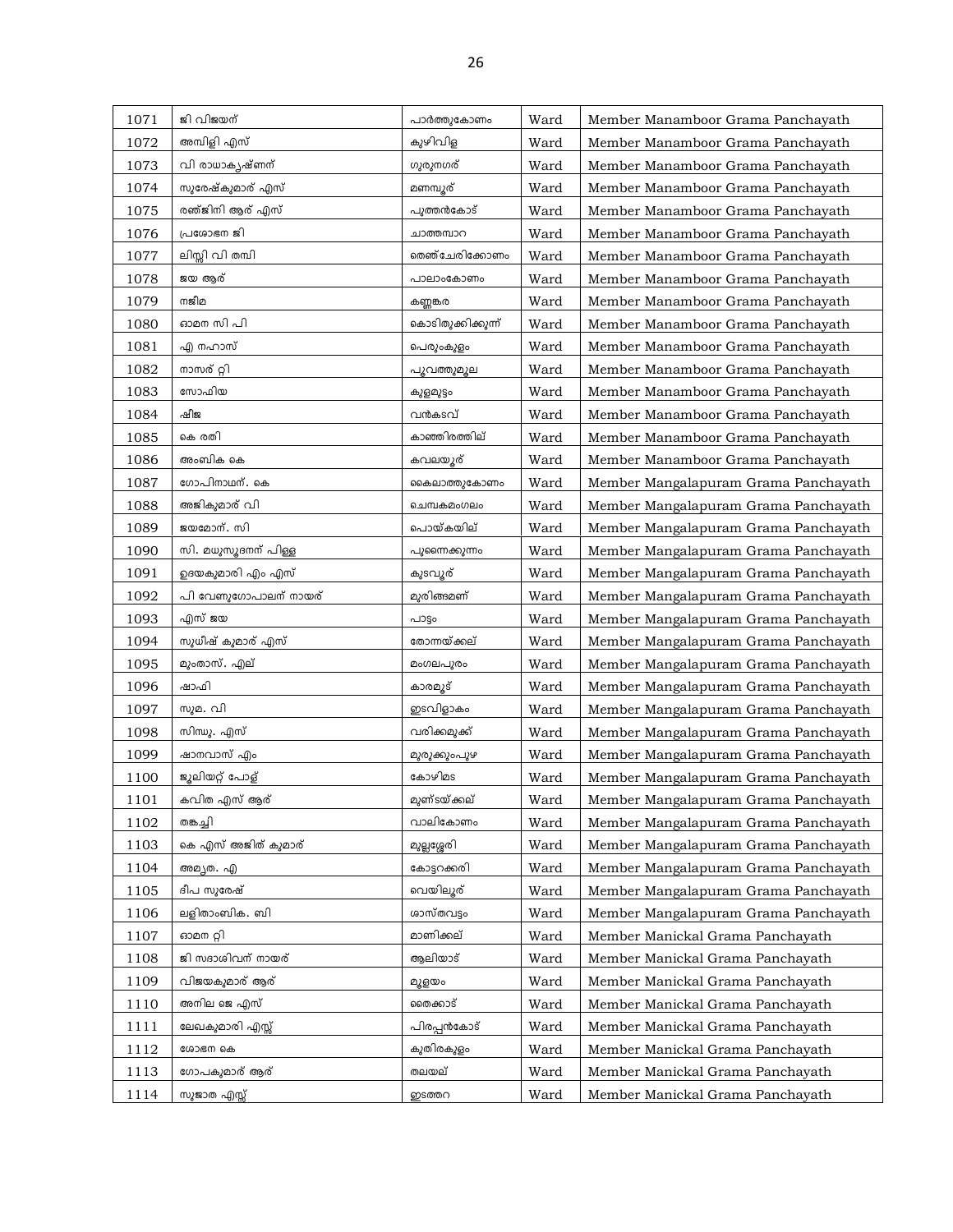| 1115 | ജാസ്മിന്           | ചിറത്തലയ്ക്കല്         | Ward | Member Manickal Grama Panchayath    |
|------|--------------------|------------------------|------|-------------------------------------|
| 1116 | നസീര്              | വെമ്പായം               | Ward | Member Manickal Grama Panchayath    |
| 1117 | ലതിക               | കട്ടയ്ക്കാല്           | Ward | Member Manickal Grama Panchayath    |
| 1118 | എസ് രാധാകൃഷ്ണന്    | കൊപ്പം                 | Ward | Member Manickal Grama Panchayath    |
| 1119 | കെ ജയന്            | അണ്ണല്                 | Ward | Member Manickal Grama Panchayath    |
| 1120 | ശാന്തകുമാരി ഡി     | പ്ലാക്കിഴ്             | Ward | Member Manickal Grama Panchayath    |
| 1121 | ബിജു കുമാര് കെ     | വേളാവൂര്               | Ward | Member Manickal Grama Panchayath    |
| 1122 | മഹീന്ദ്ര ജെ ആര്    | കോലിയക്കോട്            | Ward | Member Manickal Grama Panchayath    |
| 1123 | കെ ദേവകി           | കള്ളിക്കാട്            | Ward | Member Manickal Grama Panchayath    |
| 1124 | സുധർമ്മിണി എസ്     | പുലന്തറ                | Ward | Member Manickal Grama Panchayath    |
| 1125 | സഹീറത്ത് ബീവി ആര്  | ശാന്തിഗിരി             | Ward | Member Manickal Grama Panchayath    |
| 1126 | ശരണ്യ എ എസ്        | തീപ്പുകല്              | Ward | Member Manickal Grama Panchayath    |
| 1127 | ടി ജലജ             | കുന്നിട                | Ward | Member Manickal Grama Panchayath    |
| 1128 | സുലഭ എസ്           | കുഴിവിള                | Ward | Member Maranalloor Grama Panchayath |
| 1129 | വിജയകുമാരി സി      | അഴകം                   | Ward | Member Maranalloor Grama Panchayath |
| 1130 | റീജ എസ്            | കണ്ടല                  | Ward | Member Maranalloor Grama Panchayath |
| 1131 | അഷറഫ് എ            | തുങ്ങാംപാറ             | Ward | Member Maranalloor Grama Panchayath |
| 1132 | പി.മുരളീധരന് നായര് | അരുമാളൂര്              | Ward | Member Maranalloor Grama Panchayath |
| 1133 | ഷീബ എസ്            | കൊറ്റംപളളി             | Ward | Member Maranalloor Grama Panchayath |
| 1134 | ജോയി എസ്           | കരിങ്ങല്               | Ward | Member Maranalloor Grama Panchayath |
| 1135 | ഡീനകുമാരി കെ.എസ്   | ഓഫീസ് വാർഡ്            | Ward | Member Maranalloor Grama Panchayath |
| 1136 | വാസന്തി കെ         | കൂവളശ്ശേരി             | Ward | Member Maranalloor Grama Panchayath |
| 1137 | ശോഭന തങ്കച്ചി എസ്  | അരുവിക്കര              | Ward | Member Maranalloor Grama Panchayath |
| 1138 | ജോർജ്ജ് ബി         | വെളിയംകോട്             | Ward | Member Maranalloor Grama Panchayath |
| 1139 | അരുൺകുമാര് എസ്.എസ് | മേലാരിയോട്             | Ward | Member Maranalloor Grama Panchayath |
| 1140 | അജികുമാര് റ്റി     | മണ്ണടിക്കോണം           | Ward | Member Maranalloor Grama Panchayath |
| 1141 | ഷീബാമോള് വി.വി     | വണ്ടന്നൂര്             | Ward | Member Maranalloor Grama Panchayath |
| 1142 | ശോഭ ജി             | വേട്ടമംഗലം             | Ward | Member Maranalloor Grama Panchayath |
| 1143 | ഷിബു ജി            | എരുത്താവുര്            | Ward | Member Maranalloor Grama Panchayath |
| 1144 | രമ എസ്             | കിളിക്കോട്ടുരുകോ<br>ണം | Ward | Member Maranalloor Grama Panchayath |
| 1145 | ശ്രീമിഥുന്         | ഊരുട്ടമ്പലം            | Ward | Member Maranalloor Grama Panchayath |
| 1146 | അനിത ജെ.എസ്        | മാറനല്ലൂര്             | Ward | Member Maranalloor Grama Panchayath |
| 1147 | അഖിലേഷ് ജി         | ചീനിവിള                | Ward | Member Maranalloor Grama Panchayath |
| 1148 | കുമാരി മായ പി.എസ്  | പെരുമുളളൂര്            | Ward | Member Maranalloor Grama Panchayath |
| 1149 | മോഹനന് എസ്         | കൈപ്പറ്റിമുക്ക്        | Ward | Member Mudakkal Grama Panchayath    |
| 1150 | സിനി എ             | കല്ലിൻമ്യൂട്           | Ward | Member Mudakkal Grama Panchayath    |
| 1151 | മിനി എസ്           | നെല്ലിമുട്             | Ward | Member Mudakkal Grama Panchayath    |
| 1152 | ഗീത ജി             | വാസുദേവപുരം            | Ward | Member Mudakkal Grama Panchayath    |
| 1153 | എന് മുരളി          | അയിലം                  | Ward | Member Mudakkal Grama Panchayath    |
| 1154 | വിജയകുമാരി ആര് എസ് | പള്ളിയറ                | Ward | Member Mudakkal Grama Panchayath    |
| 1155 | ജയശ്രീ പി.സി       | വാളക്കാട്              | Ward | Member Mudakkal Grama Panchayath    |
|      |                    | പിരപ്പൻകോട്ടുകോ        |      |                                     |
| 1156 | സന്തോഷ് എം         | ണം                     | Ward | Member Mudakkal Grama Panchayath    |
| 1157 | സുജാതന് എസ്        | പാറയടി                 | Ward | Member Mudakkal Grama Panchayath    |
| 1158 | പൊയ്കമുക്ക് ഹരി    | പൊയ്കമുക്ക്            | Ward | Member Mudakkal Grama Panchayath    |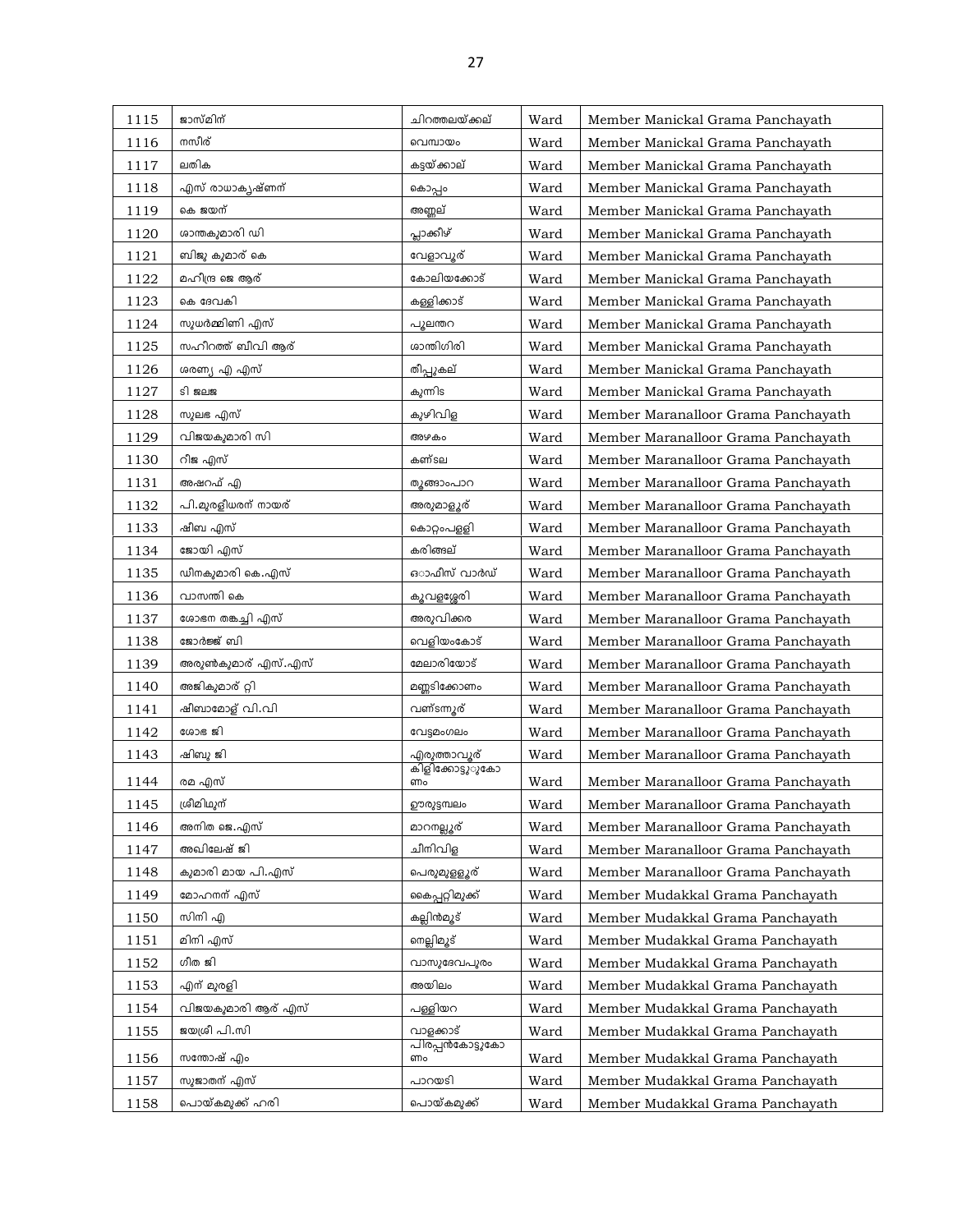| 1159 | കെ മഹേഷ്            | മുദാക്കല്        | Ward | Member Mudakkal Grama Panchayath  |
|------|---------------------|------------------|------|-----------------------------------|
| 1160 | അനിത രാജൻബാബു       | ചെമ്പുര്         | Ward | Member Mudakkal Grama Panchayath  |
| 1161 | കാർത്തിക പി.റ്റി    | കട്ടിയാട്        | Ward | Member Mudakkal Grama Panchayath  |
| 1162 | സിമി.വി             | കുരിയ്ക്കകം      | Ward | Member Mudakkal Grama Panchayath  |
| 1163 | ഷീബ.റ്റി.എല്        | കൈപ്പള്ളിക്കോണം  | Ward | Member Mudakkal Grama Panchayath  |
| 1164 | കെ.അനിൽകുമാര്       | ഊരൂപൊയ്ക         | Ward | Member Mudakkal Grama Panchayath  |
| 1165 | എസ്.ഗീത             | ഇടയ്ക്കോട്       | Ward | Member Mudakkal Grama Panchayath  |
| 1166 | ജെ.മണിലാല്          | കോരാണി           | Ward | Member Mudakkal Grama Panchayath  |
| 1167 | വി.റ്റി സുഷമാദേവി   | കട്ടയ്ക്കോണം     | Ward | Member Mudakkal Grama Panchayath  |
| 1168 | കെ.ആര്.അഭയന്        | പരുത്തി          | Ward | Member Mudakkal Grama Panchayath  |
| 1169 | സന്തോഷ് കുമാര് എം   | പേരൂര്           | Ward | Member Nagaroor Grama Panchayath  |
| 1170 | കുമാരി ശോഭ റ്റി.എസ് | കീഴ്പേരൂര്       | Ward | Member Nagaroor Grama Panchayath  |
| 1171 | രഘു എം              | മാത്തയില്        | Ward | Member Nagaroor Grama Panchayath  |
| 1172 | ലതിക കുമാരി ഡി      | കേശവപുരം         | Ward | Member Nagaroor Grama Panchayath  |
| 1173 | മുരളി ജി            | ചെമ്മരത്ത്മുക്ക് | Ward | Member Nagaroor Grama Panchayath  |
| 1174 | ബിജുബീവി എം         | നഗരുര്           | Ward | Member Nagaroor Grama Panchayath  |
| 1175 | ചന്ദ്രശേഖരന് നായര്  | ദർശനാവട്ടം       | Ward | Member Nagaroor Grama Panchayath  |
| 1176 | രേവതി ആര്.എസ്       | കോട്ടയ്ക്കല്     | Ward | Member Nagaroor Grama Panchayath  |
| 1177 | അജിത ഉണ്ണികൃഷ്ണന്   | പാവൂർകോണം        | Ward | Member Nagaroor Grama Panchayath  |
| 1178 | ബീന എസ്             | തണ്ണിക്കോണം      | Ward | Member Nagaroor Grama Panchayath  |
| 1179 | സുഗതന് പി           | നെടുമ്പറമ്പ്     | Ward | Member Nagaroor Grama Panchayath  |
| 1180 | പ്രിയരഞ്ജിനി പി     | തേക്കിൻകാട്      | Ward | Member Nagaroor Grama Panchayath  |
| 1181 | ഷീബ ജി              | നന്തായ് വനം      | Ward | Member Nagaroor Grama Panchayath  |
| 1182 | അനൂപ് രാജ് ആര്      | മാടപ്പാട്        | Ward | Member Nagaroor Grama Panchayath  |
| 1183 | കൂടാരം സുരേഷ്       | ഈഞ്ചമൂല          | Ward | Member Nagaroor Grama Panchayath  |
| 1184 | അനിൽകുമാര് കെ       | വെള്ളല്ലൂര്      | Ward | Member Nagaroor Grama Panchayath  |
| 1185 | സജിത കെ             | കരിംപാലോട്       | Ward | Member Nagaroor Grama Panchayath  |
| 1186 | ജി . ആര് പ്രസാദ്    | ആനകുളം           | Ward | Member Nanniyode Grama Panchayath |
| 1187 | വി.വി അജിത് കുമാര്  | മീൻമുട്ടി        | Ward | Member Nanniyode Grama Panchayath |
| 1188 | ഗിരിജകുമാരി .എസ്    | പാണ്ഡ്യൻപാറ      | Ward | Member Nanniyode Grama Panchayath |
| 1189 | ബിന്ദു.ജി           | കള്ളിപ്പാറ       | Ward | Member Nanniyode Grama Panchayath |
| 1190 | അനിതകൃഷ്ണന്         | കുറുന്താളി       | Ward | Member Nanniyode Grama Panchayath |
| 1191 | കെ. ചന്ദ്രന്        | പാലോട്           | Ward | Member Nanniyode Grama Panchayath |
| 1192 | രാധാജയപ്രകാശ്       | പുലിയൂര്         | Ward | Member Nanniyode Grama Panchayath |
| 1193 | പി.രാജീവന്          | നന്ദിയോട്        | Ward | Member Nanniyode Grama Panchayath |
| 1194 | ജ്യോതിഷ.എ.എസ്       | നവോദയ            | Ward | Member Nanniyode Grama Panchayath |
| 1195 | പച്ച രെവി           | വട്ടപ്പൻകാട്     | Ward | Member Nanniyode Grama Panchayath |
| 1196 | കെ.സതീശന്           | പച്ച             | Ward | Member Nanniyode Grama Panchayath |
| 1197 | ദീപാജോസ്.ജി         | ആലുംകുഴി         | Ward | Member Nanniyode Grama Panchayath |
| 1198 | എം.ഉദയകുമാര്        | കുറുപുഴ          | Ward | Member Nanniyode Grama Panchayath |
| 1199 | ഷീല മധുകുമാര്       | ഇളവട്ടം          | Ward | Member Nanniyode Grama Panchayath |
| 1200 | സുജിത്.എസ്          | പേരയം            | Ward | Member Nanniyode Grama Panchayath |
| 1201 | ദീപ സുരേഷ്          | താന്നിമൂട്       | Ward | Member Nanniyode Grama Panchayath |
| 1202 | ഷീജ പ്രസാദ്         | ആലംപാറ           | Ward | Member Nanniyode Grama Panchayath |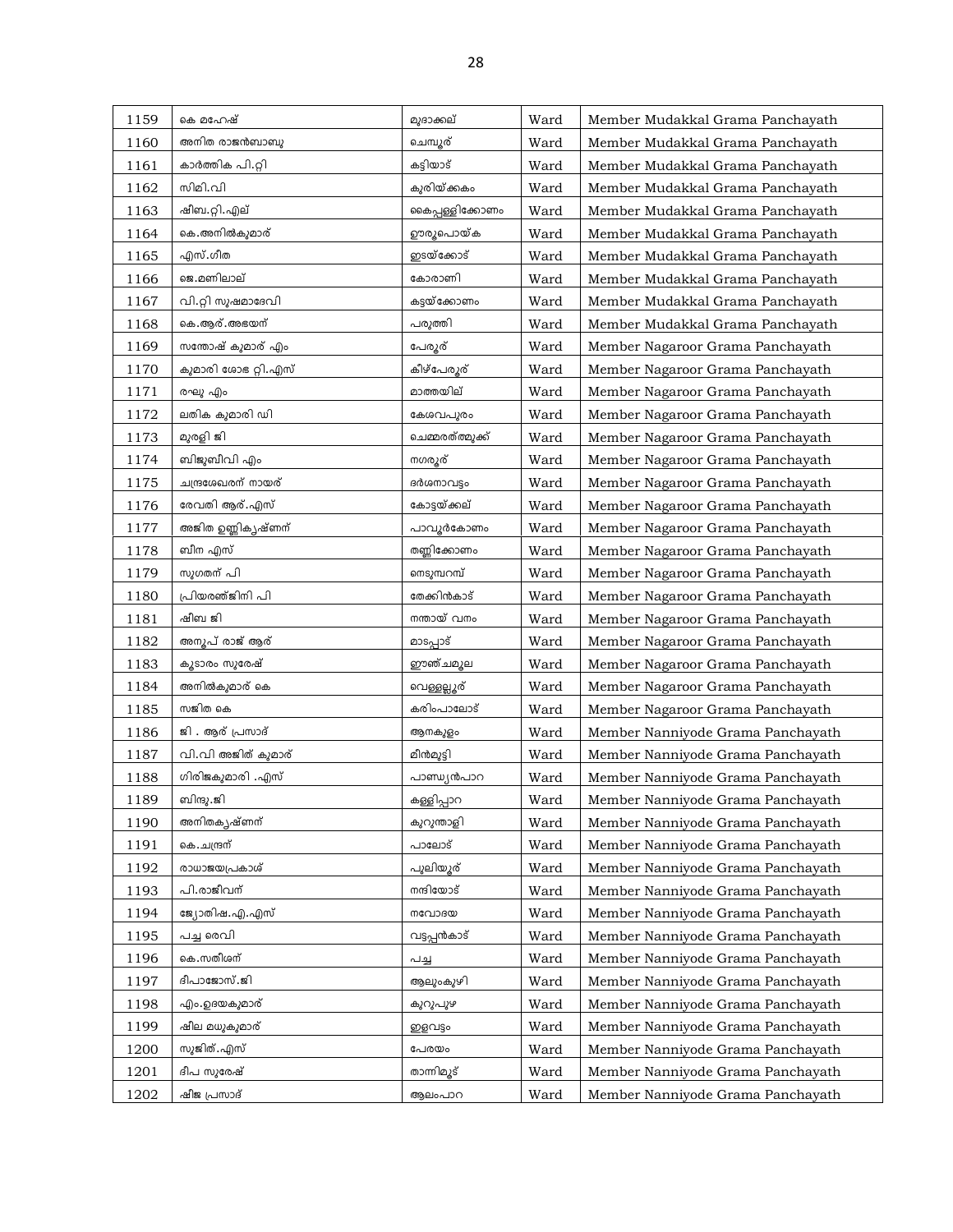| 1203 | സി.സിഗ്നി               | പാലുവള്ളി        | Ward | Member Nanniyode Grama Panchayath     |
|------|-------------------------|------------------|------|---------------------------------------|
| 1204 | ബിനു കെ                 | കിഴക്കനേല        | Ward | Member Navaikulam Grama Panchayath    |
| 1205 | കെ.തമ്പി                | പലവക്കോട്        | Ward | Member Navaikulam Grama Panchayath    |
| 1206 | എച്ച്.ഷെരീഫ് സര്        | ഇടമൺനില          | Ward | Member Navaikulam Grama Panchayath    |
| 1207 | ബിന്ദു ഐ.ബി             | മരുതിക്കുന്ന്    | Ward | Member Navaikulam Grama Panchayath    |
| 1208 | മുഹമ്മദ് ആസിഫ്.H.K      | മുക്കുകട         | Ward | Member Navaikulam Grama Panchayath    |
| 1209 | പ്രസാദ് ബി.കെ           | ത്രിക്കോവിൽവട്ടം | Ward | Member Navaikulam Grama Panchayath    |
| 1210 | ജെസ്സി എ                | വെള്ളൂർക്കോണം    | Ward | Member Navaikulam Grama Panchayath    |
| 1211 | ഷെമീം എ                 | കപ്പാംവിള        | Ward | Member Navaikulam Grama Panchayath    |
| 1212 | നിസാമുദ്ദീന്            | കുടവുര്          | Ward | Member Navaikulam Grama Panchayath    |
| 1213 | ഇ.ജലാലൂദ്ദീന്           | കോട്ടറക്കോണം     | Ward | Member Navaikulam Grama Panchayath    |
| 1214 | സൂര്യത്ത് ബീവി.ഇ        | ഡീസൻറ്മുക്ക്     | Ward | Member Navaikulam Grama Panchayath    |
| 1215 | ദേവദാസന് കെ             | കല്ലമ്പലം        | Ward | Member Navaikulam Grama Panchayath    |
| 1216 | ദീപ                     | നാവായിക്കുളം     | Ward | Member Navaikulam Grama Panchayath    |
| 1217 | മുഹമ്മദ് സിയാദ്.എന്     | മേനാപ്പാറ        | Ward | Member Navaikulam Grama Panchayath    |
| 1218 | എസ്.സന്ധ്യ              | ചിറ്റായിക്കോട്   | Ward | Member Navaikulam Grama Panchayath    |
| 1219 | എസ്.മണിലാല്             | പറകുന്ന്         | Ward | Member Navaikulam Grama Panchayath    |
| 1220 | മഞ്ജു കെ                | താഴേവെട്ടിയറ     | Ward | Member Navaikulam Grama Panchayath    |
| 1221 | സുനിത പി                | ചാവർകോട്         | Ward | Member Navaikulam Grama Panchayath    |
| 1222 | ലൈന വി.ബി               | $28$ -ാം മൈല്    | Ward | Member Navaikulam Grama Panchayath    |
| 1223 | കല എ.ആര്                | പൈവേലിക്കോണം     | Ward | Member Navaikulam Grama Panchayath    |
| 1224 | മഞ്ജുഷ വി               | വെടിയറ           | Ward | Member Navaikulam Grama Panchayath    |
| 1225 | ശശികല എസ്               | കടമ്പാട്ടുൂകോണം  | Ward | Member Navaikulam Grama Panchayath    |
| 1226 | ബിന്ദു.ജി               | കോട്ടുകുന്നം     | Ward | Member Nellanad Grama Panchayath      |
| 1227 | ലീല.എ                   | നെല്ലനാട്        | Ward | Member Nellanad Grama Panchayath      |
| 1228 | ഹരിതകുമാരി.ബി.എസ്       | കാന്തലകോണം       | Ward | Member Nellanad Grama Panchayath      |
| 1229 | ഗീത.എസ്                 | കീഴായികോണം       | Ward | Member Nellanad Grama Panchayath      |
| 1230 | അൽസജീര്.എസ്             | തോട്ടുംപുറം      | Ward | Member Nellanad Grama Panchayath      |
| 1231 | അനിൽകുമാര്. എസ്         | മൈലയ്ക്കല്       | Ward | Member Nellanad Grama Panchayath      |
| 1232 | ബിനു.എസ്.നായര്          | വെഞ്ഞാറമൂട്      | Ward | Member Nellanad Grama Panchayath      |
| 1233 | ഉഷാകുമാരി.ആര്           | മാണിക്കമംഗലം     | Ward | Member Nellanad Grama Panchayath      |
| 1234 | ഷിബു.എസ്                | പുതൂര്           | Ward | Member Nellanad Grama Panchayath      |
| 1235 | ബിന്ദു. വി              | വലിയകട്ടയ്ക്കാല് | Ward | Member Nellanad Grama Panchayath      |
| 1236 | സുജാതന്.എസ്             | കാവറ             | Ward | Member Nellanad Grama Panchayath      |
| 1237 | അംബിക.ജെ                | മുക്കുന്നുര്     | Ward | Member Nellanad Grama Panchayath      |
| 1238 | സുജിത്.എസ്.എസ്          | മുരുർകോണം        | Ward | Member Nellanad Grama Panchayath      |
| 1239 | ബിനു.എം.എസ്             | ആലന്തറ           | Ward | Member Nellanad Grama Panchayath      |
| 1240 | ബീനകുമാരി.ആര്.വി        | മണ്ഡപക്കുന്ന്    | Ward | Member Nellanad Grama Panchayath      |
| 1241 | പരമേശ്വരന് പിള്ള.ബി.എസ് | പരമേശ്വരം        | Ward | Member Nellanad Grama Panchayath      |
| 1242 | മോളി എസ്                | പൂഴനാട്          | Ward | Member Ottasekharamangalam Panchayath |
| 1243 | ചെറുപുഷ്പം              | ആലച്ചൽക്കോണം     | Ward | Member Ottasekharamangalam Panchayath |
| 1244 | ബി ഷിബു                 | മണക്കാല          | Ward | Member Ottasekharamangalam Panchayath |
| 1245 | കെ വിജയന്               | പേരേക്കോണം       | Ward | Member Ottasekharamangalam Panchayath |
| 1246 | ശ്രീധരന് ത്രിശീലന്      | കളിവിളാകം        | Ward | Member Ottasekharamangalam Panchayath |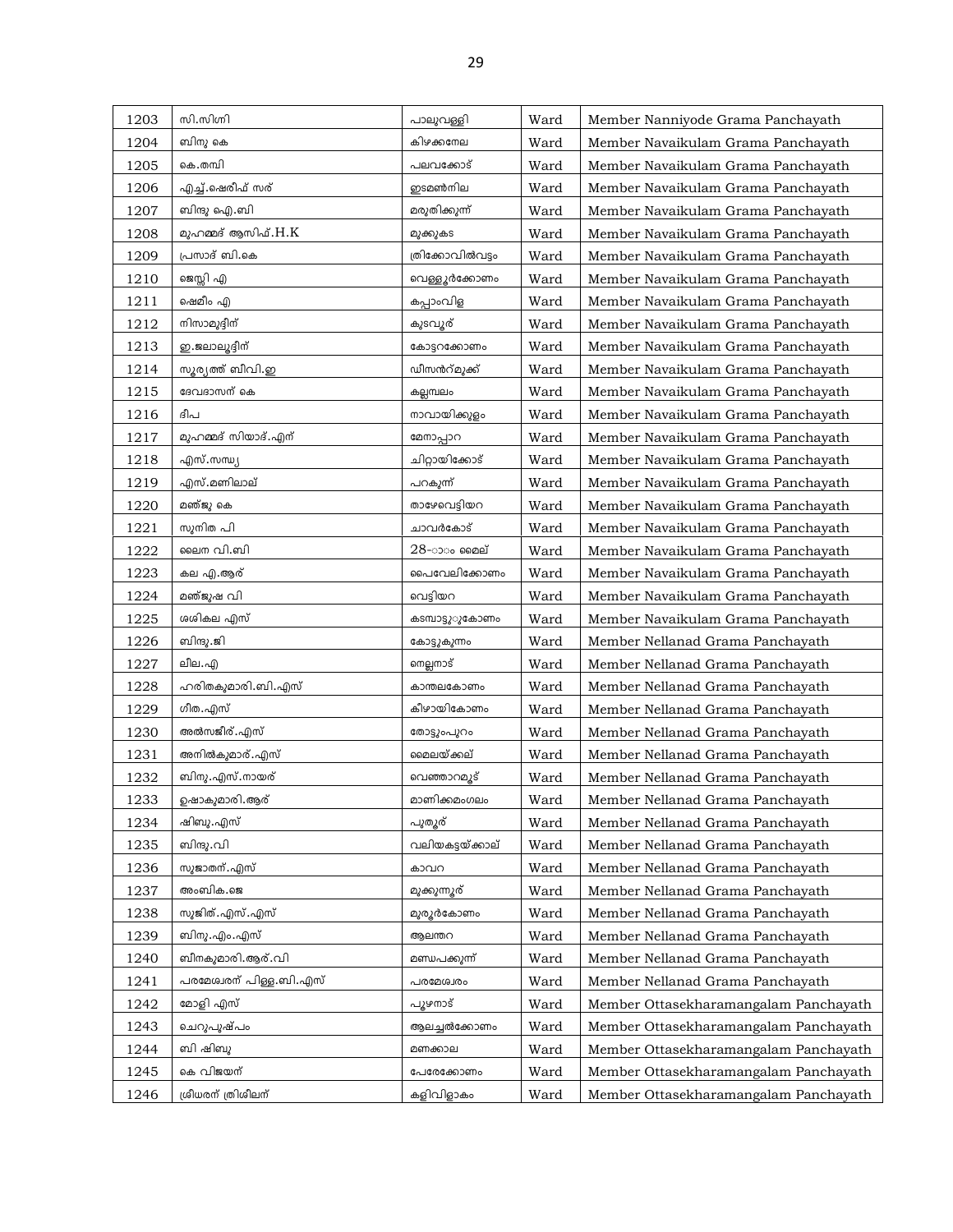| 1247 | മിനി വിജയന്                | വാഴിച്ചല്                     | Ward | Member Ottasekharamangalam Panchayath |
|------|----------------------------|-------------------------------|------|---------------------------------------|
| 1248 | ഗീതകുമാരി ശിശുപാലന്        | പ്ലാന്പഴിഞ്ഞി                 | Ward | Member Ottasekharamangalam Panchayath |
| 1249 | ബി ഉഷാകുമാരി               | വട്ടപ്പറന്പ്                  | Ward | Member Ottasekharamangalam Panchayath |
| 1250 | ഷാജികുമാര്                 | ഒറ്റശേഖരമംലം                  | Ward | Member Ottasekharamangalam Panchayath |
| 1251 | ശ്രീകല എസ്                 | കുരവറ                         | Ward | Member Ottasekharamangalam Panchayath |
| 1252 | എല് വി അജയകുമാര്           | വാളികോട്                      | Ward | Member Ottasekharamangalam Panchayath |
| 1253 | അനിത എ                     | മണ്ഡപത്തിൻകടവ്                | Ward | Member Ottasekharamangalam Panchayath |
| 1254 | കെ ജയ ചന്ദ്രന്             | കുന്നനാട്                     | Ward | Member Ottasekharamangalam Panchayath |
| 1255 | മിനര്വ സുകുമാരന്           | കടന്പറ                        | Ward | Member Ottasekharamangalam Panchayath |
| 1256 | അജി എന്                    | ഞെക്കാട്                      | Ward | Member Ottoor Grama Panchayath        |
| 1257 | ദീപ എസ്                    | മതുരക്കോട്                    | Ward | Member Ottoor Grama Panchayath        |
| 1258 | പ്രമീള ചന്ദ്രന്            | ചേന്നൻകോട്                    | Ward | Member Ottoor Grama Panchayath        |
| 1259 | രഹന നസീര്                  | കല്ലമ്പലം                     | Ward | Member Ottoor Grama Panchayath        |
| 1260 | ശ്രീകുമാര് ബി              | മുള്ളറംകോട്                   | Ward | Member Ottoor Grama Panchayath        |
| 1261 | ഡെയ്സി                     | വെടിമൻകോണം                    | Ward | Member Ottoor Grama Panchayath        |
| 1262 | രതീഷ് ജി                   | തോപ്പുവിള                     | Ward | Member Ottoor Grama Panchayath        |
| 1263 | ശ്യാം കുമാര് എസ് എസ്       | നെല്ലിക്കോട്                  | Ward | Member Ottoor Grama Panchayath        |
| 1264 | സന്തോഷ് സി                 | പഞ്ചായത്ത്<br>ഓഫീസ്           | Ward | Member Ottoor Grama Panchayath        |
| 1265 | സുഭാഷ് ആര്                 | <mark>ഒറ്റൂര് കൃഷിഭവന്</mark> | Ward | Member Ottoor Grama Panchayath        |
| 1266 | സുനിതകുമാരി എസ്            | തോപ്പില്                      | Ward | Member Ottoor Grama Panchayath        |
| 1267 | സുചിത്ര ബി                 | മുങ്ങോട്                      | Ward | Member Ottoor Grama Panchayath        |
| 1268 | അജിത രാജമണി                | ശ്രീനാരായണപുരം                | Ward | Member Ottoor Grama Panchayath        |
| 1269 | ബി.ശശികല                   | പാമാംകോട്                     | Ward | Member Pallichal Grama Panchayath     |
| 1270 | ജയചിത്ര.എസ്                | മുക്കുന്നിമല                  | Ward | Member Pallichal Grama Panchayath     |
| 1271 | വിശ്വംഭരന്.കെ              | കണ്ണൻകോട്                     | Ward | Member Pallichal Grama Panchayath     |
| 1272 | സ്മിത.ഐ                    | കുളങ്ങരക്കോണം                 | Ward | Member Pallichal Grama Panchayath     |
| 1273 | കെ. രാകേഷ്                 | നടുക്കാട്                     | Ward | Member Pallichal Grama Panchayath     |
| 1274 | വി.ബിന്ദു                  | നരുവാംമൂട്                    | Ward | Member Pallichal Grama Panchayath     |
| 1275 | ഗിരീഷ്കുമാര്.പി.പി         | വെള്ളാപ്പള്ളി                 | Ward | Member Pallichal Grama Panchayath     |
| 1276 | എം. പാപ്പച്ചന്             | മുക്കാംപാലമൂട്                | Ward | Member Pallichal Grama Panchayath     |
| 1277 | ബി. വിക്രമന്               | താന്നിവിള                     | Ward | Member Pallichal Grama Panchayath     |
| 1278 | ശശിധരന് കൊച്ചുകൃഷ്ണൻനാടാര് | വടക്കേവിള                     | Ward | Member Pallichal Grama Panchayath     |
| 1279 | അംബികാദേവി.എസ്             | പുങ്കോട്                      | Ward | Member Pallichal Grama Panchayath     |
| 1280 | ചിത്ര.പി.എസ്               | ഭഗവതിനട                       | Ward | Member Pallichal Grama Panchayath     |
| 1281 | മല്ലികാവിജയന്.എസ്          | കളേശ്വരം                      | Ward | Member Pallichal Grama Panchayath     |
| 1282 | റ്റി. മല്ലിക               | ഓഫീസ് വാർഡ്                   | Ward | Member Pallichal Grama Panchayath     |
| 1283 | വി.വിജയന്                  | വെടിവെച്ചാൻകോ<br>വില്         | Ward | Member Pallichal Grama Panchayath     |
| 1284 | സുശീല.എം                   | കുറണ്ടിവിള                    | Ward | Member Pallichal Grama Panchayath     |
| 1285 | സതീഷ്കുമാര്                | അയണിമ്യൂട്                    | Ward | Member Pallichal Grama Panchayath     |
| 1286 | കെ. അമ്പിളി                | മൊട്ടമൂട്                     | Ward | Member Pallichal Grama Panchayath     |
| 1287 | ആര്. വത്സലകുമാരി           | പെരിങ്ങോട്                    | Ward | Member Pallichal Grama Panchayath     |
| 1288 | രമേഷ്ബാബു                  | ഇടയ്ക്കോട്                    | Ward | Member Pallichal Grama Panchayath     |
| 1289 | ബിന്ദുസുരേഷ്               | പള്ളിച്ചല്                    | Ward | Member Pallichal Grama Panchayath     |
| 1290 | മല്ലികാദാസ്                | കുണ്ടറത്തേരി                  | Ward | Member Pallichal Grama Panchayath     |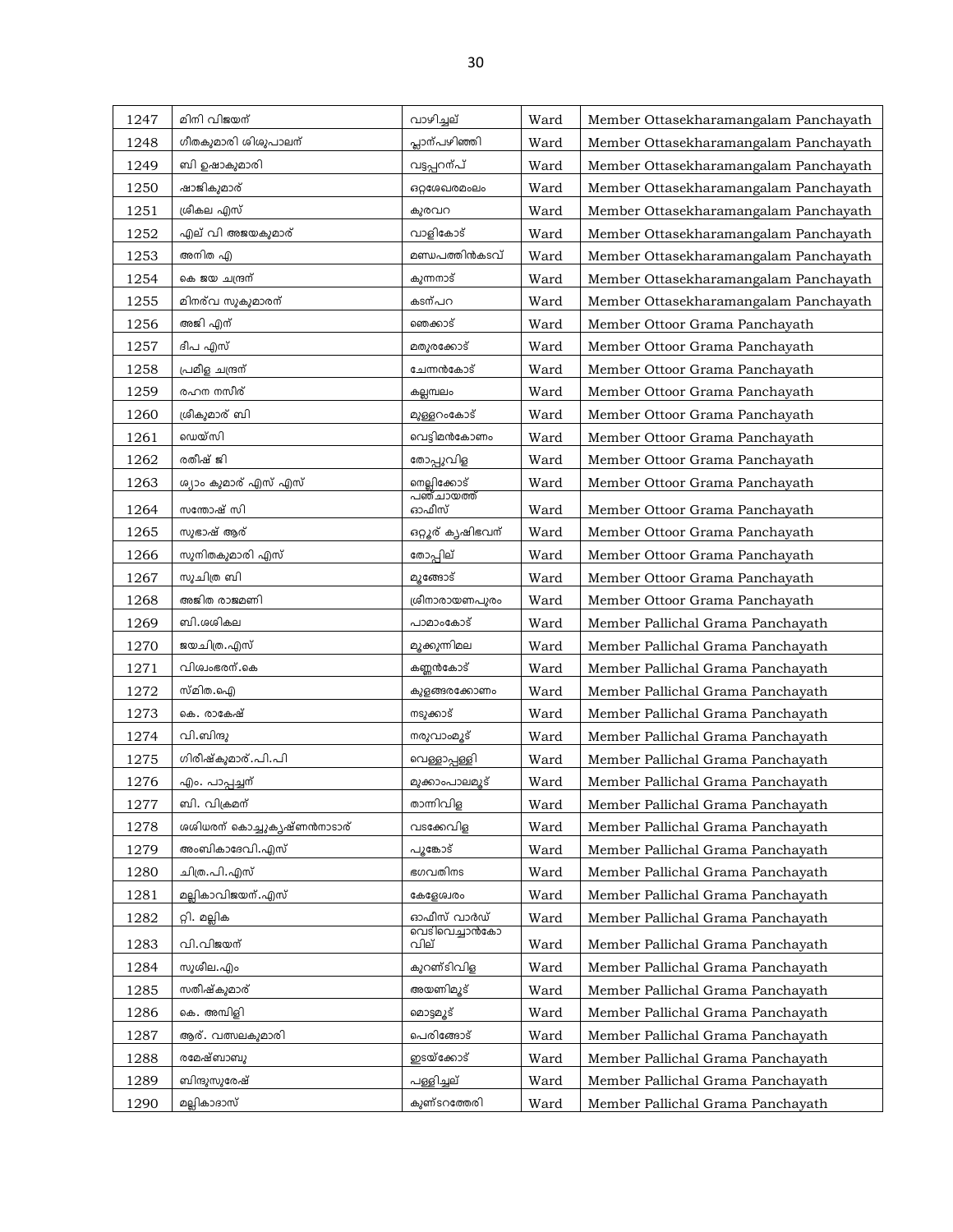| 1291 | ഗീതകുമാരി. എസ്          | പ്രാവച്ചമ്പലം             | Ward | Member Pallichal Grama Panchayath |
|------|-------------------------|---------------------------|------|-----------------------------------|
| 1292 | ബി. ഉണ്ണികൃഷ്ണപിള്ള     | ആറയില്                    | Ward | Member Pallickal Grama Panchayath |
| 1293 | പ്രസന്ന                 | പകൽക്കുറി                 | Ward | Member Pallickal Grama Panchayath |
| 1294 | അബുത്താലിബ് .എന്        | മുതല                      | Ward | Member Pallickal Grama Panchayath |
| 1295 | മിനികുമാരി. എസ്         | മുലഭാഗം                   | Ward | Member Pallickal Grama Panchayath |
| 1296 | എസ്. നിസാമുദീന്         | കെ.കെ. കോണം               | Ward | Member Pallickal Grama Panchayath |
| 1297 | പുഷ്പലത. എസ്            | മോളിചന്ത                  | Ward | Member Pallickal Grama Panchayath |
| 1298 | സുധിരാജ്. കെ            | പള്ളിക്കല് ടൌണ്           | Ward | Member Pallickal Grama Panchayath |
| 1299 | ശാരിക                   | ഊന്നംകല്ല്                | Ward | Member Pallickal Grama Panchayath |
| 1300 | നാസർഖാന്. എം            | കാട്ടുപുതുശേരി            | Ward | Member Pallickal Grama Panchayath |
| 1301 | ഷീജ. ജി.ആര്             | പള്ളിക്കല്                | Ward | Member Pallickal Grama Panchayath |
| 1302 | പള്ളിക്കല് നസീര്        | ചെമ്മരം                   | Ward | Member Pallickal Grama Panchayath |
| 1303 | ഹസീന .എം                | പ്ലാച്ചിവിള               | Ward | Member Pallickal Grama Panchayath |
| 1304 | രേണുകകുമാരി. ജി         | കൊട്ടിയംമുക്ക്            | Ward | Member Pallickal Grama Panchayath |
| 1305 | ലേഖ. ജെ                 | വിശ്വപുരം                 | Ward | Member Panavoor Grama Panchayath  |
| 1306 | അനീഷ്.ജി.റ്റി           | പേരയം                     | Ward | Member Panavoor Grama Panchayath  |
| 1307 | സുനിത.വി.ഐ              | പനയമുട്ടം                 | Ward | Member Panavoor Grama Panchayath  |
| 1308 | രതീഷ്.ആര്.സി            | കോതകുളങ്ങര                | Ward | Member Panavoor Grama Panchayath  |
| 1309 | മൊട്ടക്കാവ് രാജന്       | മൊട്ടക്കാവ്               | Ward | Member Panavoor Grama Panchayath  |
| 1310 | സുലോചന.ബി               | മീന്നിലം                  | Ward | Member Panavoor Grama Panchayath  |
| 1311 | പി കെ രാജേന്ദ്രന് നായര് | ആട്ടുകാല്                 | Ward | Member Panavoor Grama Panchayath  |
| 1312 | സജീവ്കുമാര്.വി.എസ്      | കരിക്കുഴി                 | Ward | Member Panavoor Grama Panchayath  |
| 1313 | ബിനു.വൈ.കെ              | കൊങ്ങണംകോട്               | Ward | Member Panavoor Grama Panchayath  |
| 1314 | പനവൂര് ഷറഫ്             | പനവൂര്                    | Ward | Member Panavoor Grama Panchayath  |
| 1315 | എസ്.വി.കിഷോര്           | വാഴോട്                    | Ward | Member Panavoor Grama Panchayath  |
| 1316 | കലാകുമാരി               | മലമുകള്                   | Ward | Member Panavoor Grama Panchayath  |
| 1317 | അംബിക.കെ                | വെള്ളാഞ്ചിറ               | Ward | Member Panavoor Grama Panchayath  |
| 1318 | സുഷ.പി                  | എസ് എന് പുരം              | Ward | Member Panavoor Grama Panchayath  |
| 1319 | മിനി.എസ്                | അജയപുരം                   | Ward | Member Panavoor Grama Panchayath  |
| 1320 | ജമീലാ ബീവി              | പുലിപ്പാറ                 | Ward | Member Pangode Grama Panchayath   |
| 1321 | സനില് കുമാര് വി         | മണക്കോട്                  | Ward | Member Pangode Grama Panchayath   |
| 1322 | റജിന എല്                | പാങ്ങോട്                  | Ward | Member Pangode Grama Panchayath   |
| 1323 | ബി ചന്ദ്രബാബു           | മാറനാട്                   | Ward | Member Pangode Grama Panchayath   |
| 1324 | എം പ്രഭാകരന് നായര്      | തൃക്കോവിൽവട്ടം            | Ward | Member Pangode Grama Panchayath   |
| 1325 | ഷീജ എല് എം              | മുലപ്പേഴ്                 | Ward | Member Pangode Grama Panchayath   |
| 1326 | ലളിതകുമാരി പി           | അംബേദ്കർകോളനി             | Ward | Member Pangode Grama Panchayath   |
| 1327 | ഗീത എസ്                 | ഭരതന്നുര്                 | Ward | Member Pangode Grama Panchayath   |
| 1328 | റജീന എ എം               | വലിയവയല്                  | Ward | Member Pangode Grama Panchayath   |
|      |                         | എക്സ്<br>സർവ്വീസ്മെന് കോള |      |                                   |
| 1329 | മോളി പി                 |                           | Ward | Member Pangode Grama Panchayath   |
| 1330 | ഷെനി വി എസ്             | കാക്കാണിക്കര              | Ward | Member Pangode Grama Panchayath   |
| 1331 | കെ രാജേഷ്               | മൈലമുട്                   | Ward | Member Pangode Grama Panchayath   |
| 1332 | ചിത്രകുമാരി എസ്         | അടപ്പുപാറ                 | Ward | Member Pangode Grama Panchayath   |
| 1333 | എന് സ്ഥപ്ന              | വെള്ളയംദേശം               | Ward | Member Pangode Grama Panchayath   |
| 1334 | ഷീജ വി                  | പുളിക്കര                  | Ward | Member Pangode Grama Panchayath   |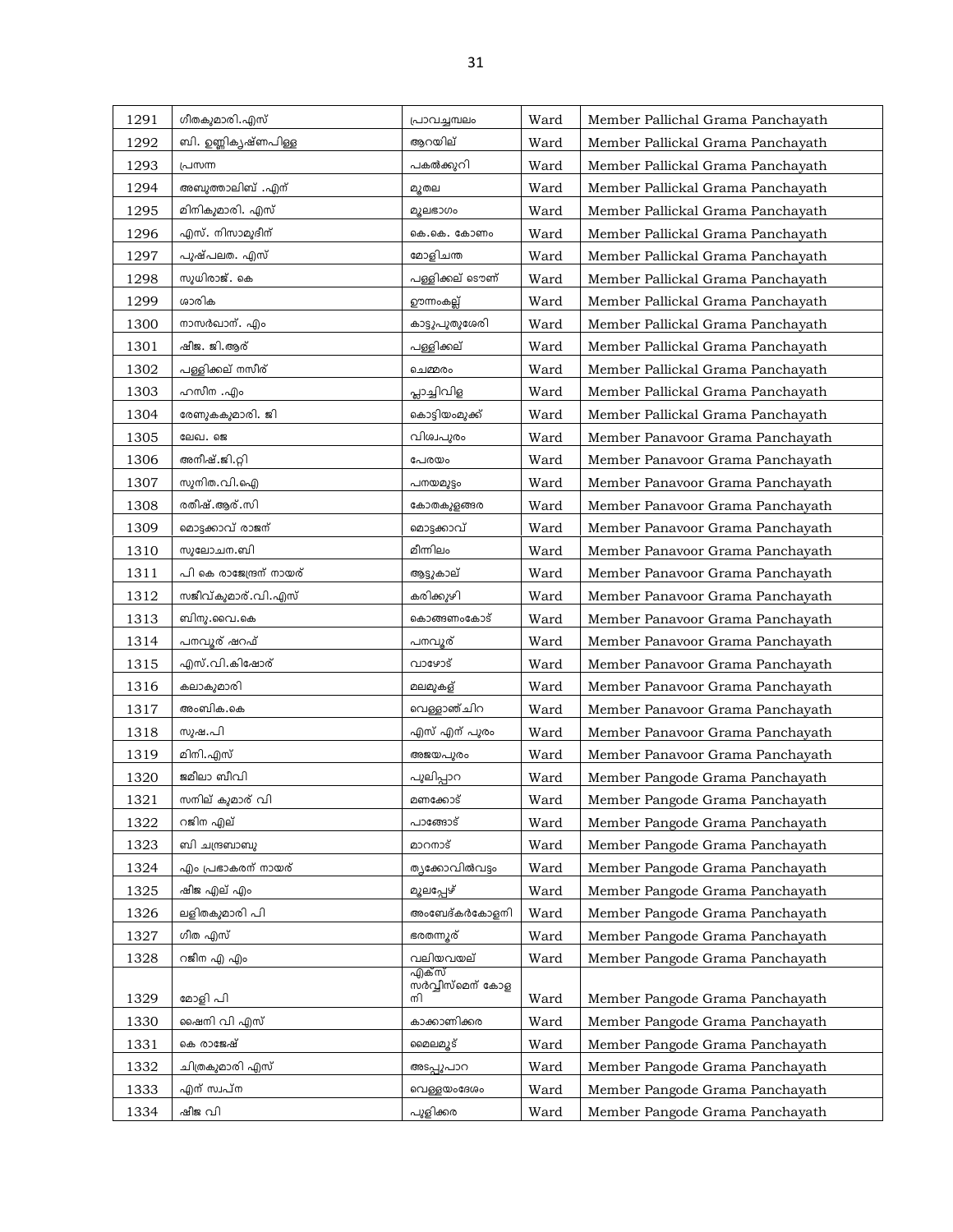| 1335 | എല് ദീപ                   | ലെനിൻകുന്ന്       | Ward | Member Pangode Grama Panchayath         |
|------|---------------------------|-------------------|------|-----------------------------------------|
| 1336 | എ എം അൻസാരി               | കൊച്ചാലുംമൂട്     | Ward | Member Pangode Grama Panchayath         |
| 1337 | ബിൻസി ബി വി               | ഉളിയൻകോട്         | Ward | Member Pangode Grama Panchayath         |
| 1338 | സുബാഷ് ആര്                | പഴവിള             | Ward | Member Pangode Grama Panchayath         |
| 1339 | വൈ.ഡി. ക്രിസ്റ്റല് ഷീബ    | കോട്ടയ്ക്കകം      | Ward | Member Parassala Grama Panchayath       |
| 1340 | ആര്. ഫ്രീജ                | ണടിയാംകോട്        | Ward | Member Parassala Grama Panchayath       |
| 1341 | റ്റി. ആര്. സാവിത്രികുമാരി | പെരുവിള           | Ward | Member Parassala Grama Panchayath       |
| 1342 | കെൻസിലാലി എസ്             | പുല്ലൂർകോണം       | Ward | Member Parassala Grama Panchayath       |
| 1343 | ബിനു                      | പരശുവയ്ക്കല്      | Ward | Member Parassala Grama Panchayath       |
| 1344 | സുശീല                     | ആടുമാൻകാട്        | Ward | Member Parassala Grama Panchayath       |
| 1345 | രാജമ്മ എ                  | ഇടിച്ചക്കപ്ലാമൂട് | Ward | Member Parassala Grama Panchayath       |
| 1346 | സുരേന്ദ്രന് എസ്           | പവതിയാൻവിള        | Ward | Member Parassala Grama Panchayath       |
| 1347 | സി. രാജന്                 | കരുമാനൂര്         | Ward | Member Parassala Grama Panchayath       |
| 1348 | വി. അനിത                  | ണ്ടുവാൻവിള        | Ward | Member Parassala Grama Panchayath       |
| 1349 | കെ.ലാറൻസ്                 | കൊടവിളാകം         | Ward | Member Parassala Grama Panchayath       |
| 1350 | ഗിരിജ. ആര്. കെ            | മുര്യങ്കര         | Ward | Member Parassala Grama Panchayath       |
| 1351 | സുകുമാരി ആര്              | മുള്ളുവിള         | Ward | Member Parassala Grama Panchayath       |
| 1352 | നീല. പി എ                 | ൌണ്               | Ward | Member Parassala Grama Panchayath       |
| 1353 | എം. സജിന്                 | നടുത്തോട്ടം       | Ward | Member Parassala Grama Panchayath       |
| 1354 | എം. സെയ്ദലി               | ഇഞ്ചിവിള          | Ward | Member Parassala Grama Panchayath       |
| 1355 | സുരേഷ് പി                 | അയ്ങ്കാമം         | Ward | Member Parassala Grama Panchayath       |
| 1356 | ഉഷാ സുരേഷ്                | വന്യക്കോട്        | Ward | Member Parassala Grama Panchayath       |
| 1357 | അനി ആന്റണി                | ചെറുവാരക്കോണം     | Ward | Member Parassala Grama Panchayath       |
| 1358 | പ്രഭകുമാരി ആര്            | മുറിയത്തോട്ടം     | Ward | Member Parassala Grama Panchayath       |
| 1359 | എസ്. സുരേഷ്               | കീഴത്തോട്ടം       | Ward | Member Parassala Grama Panchayath       |
| 1360 | മിനി വിജയകുമാര്           | മേലേക്കോണം        | Ward | Member Parassala Grama Panchayath       |
| 1361 | വി. സുനില് കുമാര്         | പൊന്നംകുളം        | Ward | Member Parassala Grama Panchayath       |
|      |                           |                   |      |                                         |
| 1362 | ജി.എല്.അജീഷ്              | തട്ടത്തുമല        | Ward | Member Pazhayakunnumel Grama Panchayath |
| 1363 | രതീഷ്.ജി                  | പറണ്ടക്കുഴി       | Ward | Member Pazhayakunnumel Grama Panchayath |
|      |                           |                   |      |                                         |
| 1364 | കെ.എസ്.ഷിബു               | ചെമ്പകശ്ശേരി      | Ward | Member Pazhayakunnumel Grama Panchayath |
|      |                           |                   |      |                                         |
| 1365 | താഹിറ ബീവി                | കുളപ്പാറ          | Ward | Member Pazhayakunnumel Grama Panchayath |
| 1366 | ഇന്ദിര.എം                 | ഷെഡിൽക്കട         | Ward | Member Pazhayakunnumel Grama Panchayath |
|      |                           |                   |      |                                         |
| 1367 | അജിത കുമാരി.ഡി.എസ്        | ചെറുനാരകംകോട്     | Ward | Member Pazhayakunnumel Grama Panchayath |
|      |                           |                   |      |                                         |
| 1368 | എസ്.ജാഫര്                 | തൊളിക്കുഴി        | Ward | Member Pazhayakunnumel Grama Panchayath |
| 1369 | പ്രസന്ന                   | അടയമന്            | Ward | Member Pazhayakunnumel Grama Panchayath |
|      |                           |                   |      |                                         |
| 1370 | കെ.രാജേന്ദ്രന്            | വണ്ടന്നുര്        | Ward | Member Pazhayakunnumel Grama Panchayath |
|      |                           |                   |      |                                         |
| 1371 | സിന്ധു.എസ്                | കാനാറ             | Ward | Member Pazhayakunnumel Grama Panchayath |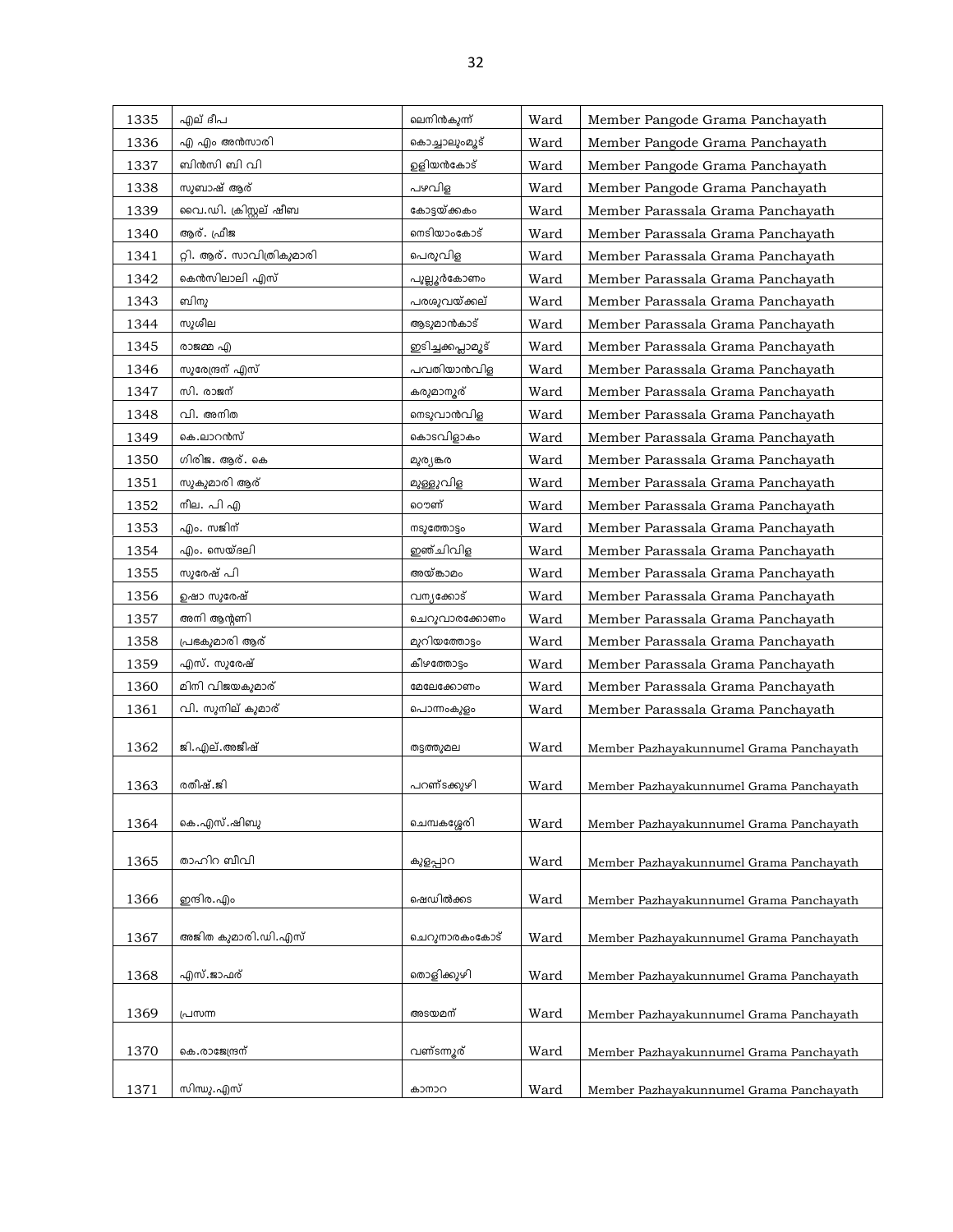| 1372         | ഗോവിന്ദൻപോറ്റി.വി      | മഹാദേവേശ്വരം          | Ward | Member Pazhayakunnumel Grama Panchayath |
|--------------|------------------------|-----------------------|------|-----------------------------------------|
| 1373         | എസ്.ജലജ                | മഞ്ഞപ്പാറ             | Ward | Member Pazhayakunnumel Grama Panchayath |
|              |                        |                       |      |                                         |
| 1374         | ലാലി.പി.               | കുന്നുമ്മേല്          | Ward | Member Pazhayakunnumel Grama Panchayath |
| 1375         | ധരളിക.വി.              | പുതിയകാവ്             | Ward | Member Pazhayakunnumel Grama Panchayath |
| 1376         | യു.എസ്.സുജിത്ത്        | പഴയകുന്നുമ്മേല്       | Ward | Member Pazhayakunnumel Grama Panchayath |
|              |                        |                       |      |                                         |
| 1377         | എസ്.ഷീജ                | പാപ്പാല               | Ward | Member Pazhayakunnumel Grama Panchayath |
|              |                        |                       |      |                                         |
| 1378         | നിഷ.എ.എസ്              | മണലേത്തുപച്ച          | Ward | Member Pazhayakunnumel Grama Panchayath |
| 1379         | ശശികല എസ്              | വേങ്കൊല്ല             | Ward | Member Peringammala Grama Panchayth     |
| 1380         | ജിഷ. എ.ആര്             | പൊന്മുടി              | Ward | Member Peringammala Grama Panchayth     |
| 1381         | കുഞ്ഞുമോന് കെ.ജെ.      | ഇടിഞ്ഞാര്             | Ward | Member Peringammala Grama Panchayth     |
| 1382         | സജീന യഹിയ              | കൊച്ചുവിള             | Ward | Member Peringammala Grama Panchayth     |
| 1383         | ഇടവം ഷാനവാസ് .         | ഇടവം                  | Ward | Member Peringammala Grama Panchayth     |
| 1384         | മുഹമ്മദ് സിയാദ് എം.എസ് | ഞാറനീലി               | Ward | Member Peringammala Grama Panchayth     |
| 1385         | ചിത്രകുമാരി പി         | തെന്നുര്              | Ward | Member Peringammala Grama Panchayth     |
| 1386         | മഞ്ജു രാജപ്പന്         | കൊച്ചുകരിക്കകം        | Ward | Member Peringammala Grama Panchayth     |
| 1387         | പ്രഭാവതി സി            | ഇക്ബാൽകോളേജ്          | Ward | Member Peringammala Grama Panchayth     |
| 1388         | സലീം പള്ളിവിള          | ദൈവപ്പുര              | Ward | Member Peringammala Grama Panchayth     |
| 1389         | മൈലകുന്ന് രവി          | ചിറ്റൂര്              | Ward | Member Peringammala Grama Panchayth     |
| 1390         | റീജ ഷെനില്             | പെരിങ്ങമല             | Ward | Member Peringammala Grama Panchayth     |
| 1391         | അരുണ് കുമാര് പി. എന്   | കൊല്ലരുകോണം           | Ward | Member Peringammala Grama Panchayth     |
| 1392         | ചിന്നമ്മ ജോസ്          | പാലോട്                | Ward | Member Peringammala Grama Panchayth     |
| 1393         | സിന്ധുകുമാരി           | കരിമൺകോട്             | Ward | Member Peringammala Grama Panchayth     |
| 1394         | ജയകുമാര് ജി            | ചിപ്പൻചിറ             | Ward | Member Peringammala Grama Panchayth     |
| 1395         | റിയാസ് എ               | ഇലവുപാലം              | Ward | Member Peringammala Grama Panchayth     |
| 1396         | സുനൈസ അൻസാരി           | കൊല്ലായില്            | Ward | Member Peringammala Grama Panchayth     |
| 1397         | ലീന അജയന്              | മടത്തറ                | Ward | Member Peringammala Grama Panchayth     |
| 1398         | ശ്രീകുമാര് കെ          | പഴമല                  | Ward | Member Perumkadavila Grama Panchayath   |
| 1399         | എസ്.ഗോപകുമാര്          | ആങ്കോട്               | Ward | Member Perumkadavila Grama Panchayath   |
| 1400         | പ്രസന്നകുമാരി പി       | പാൽകുളങ്ങര            | Ward | Member Perumkadavila Grama Panchayath   |
|              | നിഷ വി                 |                       | Ward |                                         |
| 1401<br>1402 | ജി വത്സലകുമാരി         | ആലത്തുര്<br>തത്തിയൂര് |      | Member Perumkadavila Grama Panchayath   |
|              |                        |                       | Ward | Member Perumkadavila Grama Panchayath   |
| 1403         | പ്രസാദ് ബി             | തൃപ്പലവൂര്            | Ward | Member Perumkadavila Grama Panchayath   |
| 1404         | സരസ്വതി എ              | അരുവിക്കര             | Ward | Member Perumkadavila Grama Panchayath   |
| 1405         | ഐ സൈമണ്                | വടകര                  | Ward | Member Perumkadavila Grama Panchayath   |
| 1406         | സി മോഹനകുമാര്          | ചുള്ളിയൂര്            | Ward | Member Perumkadavila Grama Panchayath   |
| 1407         | എന് റ്റി ഷീലകുമാരി     | അണമുഖം                | Ward | Member Perumkadavila Grama Panchayath   |
| 1408         | പി.ശ്രീധരന് നായര്      | മാരായമുട്ടം           | Ward | Member Perumkadavila Grama Panchayath   |
| 1409         | സുനിത ഐ ആര്            | അരുവിപ്പുറം           | Ward | Member Perumkadavila Grama Panchayath   |
| 1410         | എസ് എസ് ശ്രീരാഗ്       | അയിരുര്               | Ward | Member Perumkadavila Grama Panchayath   |
| 1411         | സുനിത എസ്              | തത്തമല                | Ward | Member Perumkadavila Grama Panchayath   |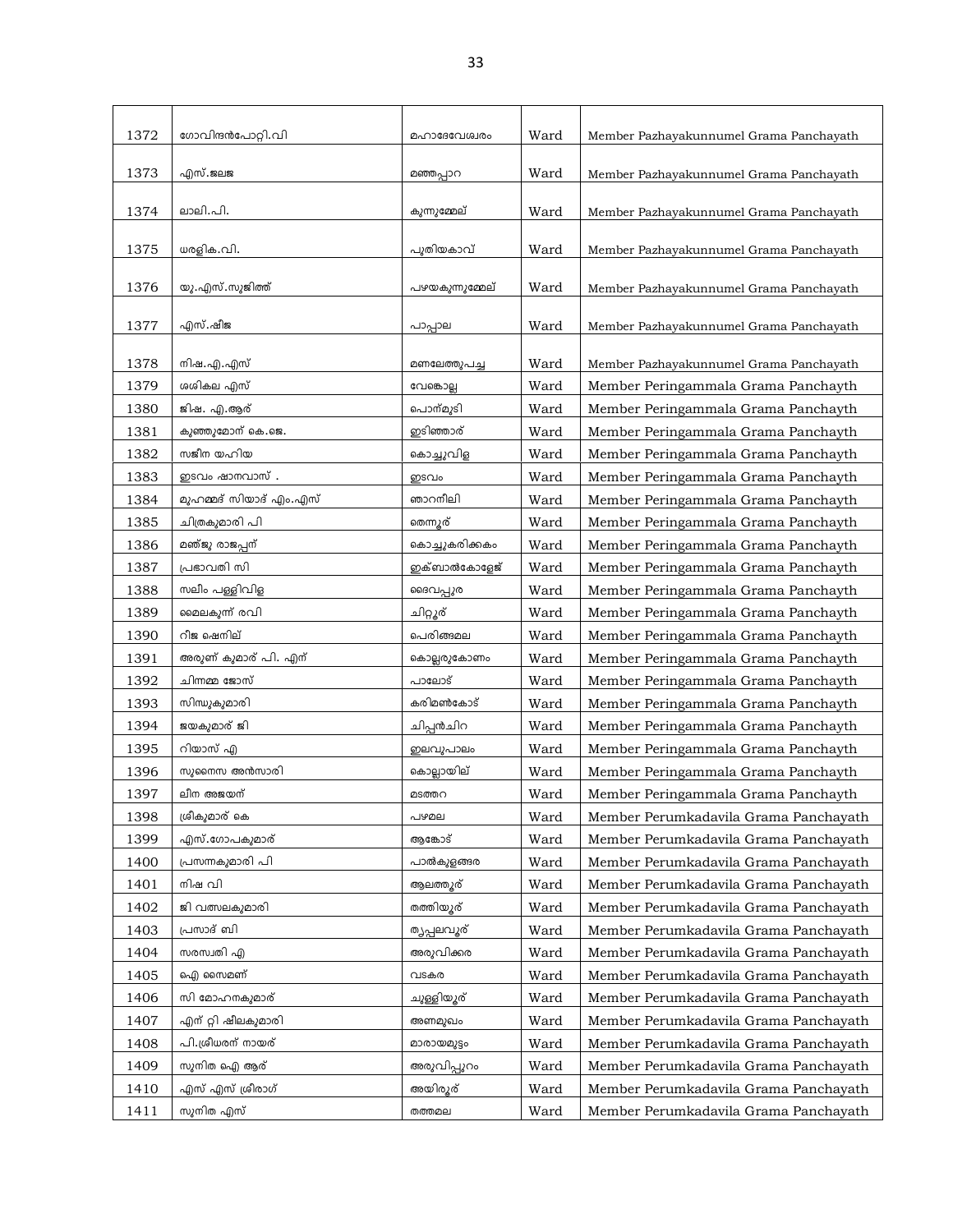| 1412 | പ്രീജകുമാരി കെ              | പുളിമാംകോട്           | Ward | Member Perumkadavila Grama Panchayath |
|------|-----------------------------|-----------------------|------|---------------------------------------|
| 1413 | ജെ.എസ്.ജയകുമാരി             | പെരുങ്കടവിള           | Ward | Member Perumkadavila Grama Panchayath |
| 1414 | രമ്യ വി ജി                  | കൊണ്ണിയ്യൂര്          | Ward | Member Poovacahl Grama Panchayath     |
| 1415 | ഷെരീഫാ ബീവി ആര്             | ഉണ്ടപ്പാറ             | Ward | Member Poovacahl Grama Panchayath     |
| 1416 | സുരേഷ് കുമാര് എം            | ആലമുക്ക്              | Ward | Member Poovacahl Grama Panchayath     |
| 1417 | സുനി സോമന്                  | കുഴയ്ക്കാട്           | Ward | Member Poovacahl Grama Panchayath     |
| 1418 | നസീമ ബീവി ജെ                | പുളിങ്കോട്            | Ward | Member Poovacahl Grama Panchayath     |
| 1419 | രേണുക കുമാരി ഡി             | കോവിൽവിള              | Ward | Member Poovacahl Grama Panchayath     |
| 1420 | ലാൽസി പ്രസന്നകുമാരി എല് എല് | ഇലയ്ക്കോട്            | Ward | Member Poovacahl Grama Panchayath     |
| 1421 | എസ് വിജയദാസ്                | പന്നിയോട്             | Ward | Member Poovacahl Grama Panchayath     |
| 1422 | സുജ ഒ                       | കല്ലാമം               | Ward | Member Poovacahl Grama Panchayath     |
| 1423 | എസ് സ്റ്റീഫന്               | പട്ടകുളം              | Ward | Member Poovacahl Grama Panchayath     |
| 1424 | പി മണികണ്ഠന്                | വീരണകാവ്              | Ward | Member Poovacahl Grama Panchayath     |
| 1425 | ബിന്ദു രാജേന്ദ്രന്          | ചായ്ക്കുളം            | Ward | Member Poovacahl Grama Panchayath     |
| 1426 | വി ശ്രീകണ്ഠന്               | മൈലോട്ടുമുഴി          | Ward | Member Poovacahl Grama Panchayath     |
| 1427 | ബീന എല്                     | ആനാകോട്               | Ward | Member Poovacahl Grama Panchayath     |
| 1428 | രാജേശ്വരി പി                | മുണ്ടുകോണം            | Ward | Member Poovacahl Grama Panchayath     |
| 1429 | രാമചന്ദ്രന് കെ              | മുതിയാവിള             | Ward | Member Poovacahl Grama Panchayath     |
| 1430 | ദിനേഷ് എ കെ                 | തോടുമ്പറ              | Ward | Member Poovacahl Grama Panchayath     |
| 1431 | ബിന്ദു എസ് ആര്              | കാട്ടാക്കട മാർക്കറ്റ് | Ward | Member Poovacahl Grama Panchayath     |
| 1432 | ആര് രാഘവലാല്                | ചാമവിള                | Ward | Member Poovacahl Grama Panchayath     |
| 1433 | സി ജെ പ്രേമലത               | കരിയംകോട്             | Ward | Member Poovacahl Grama Panchayath     |
| 1434 | മിനി പി                     | പൊന്നെടുത്തകുഴി       | Ward | Member Poovacahl Grama Panchayath     |
| 1435 | ജി ഒഷാജി                    | പൂവച്ചല്              | Ward | Member Poovacahl Grama Panchayath     |
| 1436 | ഷൈലജദാസ് എല്                | കാപ്പിക്കാട്          | Ward | Member Poovacahl Grama Panchayath     |
| 1437 | രഗന. എസ്.                   | പരണീയം                | Ward | Member Poovar Grama Panchayath        |
| 1438 | റ്റി.സുലോചന                 | കാലായിത്തോട്ടം        | Ward | Member Poovar Grama Panchayath        |
| 1439 | രമ കെ.ഒ.                    | അരശുംമൂട്             | Ward | Member Poovar Grama Panchayath        |
| 1440 | അജിത കുമാരി.എം.എസ്.         | കഞ്ചാംപഴിഞ്ഞി         | Ward | Member Poovar Grama Panchayath        |
| 1441 | സുമേഷ്.ജി                   | അരുമാന്യര്            | Ward | Member Poovar Grama Panchayath        |
| 1442 | രാജീദേവ്.വി.ആര്.            | ശൂലംകുടി              | Ward | Member Poovar Grama Panchayath        |
| 1443 | അലി. എ                      | പൂവാര് ബണ്ട്          | Ward | Member Poovar Grama Panchayath        |
| 1444 | ജിസ്തി മൈദീന് പിള്ള         | പൂവാര് ടൌണ്           | Ward | Member Poovar Grama Panchayath        |
| 1445 | ഫ്ലോറൻസി                    | പൂവാര്                | Ward | Member Poovar Grama Panchayath        |
| 1446 | എ. വെറോണ്                   | വരവിളത്തോപ്പ്         | Ward | Member Poovar Grama Panchayath        |
| 1447 | ലിയോൻസ് യഗപ്പന്             | ബീച്ച്                | Ward | Member Poovar Grama Panchayath        |
| 1448 | ജയശ്രീ എസ്.പി.              | എരിക്കലുവിള           | Ward | Member Poovar Grama Panchayath        |
| 1449 | വി.എസ്.വിനീത് കുമാര്        | റ്റി.ബി               | Ward | Member Poovar Grama Panchayath        |
| 1450 | സലീല ഷാജു                   | കല്ലിങ്ങവിളാകം        | Ward | Member Poovar Grama Panchayath        |
| 1451 | ബോബന് കുമാര് ബി.റ്റി.       | ചെക്കടി               | Ward | Member Poovar Grama Panchayath        |
| 1452 | ദിലീപ് കുമാര്. പി           | മണലകം                 | Ward | Member Pothencode Grama Panchayath    |
| 1453 | നേതാജിപുരം അജിത്            | നേതാജിപുരം            | Ward | Member Pothencode Grama Panchayath    |
| 1454 | ഉഷാകുമാരി. എസ്              | രച്ചപ്പള്ളി           | Ward | Member Pothencode Grama Panchayath    |
| 1455 | പി. ആശ                      | വാവറ അമ്പലം           | Ward | Member Pothencode Grama Panchayath    |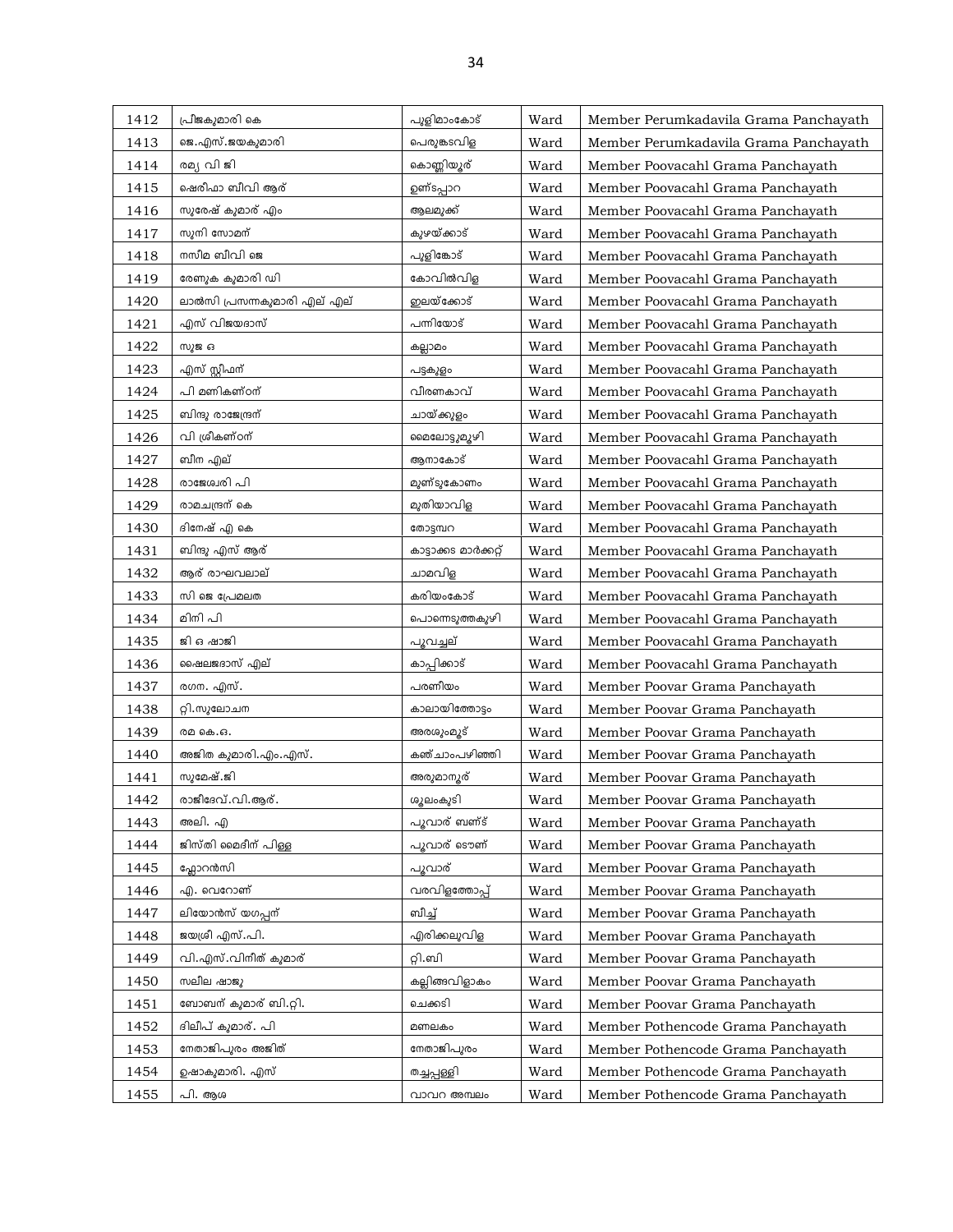| 1456 | എം. ബാലമുരളി         | പുലിവീട്          | Ward | Member Pothencode Grama Panchayath |
|------|----------------------|-------------------|------|------------------------------------|
| 1457 | എസ്. വി. സജിത്ത്     | പോത്തൻകോട്<br>ൌണ് | Ward | Member Pothencode Grama Panchayath |
| 1458 | അനിത കുമാരി          | പ്പാമൂട്          | Ward | Member Pothencode Grama Panchayath |
| 1459 | റ്റി. രാജീവ് കുമാര്  | അയിരൂപ്പാറ        | Ward | Member Pothencode Grama Panchayath |
| 1460 | സരിത. എന്. വി        | മേലേവിള           | Ward | Member Pothencode Grama Panchayath |
| 1461 | ബിന്ദു               | കാട്ടായിക്കോണം    | Ward | Member Pothencode Grama Panchayath |
| 1462 | ഷീനാ മധു             | ഇടത്തറ            | Ward | Member Pothencode Grama Panchayath |
| 1463 | ഗിരിജകുമാരി. വി      | കരുര്             | Ward | Member Pothencode Grama Panchayath |
| 1464 | സി. ഹരികുമാര്        | പണിമുല            | Ward | Member Pothencode Grama Panchayath |
| 1465 | പി. പ്രമോദ്          | മണ്ണറ             | Ward | Member Pothencode Grama Panchayath |
| 1466 | എസ്. റിയാസ്          | മഞ്ഞമല            | Ward | Member Pothencode Grama Panchayath |
| 1467 | സബീന. എ              | കല്ലൂര്           | Ward | Member Pothencode Grama Panchayath |
| 1468 | കെ. വേണുഗോപാലൻനായര്  | കല്ലുവെട്ടി       | Ward | Member Pothencode Grama Panchayath |
| 1469 | പത്മിനി. എ           | വേങ്ങോട്          | Ward | Member Pothencode Grama Panchayath |
| 1470 | വി സോമന്             | ശീമവിള            | Ward | Member Pulimath Grama Panchayath   |
| 1471 | വസന്തകുമാരി കെ       | പുല്ലയില്         | Ward | Member Pulimath Grama Panchayath   |
| 1472 | ഐഷാബീവി              | പുളിമാത്ത്        | Ward | Member Pulimath Grama Panchayath   |
| 1473 | ജയകുമാര് ബി.എന്      | പൊരുന്തമണ്        | Ward | Member Pulimath Grama Panchayath   |
| 1474 | അഞ്ജന എസ്            | മഞ്ഞപ്പാറ         | Ward | Member Pulimath Grama Panchayath   |
| 1475 | ഗീതമ്മ പി            | കുടപ്പാറ          | Ward | Member Pulimath Grama Panchayath   |
| 1476 | അജിതകുമാരി സി        | കാട്ടുംപുറം       | Ward | Member Pulimath Grama Panchayath   |
| 1477 | നാസിമുദ്ദീന് എം      | അരിവാരിക്കുഴി     | Ward | Member Pulimath Grama Panchayath   |
| 1478 | എ അഹമദ് കബീര്        | കൊല്ലുവിള         | Ward | Member Pulimath Grama Panchayath   |
| 1479 | ലേഖ എസ്              | പയറ്റിങ്ങാക്കുഴി  | Ward | Member Pulimath Grama Panchayath   |
| 1480 | ശാന്തകുമാരി ബി       | താളിക്കുഴി        | Ward | Member Pulimath Grama Panchayath   |
| 1481 | സുസ്മിത എസ്          | കമുകിൻകുഴി        | Ward | Member Pulimath Grama Panchayath   |
| 1482 | വി ബിനു              | കാരേറ്റ്          | Ward | Member Pulimath Grama Panchayath   |
| 1483 | സന്ധ്യ ഡി            | പേടികുളം          | Ward | Member Pulimath Grama Panchayath   |
| 1484 | വിഷ്ണു ബി            | പ്ലാവോട്          | Ward | Member Pulimath Grama Panchayath   |
| 1485 | ശ്രീകല പി            | അരിനെല്ലൂര്       | Ward | Member Pulimath Grama Panchayath   |
| 1486 | സൈജു സി എസ്          | കൊടുവഴന്നൂര്      | Ward | Member Pulimath Grama Panchayath   |
| 1487 | ബാലചന്ദ്രന് എം എ     | പന്തുവിള          | Ward | Member Pulimath Grama Panchayath   |
| 1488 | ജി ശാന്തകുമാരി       | എരുത്തിനാട്       | Ward | Member Pulimath Grama Panchayath   |
| 1489 | പ്രീത പി             | പന്തപ്ലാവിക്കോണം  | Ward | Member Pullampara Grama Panchayath |
| 1490 | അജിത്ത് കെ എസ്       | വെള്ളുമണ്ണടി      | Ward | Member Pullampara Grama Panchayath |
| 1491 | മിനി എം അനില് കുമാര് | പേരുമല            | Ward | Member Pullampara Grama Panchayath |
| 1492 | ശ്രീകണ്ഠന് നായര് ബി  | മുത്തിപ്പാറ       | Ward | Member Pullampara Grama Panchayath |
| 1493 | സുജാത പി             | പൂല്ലമ്പാറ        | Ward | Member Pullampara Grama Panchayath |
| 1494 | ലത കുമാരി            | കുനൻവേങ്ങ         | Ward | Member Pullampara Grama Panchayath |
| 1495 | രാജേന്ദ്രന് ബി       | പാണയം             | Ward | Member Pullampara Grama Panchayath |
| 1496 | സജിത എസ്             | ചുള്ളാളം          | Ward | Member Pullampara Grama Panchayath |
| 1497 | സജ്ജു സി             | മുക്കുടില്        | Ward | Member Pullampara Grama Panchayath |
| 1498 | തേമ്പാംമൂട് ഹുസൈന്   | മാങ്കുഴി          | Ward | Member Pullampara Grama Panchayath |
| 1499 | റീജ എ എസ്            | തേമ്പോംമൂട്       | Ward | Member Pullampara Grama Panchayath |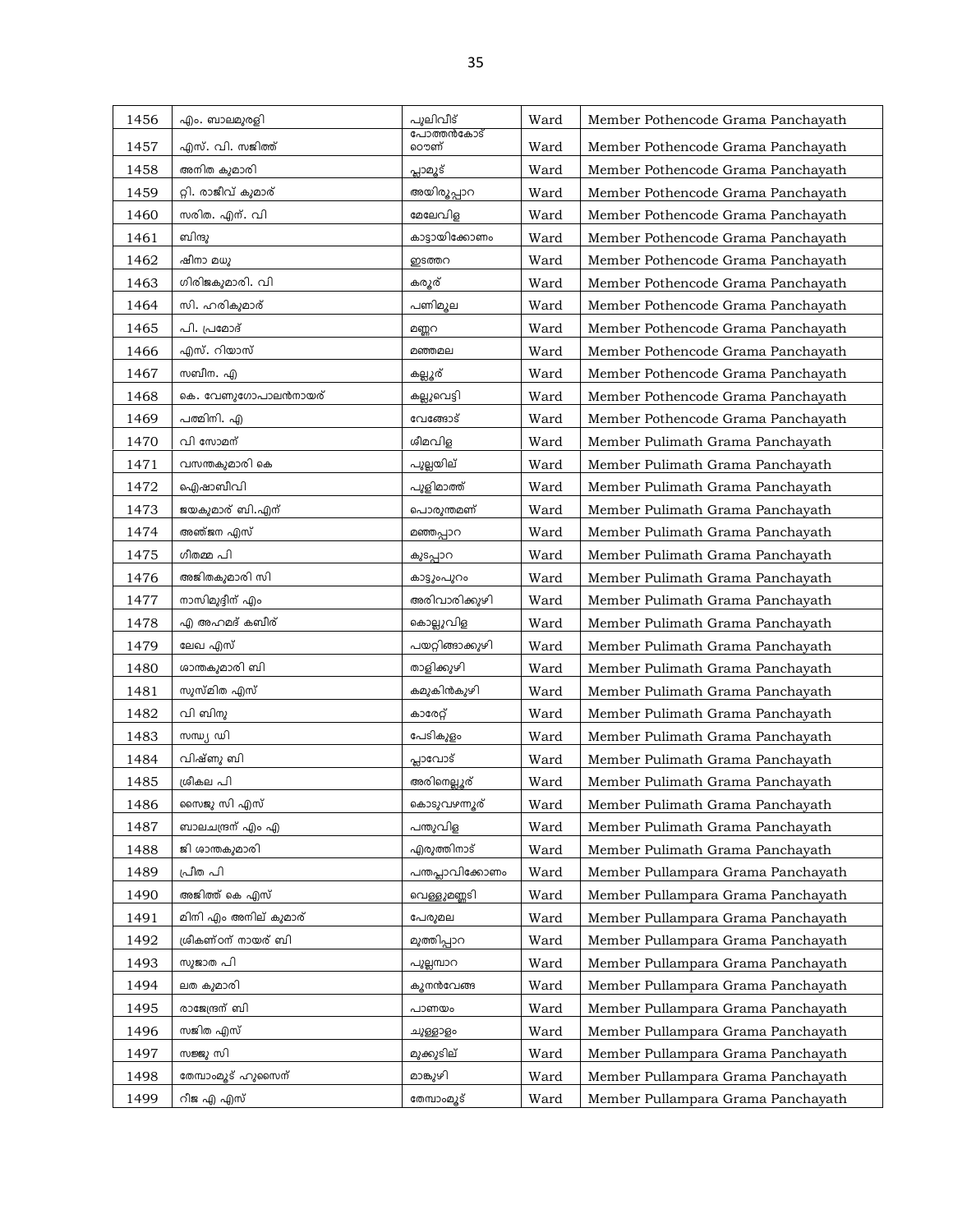| 1500 | ചന്ദ്രിക എ                | ആട്ടുകാല്       | Ward | Member Pullampara Grama Panchayath   |
|------|---------------------------|-----------------|------|--------------------------------------|
| 1501 | അജി പി                    | പാലാംകോണം       | Ward | Member Pullampara Grama Panchayath   |
| 1502 | ജി പുരുഷോത്തമന് നായര്     | നാഗരുകുഴി       | Ward | Member Pullampara Grama Panchayath   |
| 1503 | അസീനാ ബീവി                | കുറ്റിമൂട്      | Ward | Member Pullampara Grama Panchayath   |
| 1504 | ക്രിസ്തുദാസ് എല്          | മുള്ളുവിള       | Ward | Member Thirupuram Grama Panchayath   |
| 1505 | ശോഭന എം                   | ഇരുവൈക്കോണം     | Ward | Member Thirupuram Grama Panchayath   |
| 1506 | ലത പി                     | കുമിളി          | Ward | Member Thirupuram Grama Panchayath   |
| 1507 | ശോഭകുമാരി എം              | കാലുംമുഖം       | Ward | Member Thirupuram Grama Panchayath   |
| 1508 | ശാന്തവൽസലന് ആര്           | പഴയകട           | Ward | Member Thirupuram Grama Panchayath   |
| 1509 | മഞ്ചുഷ എസ്                | മണ്ണക്കല്ല്     | Ward | Member Thirupuram Grama Panchayath   |
| 1510 | ശാലിനി ബി                 | കഞ്ചാംപഴിഞ്ഞി   | Ward | Member Thirupuram Grama Panchayath   |
| 1511 | ഷനോജ് ജെ                  | തിരുപുറം        | Ward | Member Thirupuram Grama Panchayath   |
| 1512 | അനിത ഡി                   | പ്പാന്തോട്ടം    | Ward | Member Thirupuram Grama Panchayath   |
| 1513 | ജേക്കബ് ജയന് ജേക്കബ് ജയന് | പുത്തന്കട       | Ward | Member Thirupuram Grama Panchayath   |
| 1514 | സ്റ്റീഫന് എസ്             | പത്തനാവിള       | Ward | Member Thirupuram Grama Panchayath   |
| 1515 | രവീന്ദ്രന് ഡി             | മാങ്ക്യുട്ടം    | Ward | Member Thirupuram Grama Panchayath   |
| 1516 | സജിരാജ് വികുര് പി         | പുലവംഗല്        | Ward | Member Thirupuram Grama Panchayath   |
| 1517 | മേഴ്സി എം                 | പുറുത്തിവിള     | Ward | Member Thirupuram Grama Panchayath   |
| 1518 | ആര്. സി. വിജയന്           | പുളിച്ചാമല      | Ward | Member Tholicode Grama Panchayath    |
| 1519 | റ്റി. നളിനകുമാരി          | പരപ്പാറ         | Ward | Member Tholicode Grama Panchayath    |
| 1520 | ബിജു . ബി                 | ചായം            | Ward | Member Tholicode Grama Panchayath    |
| 1521 | സജിത എം പി                | തോട്ടുമുക്ക്    | Ward | Member Tholicode Grama Panchayath    |
| 1522 | ഷംനാ നവാസ്                | പുളിമൂട്        | Ward | Member Tholicode Grama Panchayath    |
| 1523 | ജി. ജയകുമാര്              | മലയടി           | Ward | Member Tholicode Grama Panchayath    |
| 1524 | ബിനിത മോള്. എസ്           | വിനോബാനികേതന്   | Ward | Member Tholicode Grama Panchayath    |
| 1525 | ലിജി എല്.എസ്              | ചെട്ടിയാംപാറ    | Ward | Member Tholicode Grama Panchayath    |
| 1526 | രതികല ആര്                 | തച്ചൻകോട്       | Ward | Member Tholicode Grama Panchayath    |
| 1527 | എസ്. ഷീല                  | കണിയാരംകോട്     | Ward | Member Tholicode Grama Panchayath    |
| 1528 | വി. വിജയന്                | പനയ്ക്കോട്      | Ward | Member Tholicode Grama Panchayath    |
| 1529 | ഷിബു. കെ. വി              | തൊളിക്കോട്      | Ward | Member Tholicode Grama Panchayath    |
| 1530 | ഷംനാദ്. എ                 | തൊളിക്കോട് ഠൌണ് | Ward | Member Tholicode Grama Panchayath    |
| 1531 | അഷ്കര്                    | ആനപ്പെട്ടി      | Ward | Member Tholicode Grama Panchayath    |
| 1532 | എന്. എസ്. ഹാഷിം           | തേവൻപാറ         | Ward | Member Tholicode Grama Panchayath    |
| 1533 | ബി. സുശീല                 | തുരുത്തി        | Ward | Member Tholicode Grama Panchayath    |
| 1534 | ആന്റണി ഡി                 | പേരില           | Ward | Member Uzhamalakkal Grama Panchayath |
| 1535 | സുനില് കുമാര് എസ്         | അയ്യപ്പൻക്കുഴി  | Ward | Member Uzhamalakkal Grama Panchayath |
| 1536 | സുജാത ബി.ബി               | കുര്യാത്തി      | Ward | Member Uzhamalakkal Grama Panchayath |
| 1537 | സുജാത ആര്.                | പോങ്ങോട്        | Ward | Member Uzhamalakkal Grama Panchayath |
| 1538 | ഉഷൈല എസ്                  | മുന്പല          | Ward | Member Uzhamalakkal Grama Panchayath |
| 1539 | സിമി വി.എസ്               | ചിട്ടുവീട്      | Ward | Member Uzhamalakkal Grama Panchayath |
| 1540 | രാജീവ് സത്യന് എസ്.എസ്     | പുളിമൂട്        | Ward | Member Uzhamalakkal Grama Panchayath |
| 1541 | റഹിം എ                    | കുളപ്പട         | Ward | Member Uzhamalakkal Grama Panchayath |
| 1542 | ലത ഒ.എസ്                  | വലുകോണം         | Ward | Member Uzhamalakkal Grama Panchayath |
| 1543 | മനില ശിവന് യൂ             | എലിയവൂര്        | Ward | Member Uzhamalakkal Grama Panchayath |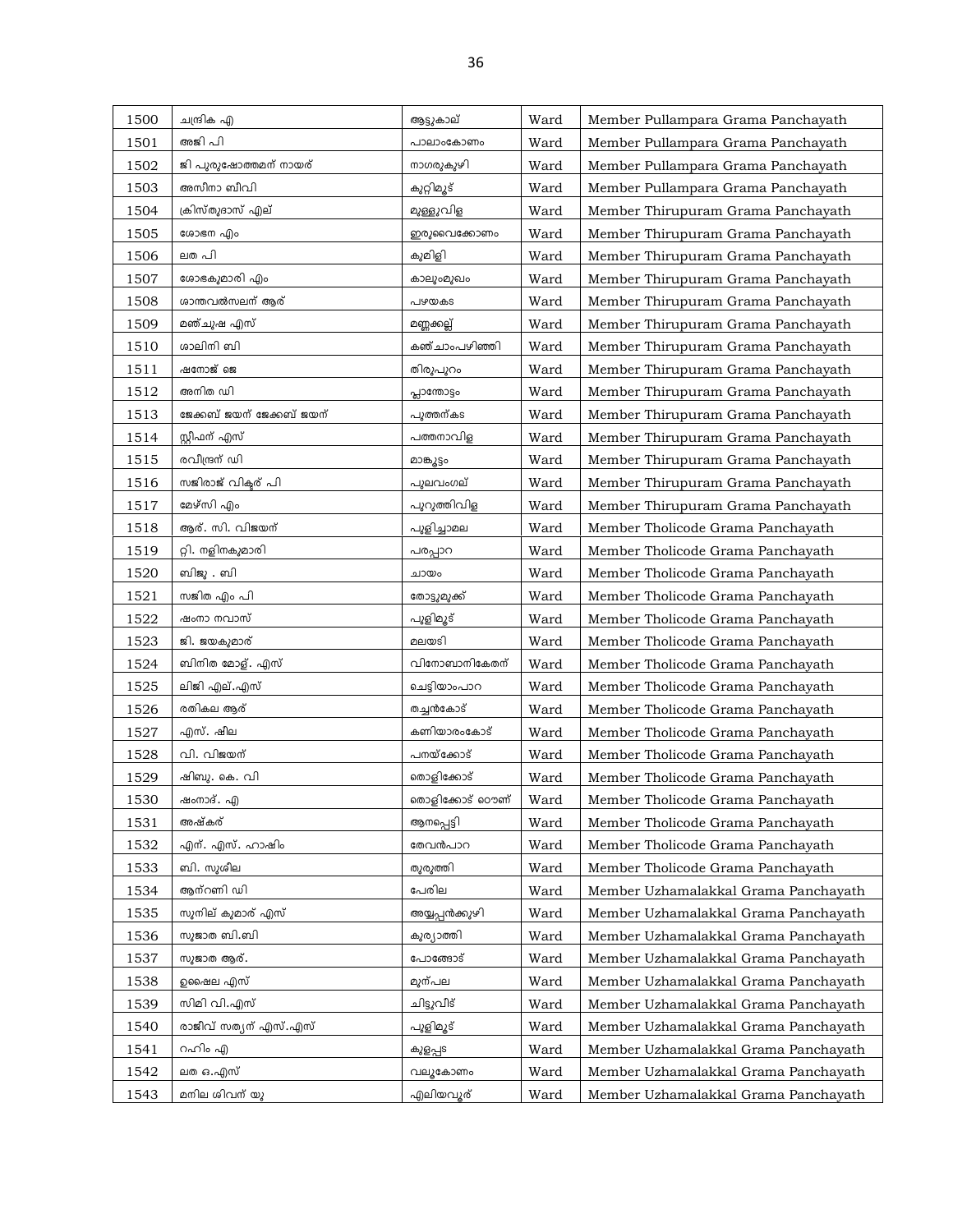| 1544 | ഷൈജ എല്              | ചക്രപാണിപുരം    | Ward | Member Uzhamalakkal Grama Panchayath |
|------|----------------------|-----------------|------|--------------------------------------|
| 1545 | കുമാരി ശൈലജ എം.ജെ    | മഞ്ചംമൂല        | Ward | Member Uzhamalakkal Grama Panchayath |
| 1546 | ഒസ്സൻകുഞ്ഞു എ        | പുതുക്കുളങ്ങര   | Ward | Member Uzhamalakkal Grama Panchayath |
| 1547 | ബീന എസ്              | മണിക്ക്യപുരം    | Ward | Member Uzhamalakkal Grama Panchayath |
| 1548 | ജയകുമാര് കെ          | പരുത്തികുഴി     | Ward | Member Uzhamalakkal Grama Panchayath |
| 1549 | അംബിക ഡി             | പണയിൽകടവ്       | Ward | Member Vakkom Grama Panchayath       |
| 1550 | നൌഷാദ് ബി            | കൊച്ചുപള്ളി     | Ward | Member Vakkom Grama Panchayath       |
| 1551 | ലാലിജ എം             | പുത്തന്നട       | Ward | Member Vakkom Grama Panchayath       |
| 1552 | രവീന്ദ്രന് ജി        | പഞ്ചായത്ത്      | Ward | Member Vakkom Grama Panchayath       |
| 1553 | ബിഷ്ണു എന്           | കുഞ്ചാൻവിളാകം   | Ward | Member Vakkom Grama Panchayath       |
| 1554 | പീതാംബരന് എസ്        | പുതിയകാവ്       | Ward | Member Vakkom Grama Panchayath       |
| 1555 | താജുനിസ എ            | കായൽവാരം        | Ward | Member Vakkom Grama Panchayath       |
| 1556 | വേണുജി എസ്           | പാട്ടിക്കവിള    | Ward | Member Vakkom Grama Panchayath       |
| 1557 | പ്രസന്ന കെ           | നിലയ്ക്കാമുക്ക് | Ward | Member Vakkom Grama Panchayath       |
| 1558 | സുവർണ്ണ എസ്          | കുന്നുവിള       | Ward | Member Vakkom Grama Panchayath       |
| 1559 | ഗണേഷ് എസ്            | സൊസൈറ്റി        | Ward | Member Vakkom Grama Panchayath       |
| 1560 | രഘുവരന് ഡി           | മുക്കാലുവട്ടം   | Ward | Member Vakkom Grama Panchayath       |
| 1561 | സ്മിത ജെ             | ഇറങ്ങുകടവ്      | Ward | Member Vakkom Grama Panchayath       |
| 1562 | ന്യൂട്ടണ്            | കായിക്കരകടവ്    | Ward | Member Vakkom Grama Panchayath       |
| 1563 | ലെനിന് എസ്.കെ        | പന്തുവിള        | Ward | Member Vamanapuram Grama Panchayath  |
| 1564 | ദീപു വി              | ആനച്ചല്         | Ward | Member Vamanapuram Grama Panchayath  |
| 1565 | ജയകുമാര് ബി          | വാഴ്വേലിക്കോണം  | Ward | Member Vamanapuram Grama Panchayath  |
| 1566 | രാജീവ് പി നായര്      | വാമനപുരം        | Ward | Member Vamanapuram Grama Panchayath  |
| 1567 | ഉഷ ഒ                 | കരുവയല്         | Ward | Member Vamanapuram Grama Panchayath  |
| 1568 | മണികണ്ഠന് ആര്        | ആനാകുടി         | Ward | Member Vamanapuram Grama Panchayath  |
| 1569 | മിനി മുംതാസ് ആര്     | കാഞ്ഞിരംപാറ     | Ward | Member Vamanapuram Grama Panchayath  |
| 1570 | ശ്രീജ ഉണ്ണികൃഷ്ണന്   | കുറ്റിമൂട്      | Ward | Member Vamanapuram Grama Panchayath  |
| 1571 | ശ്രീവിദ്യ ജി.ഒ       | മീതുര്          | Ward | Member Vamanapuram Grama Panchayath  |
| 1572 | സതിരാജ് ഒ.എം         | തുങ്ങയില്       | Ward | Member Vamanapuram Grama Panchayath  |
| 1573 | സുധർമ്മ ഡി           | <u>ഇരു</u> ളൂര് | Ward | Member Vamanapuram Grama Panchayath  |
| 1574 | ദേവദാസന് കെ          | പൂവത്തൂര്       | Ward | Member Vamanapuram Grama Panchavath  |
| 1575 | ഷിജി പൂവത്തൂര്       | മേലാറ്റുമുഴി    | Ward | Member Vamanapuram Grama Panchayath  |
| 1576 | ഷീജ റ്റി.എസ്         | ഈട്ടിമൂട്       | Ward | Member Vamanapuram Grama Panchayath  |
| 1577 | ശകുന്തള എ            | കളമച്ചല്        | Ward | Member Vamanapuram Grama Panchayath  |
| 1578 | നളിനകുമാരി കെ.       | കന്യാരുപാറ      | Ward | Member Vellenad Grama Panchayath     |
| 1579 | സജിത എസ്.ഡബ്ലിയു.    | കോട്ടവിള        | Ward | Member Vellenad Grama Panchayath     |
| 1580 | രാജലക്ഷ്മി കെ.എസ്.   | കിടങ്ങുമ്മല്    | Ward | Member Vellenad Grama Panchayath     |
| 1581 | വെള്ളനാട് ശശി        | വെളിയന്നൂര്     | Ward | Member Vellenad Grama Panchayath     |
| 1582 | എം.വി.രഞ്ജിത്ത്      | ചാങ്ങ           | Ward | Member Vellenad Grama Panchayath     |
| 1583 | ബിജുകുമാര് എ.ആര്     | ചെറുകുളം        | Ward | Member Vellenad Grama Panchayath     |
| 1584 | ബിന്ദു എം.           | പുതുമംഗലം       | Ward | Member Vellenad Grama Panchayath     |
| 1585 | സത്യനേശന് ഡി.        | പുനലാല്         | Ward | Member Vellenad Grama Panchayath     |
| 1586 | ജെ.കുമാരദാസ്         | ഉറിയാക്കോട്     | Ward | Member Vellenad Grama Panchayath     |
| 1587 | വെള്ളനാട് ശ്രീകണ്ഠന് | കമ്പനിമുക്ക്    | Ward | Member Vellenad Grama Panchayath     |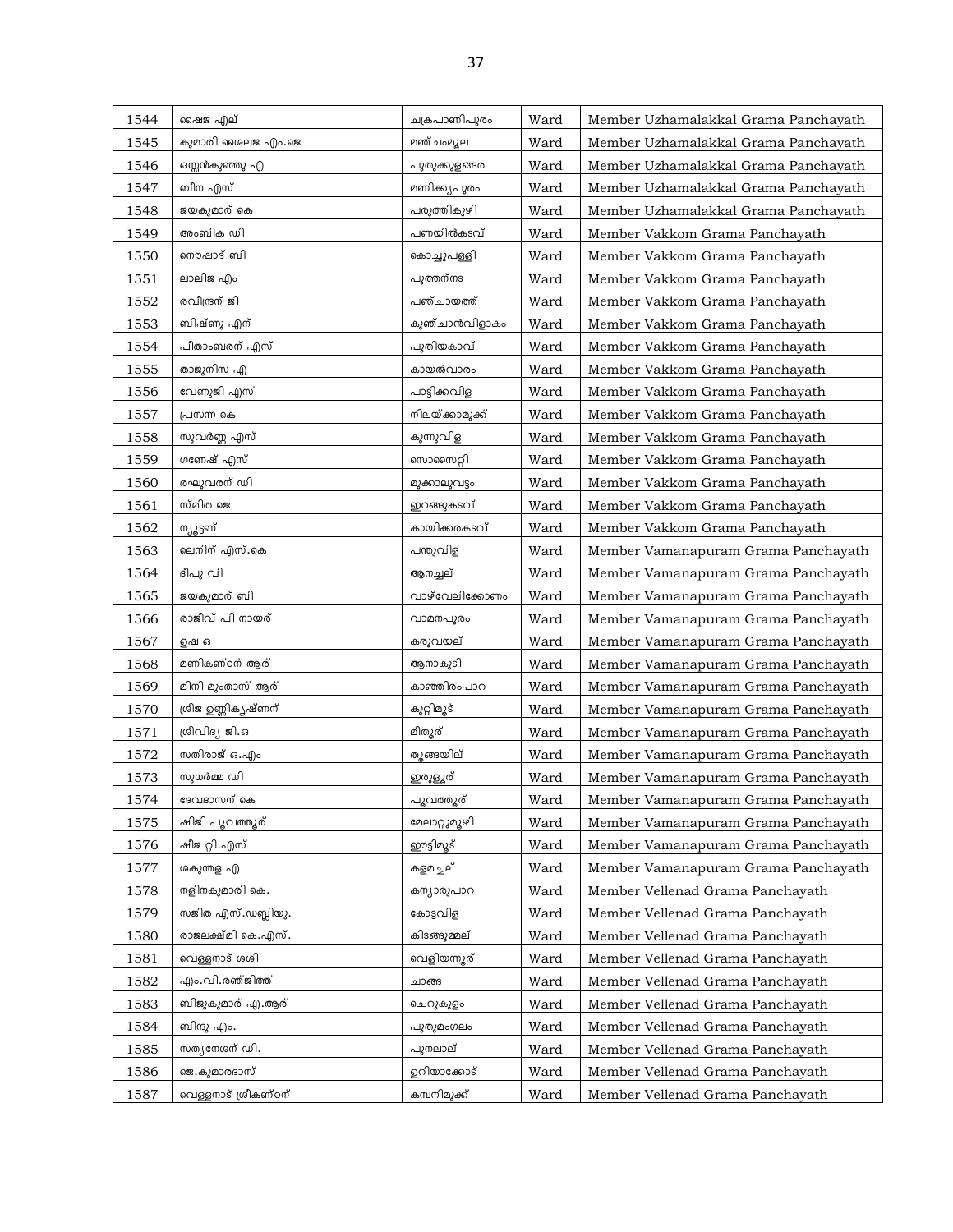| 1588 | സതീഷ്കുമാര് എസ്.     | കുളക്കോട്       | Ward | Member Vellenad Grama Panchayath  |
|------|----------------------|-----------------|------|-----------------------------------|
| 1589 | എസ്.ഗിരിജകുമാരി      | വെള്ളനാട് ഠൌണ്  | Ward | Member Vellenad Grama Panchayath  |
| 1590 | പ്രതീജ എല്.          | കണ്ണമ്പള്ളി     | Ward | Member Vellenad Grama Panchayath  |
| 1591 | ജോസ് റ്റി.           | കടുക്കാമൂട്     | Ward | Member Vellenad Grama Panchayath  |
| 1592 | ബിന്ദു എസ്           | കുതിരകളം        | Ward | Member Vellenad Grama Panchayath  |
| 1593 | ദീപാകുമാരി. എം. എസ്  | വാളിയറ          | Ward | Member Vellenad Grama Panchayath  |
| 1594 | ശാലിനി ആര്           | മേലാംകോട്       | Ward | Member Vellenad Grama Panchayath  |
| 1595 | അശ്വതി എം.ആര്.       | കൊങ്ങണം         | Ward | Member Vellenad Grama Panchayath  |
| 1596 | രാജ് മോഹന് എം        | മീതി            | Ward | Member Vellarada Grama Panchayath |
| 1597 | തങ്കപ്പന് നായര് കെ   | അമ്പലം          | Ward | Member Vellarada Grama Panchayath |
| 1598 | ബിനുറാണി ഡി ആര്      | ആനപ്പാറ         | Ward | Member Vellarada Grama Panchayath |
| 1599 | അൽഫോൺസാള് ജി         | കോവില്ലൂര്      | Ward | Member Vellarada Grama Panchayath |
| 1600 | ശോഭകുമാരി എം         | ക്യതാളി         | Ward | Member Vellarada Grama Panchayath |
| 1601 | ജോൺസണ് എം            | കാക്കതുക്കി     | Ward | Member Vellarada Grama Panchayath |
| 1602 | ശശിധരന് സി           | പന്നിമല         | Ward | Member Vellarada Grama Panchayath |
| 1603 | പ്രദീപ് എസ്          | ആറാട്ടുകുഴി     | Ward | Member Vellarada Grama Panchayath |
| 1604 | സുഷമകുമാരി അമ്മ ഇ    | വെള്ളറട         | Ward | Member Vellarada Grama Panchayath |
| 1605 | സുഗന്ധി സി           | അഞ്ചുമരങ്കാല    | Ward | Member Vellarada Grama Panchayath |
| 1606 | സജിത കുമാരി എസ് റ്റി | കിളിയൂര്        | Ward | Member Vellarada Grama Panchayath |
| 1607 | ലിജു പി എസ്          | മാന്യര്         | Ward | Member Vellarada Grama Panchayath |
| 1608 | ഷീജ വിൻസെന്റ്        | പൊന്നമ്പി       | Ward | Member Vellarada Grama Panchayath |
| 1609 | വിജയ എസ്             | മണത്തോട്ടം      | Ward | Member Vellarada Grama Panchayath |
| 1610 | ഉമൈറത്ത് ജെ          | പനച്ചമൂട്       | Ward | Member Vellarada Grama Panchayath |
| 1611 | പ്രിയ കെ             | കൃഷ്ണപുരം       | Ward | Member Vellarada Grama Panchayath |
| 1612 | ഷാജികുമാര് റ്റി      | വേങ്കോട്        | Ward | Member Vellarada Grama Panchayath |
| 1613 | സതീഷ്ബാബു സി         | പഞ്ചാകുഴി       | Ward | Member Vellarada Grama Panchayath |
| 1614 | അനിൽകുമാര് ബി        | കരിക്കാമൻകോട്   | Ward | Member Vellarada Grama Panchayath |
| 1615 | ശിവകുമാര്            | മുണ്ടനാട്       | Ward | Member Vellarada Grama Panchavath |
| 1616 | ജ്ഞാനദാസ് സി         | ഡാലുംമുഖം       | Ward | Member Vellarada Grama Panchayath |
| 1617 | സുധ വി               | പാട്ടംതലയ്ക്കല് | Ward | Member Vellarada Grama Panchayath |
| 1618 | ഷീബ എസ്              | കളളിമുട്        | Ward | Member Vellarada Grama Panchayath |
| 1619 | സുശീല കെ             | തീപ്പുകല്       | Ward | Member Vembayam Grama Panchayath  |
| 1620 | അനിൽകുമാര് എ         | നന്നാട്ടുകാവ്   | Ward | Member Vembayam Grama Panchayath  |
| 1621 | ചിത്രലേഖ ബി എസ്      | വഴയ്ക്കാട്      | Ward | Member Vembayam Grama Panchayath  |
| 1622 | നജുമ എസ്             | കൊഞ്ചിറ         | Ward | Member Vembayam Grama Panchayath  |
| 1623 | ഇർഷാദ് ഐ             | കന്യാകുളങ്ങര    | Ward | Member Vembayam Grama Panchayath  |
| 1624 | ജയചന്ദ്രന് പി        | കാരംകോട്        | Ward | Member Vembayam Grama Panchayath  |
| 1625 | ഷീലജ എ               | ചീരാണിക്കര      | Ward | Member Vembayam Grama Panchayath  |
| 1626 | അനിൽകുമാര്           | വെട്ടുൂപാറ      | Ward | Member Vembayam Grama Panchayath  |
| 1627 | സുഗതകുമാരി എല്       | തേക്കട          | Ward | Member Vembayam Grama Panchayath  |
| 1628 | സീനത്ത് ബീവി എന്     | ചിറമുക്ക്       | Ward | Member Vembayam Grama Panchayath  |
| 1629 | സുമൈറ ആര്            | പെരുംകൂര്       | Ward | Member Vembayam Grama Panchayath  |
| 1630 | രാജശേഖരന് നായര്      | മൊട്ടമൂട്       | Ward | Member Vembayam Grama Panchayath  |
|      |                      |                 |      |                                   |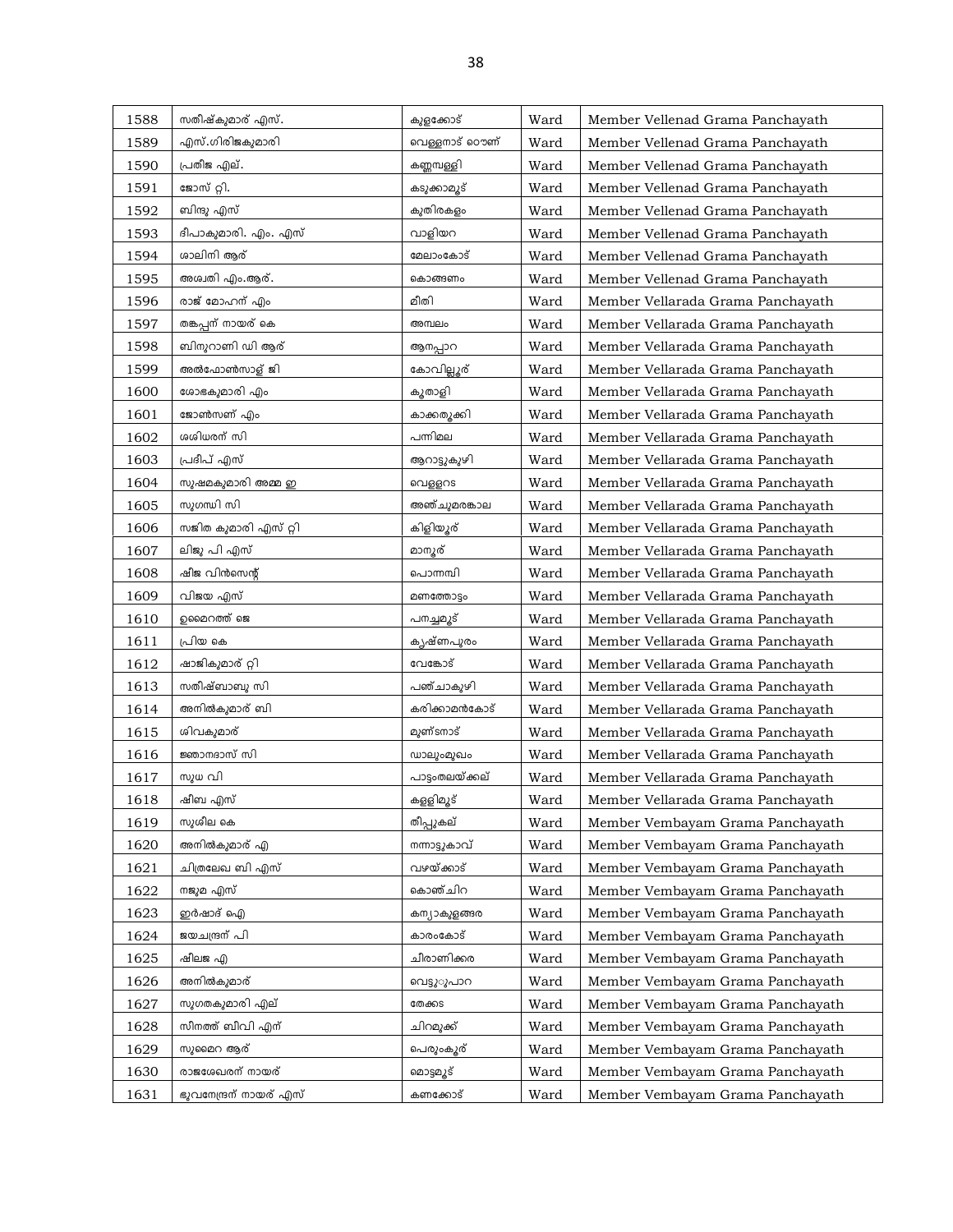| 1632         | ശാന്തകുമാരി എല്            | മുളങ്കാട്              | Ward         | Member Vembayam Grama Panchayath                                     |
|--------------|----------------------------|------------------------|--------------|----------------------------------------------------------------------|
| 1633         | അശോകന് പി                  | കുറ്റിയാണി             | Ward         | Member Vembayam Grama Panchayath                                     |
| 1634         | റ്റി ഗീതാകുമാരി            | പന്തലക്കോട്            | Ward         | Member Vembayam Grama Panchayath                                     |
| 1635         | സുമകുമാരി ബി               | വേറ്റിനാട്             | Ward         | Member Vembayam Grama Panchayath                                     |
| 1636         | സന്ധ്യ എല്                 | നെടുവേലി               | Ward         | Member Vembayam Grama Panchayath                                     |
| 1637         | സുഗതകുമാരി ആര്             | വട്ടവിള                | Ward         | Member Vembayam Grama Panchayath                                     |
| 1638         | പ്രസാദ് ബി എസ്             | മയിലാടുംമുകള്          | Ward         | Member Vembayam Grama Panchayath                                     |
| 1639         | ഷൈൻലാല് എസ്സ്              | അയിരൂപ്പാറ             | Ward         | Member Vembayam Grama Panchayath                                     |
| 1640         | ശാലിനി.എസ്                 | വെള്ളാര്               | Ward         | Member Venganoor Grama Panchayath                                    |
| 1641         | ജയകുമാരി. എസ്              | കടവിൻമൂല               | Ward         | Member Venganoor Grama Panchayath                                    |
| 1642         | ആര്.എസ്.ശ്രീകുമാര്         | മുട്ടയ്ക്കാട്          | Ward         | Member Venganoor Grama Panchayath                                    |
| 1643         | വല്സല.എം                   | പനങ്ങോട്               | Ward         | Member Venganoor Grama Panchayath                                    |
| 1644         | സന്തോഷ്കുമാര് എ.എസ്        | വെണ്ണിയൂര്             | Ward         | Member Venganoor Grama Panchayath                                    |
| 1645         | ജിനു. എസ്. സൈമണ്           | നെല്ലിവിള              | Ward         | Member Venganoor Grama Panchayath                                    |
| 1646         | അഡ്വ.വെണ്ണിയൂര് എ.രാജയ്യന് | മാവുവിള                | Ward         | Member Venganoor Grama Panchayath                                    |
| 1647         | ജിനുലാല് എസ്.എസ്           | ഓഫീസ് വാർഡ്            | Ward         | Member Venganoor Grama Panchayath                                    |
| 1648         | സുലേഖ എസ്                  | പെരിങ്ങമ്മല            | Ward         | Member Venganoor Grama Panchayath                                    |
| 1649         | ലതകുമാരി.ആര്               | ഇടുവ                   | Ward         | Member Venganoor Grama Panchayath                                    |
| 1650         | സുലേഖ എസ്.വി               | മംഗലത്തുകോണം           | Ward         | Member Venganoor Grama Panchayath                                    |
| 1651         | ശ്രീകല ജി.എസ്              | കട്ടച്ചൽക്കുഴി         | Ward         | Member Venganoor Grama Panchayath                                    |
| 1652         | വിഷ്ണു ആര്.സി              | ചാവടിനട                | Ward         | Member Venganoor Grama Panchayath                                    |
| 1653         | മിനി വേണുഗോപാല്            | സിസിലിപുരം             | Ward         | Member Venganoor Grama Panchayath                                    |
| 1654         | വെങ്ങാനൂര് സതീഷ്           | വെങ്ങാനൂര്             | Ward         |                                                                      |
|              |                            |                        |              | Member Venganoor Grama Panchayath                                    |
|              |                            | ഡോ.അംബേദ്ക             |              |                                                                      |
| 1655         | ആര്.സുനില് കുമാര്          | ർഗ്രാമം                | Ward         | Member Venganoor Grama Panchayath                                    |
| 1656         | ലാലന് ജി.ആര്               | കല്ലുവെട്ടാൻകുഴി       | Ward         | Member Venganoor Grama Panchayath                                    |
| 1657         | ബിപിന്.ബി                  | ആഴാകുളം                | Ward         | Member Venganoor Grama Panchayath                                    |
| 1658         | ജി.ശോഭനകുമാരി              | തൊഴിച്ചല്              | Ward         | Member Venganoor Grama Panchayath                                    |
| 1659         | ഷീല അജിത്ത്                | കോവളം                  | Ward         | Member Venganoor Grama Panchayath                                    |
| 1660         | ബിന്ദു.എന്                 | ടൂറിസ്റ്റ് ബംഗ്ലാവ്    | Ward         | Member Vettoor Grama Panchayath                                      |
| 1661         | വി.റീന                     | അക്കരവിള               | Ward         | Member Vettoor Grama Panchayath                                      |
| 1662         | സുജി.എസ്സ്                 | തെങ്ങറ                 | Ward         | Member Vettoor Grama Panchayath                                      |
| 1663         | ബിന്ദു.ആര്                 | പുത്തൻചന്ത             | Ward         | Member Vettoor Grama Panchayath                                      |
| 1664         | നിഹാസ്                     | ഇളപ്പില്               | Ward         | Member Vettoor Grama Panchayath                                      |
| 1665         | ഗീത.പി                     | വെട്ടുര്               | Ward         | Member Vettoor Grama Panchayath                                      |
| 1666         | എസ്.സുനില്                 | നേതാജി                 | Ward         | Member Vettoor Grama Panchayath                                      |
| 1667         | പ്രശോഭന.കെ                 | കഴുത്തുംമൂട്           | Ward         | Member Vettoor Grama Panchayath                                      |
| 1668         | ഗോപീന്ദ്രന്.പി             | വിളബ്ഭാഗം              | Ward         | Member Vettoor Grama Panchayath                                      |
| 1669         | എന്.വിജയകുമാര്             | വലയന്റകുഴി             | Ward         | Member Vettoor Grama Panchayath                                      |
| 1670         | ജെ.മീനാംബിക                | പ്ലാവഴികം              | Ward         | Member Vettoor Grama Panchayath                                      |
| 1671         | നിസാ അലിയാര്               | റാത്തിക്കല്            | Ward         | Member Vettoor Grama Panchayath                                      |
| 1672         | അഡ്വ.എ.അസീം ഹുസൈന്         | പെരുമം                 | Ward         | Member Vettoor Grama Panchayath                                      |
| 1673         | നാസിമുദീന്                 | ചൂളപ്പുര               | Ward         | Member Vettoor Grama Panchayath                                      |
| 1674<br>1675 | എല്.വിജയരാജ്<br>ബി.ശോഭന    | വെള്ളൈക്കടവ്<br>മൈലാടി | Ward<br>Ward | Member Vilappil Grama Panchayath<br>Member Vilappil Grama Panchayath |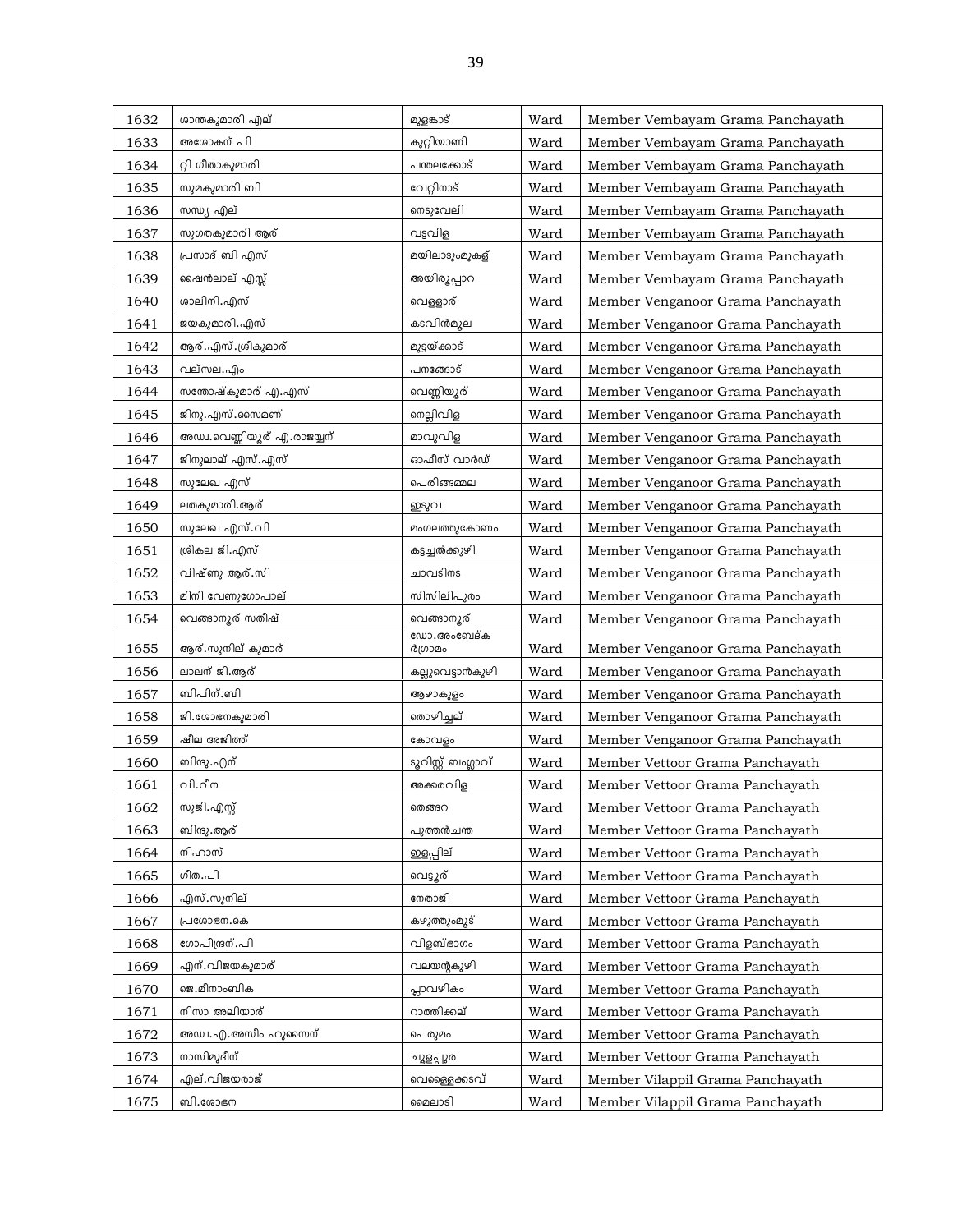| 1676 | സുനിത.ജെ              | ചൊവ്വള്ളൂര്      | Ward | Member Vilappil Grama Panchayath    |
|------|-----------------------|------------------|------|-------------------------------------|
| 1677 | ബുഷറബീവി              | പടവൻകോട്         | Ward | Member Vilappil Grama Panchayath    |
| 1678 | മണിയന്.സി             | ചെറുകോട്         | Ward | Member Vilappil Grama Panchayath    |
| 1679 | ചന്ദ്രിക.കെ           | കാരോട്           | Ward | Member Vilappil Grama Panchayath    |
| 1680 | ജഗദ്ദമ്മ. എം          | പുറ്റുമേൽക്കോണം  | Ward | Member Vilappil Grama Panchayath    |
| 1681 | സുജ.പി.റ്റി           | നൂലിയോട്         | Ward | Member Vilappil Grama Panchayath    |
| 1682 | അനിൽകുമാര്.കെ         | കാവിൻപുറം        | Ward | Member Vilappil Grama Panchayath    |
| 1683 | ഷീല.പി                | വിളപ്പിൽശാല      | Ward | Member Vilappil Grama Panchayath    |
| 1684 | ജയകുമാര്. എ           | കരുവിലാഞ്ചി      | Ward | Member Vilappil Grama Panchayath    |
| 1685 | അസീസ്.എ               | മിണ്ണംകോട്       | Ward | Member Vilappil Grama Panchayath    |
| 1686 | സുഷമ.റ്റി             | തുരുത്തുംമുല     | Ward | Member Vilappil Grama Panchayath    |
| 1687 | സി.എസ്.വിജയകുമാര്     | അലകുന്നം         | Ward | Member Vilappil Grama Panchayath    |
| 1688 | ആര്.ബി. ബിജു ദാസ്     | ഹൈസ്കൂള്         | Ward | Member Vilappil Grama Panchayath    |
| 1689 | എഡ്വിന് ജോർജ്ജ്       | പിറയില്          | Ward | Member Vilappil Grama Panchayath    |
| 1690 | കാർത്തികേയന്.എസ്      | ഓഫീസ് വാർഡ്      | Ward | Member Vilappil Grama Panchayath    |
| 1691 | ഷൈലജ.സി               | പേയാട്           | Ward | Member Vilappil Grama Panchayath    |
| 1692 | ജലജാംബിക.എസ്സ്        | വിടിയം           | Ward | Member Vilappil Grama Panchayath    |
| 1693 | അജിത് കുമാര്.സി       | പുളിയറക്കോണം     | Ward | Member Vilappil Grama Panchayath    |
| 1694 | റോസ്മേരി എസ്          | കുണ്ടമൺഭാഗം      | Ward | Member Vilavoorkal Grama Panchayath |
| 1695 | ഗീതാജ്ഞലി ആര്         | കുരിശുമുട്ടം     | Ward | Member Vilavoorkal Grama Panchayath |
| 1696 | രഞ്ചുകുമാരി ആര് ഐ     | പുതുവീട്ടുമേലെ   | Ward | Member Vilavoorkal Grama Panchayath |
| 1697 | വിജയന് നായര് വി       | പനങ്ങോട്         | Ward | Member Vilavoorkal Grama Panchayath |
| 1698 | ശാലിനി എസ്            | പേയാട്           | Ward | Member Vilavoorkal Grama Panchayath |
| 1699 | വി അനിൽകുമാര്         | പാവച്ചക്കുഴി     | Ward | Member Vilavoorkal Grama Panchayath |
| 1700 | എസ് വിനയന്            | ഈഴക്കോട്         | Ward | Member Vilavoorkal Grama Panchayath |
| 1701 | തങ്കമണി ഐ.കെ          | ഓഫീസ് വാർഡ്      | Ward | Member Vilavoorkal Grama Panchayath |
| 1702 | ശശിപ്രഭ കെ            | പൊറ്റയില്        | Ward | Member Vilavoorkal Grama Panchayath |
| 1703 | കെ രാധാകൃഷ്ണന്        | വിളവൂർക്കല്      | Ward | Member Vilavoorkal Grama Panchayath |
| 1704 | ജയകുമാരി എല്          | മലയം             | Ward | Member Vilavoorkal Grama Panchayath |
| 1705 | എല്സ ജെ               | മുലമണ്           | Ward | Member Vilavoorkal Grama Panchayath |
| 1706 | ഗോപാലകൃഷ്ണന്          | ചൂഴാറ്റുകോട്ട    | Ward | Member Vilavoorkal Grama Panchayath |
| 1707 | ജി സജിന കുമാര്        | വേങ്കൂര്         | Ward | Member Vilavoorkal Grama Panchayath |
| 1708 | ഷീജ ആര്               | വിഴവൂര്          | Ward | Member Vilavoorkal Grama Panchayath |
| 1709 | കെ പ്രഭകുമാരി         | തുടുപ്പോട്ടുകോണം | Ward | Member Vilavoorkal Grama Panchayath |
| 1710 | പ്രസാദ് വി എസ്        | പെരുകാവ്         | Ward | Member Vilavoorkal Grama Panchayath |
| 1711 | എസ്.എല്.കൃഷ്ണകുമാരി   | ചെറ്റച്ചല്       | Ward | Member Vithura Grama Panchayath     |
| 1712 | തങ്കമണി.കെ            | ഗണപതിയാംകോട്     | Ward | Member Vithura Grama Panchayath     |
| 1713 | മഞ്ജുഷ.ജി             | പൊന്നാംചുണ്ട്    | Ward | Member Vithura Grama Panchayath     |
| 1714 | ശോഭന.എം               | മണലി             | Ward | Member Vithura Grama Panchayath     |
| 1715 | ബി.മുരളീധരന് നായര്    | കല്ലാര്          | Ward | Member Vithura Grama Panchayath     |
| 1716 | ലാലി.എം               | ആനപ്പാറ          | Ward | Member Vithura Grama Panchayath     |
| 1717 | സതീഷ്കുമാര്.വി        | ബോണക്കാട്        | Ward | Member Vithura Grama Panchayath     |
| 1718 | ശുഭ.പി                | മരുതാമല          | Ward | Member Vithura Grama Panchayath     |
| 1719 | പ്രേം ഗോപകുമാര്.ജി.പി | തേവിയോട്         | Ward | Member Vithura Grama Panchayath     |